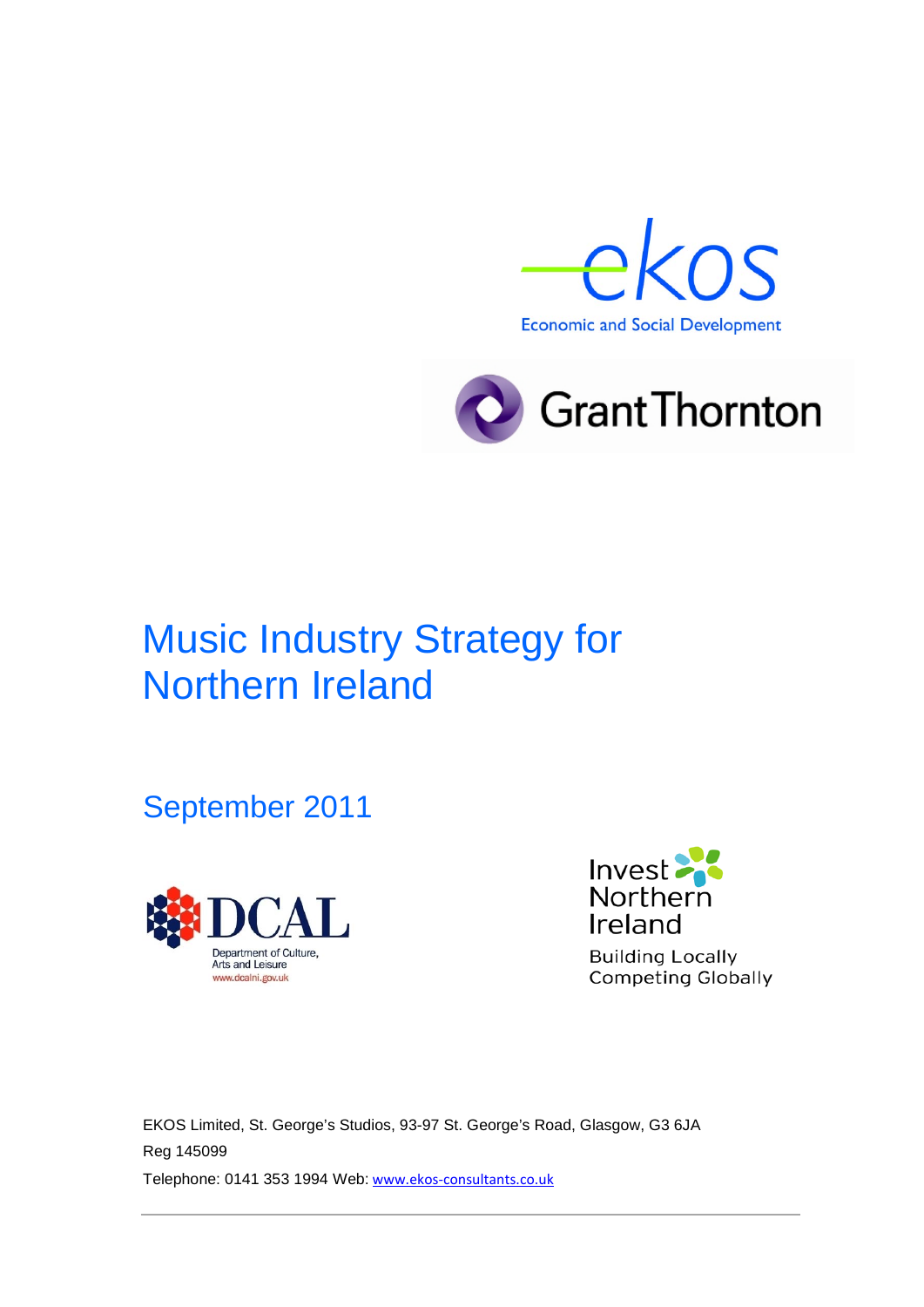Direct enquiries regarding this report should be submitted to: **Brian McLaren, Director, EKOS** Email: [brian.mclaren@ekos.co.uk](mailto:brian.mclaren@ekos.co.uk) Tel: 0141 353 8313

As part of our green office policy all EKOS reports are printed double sided.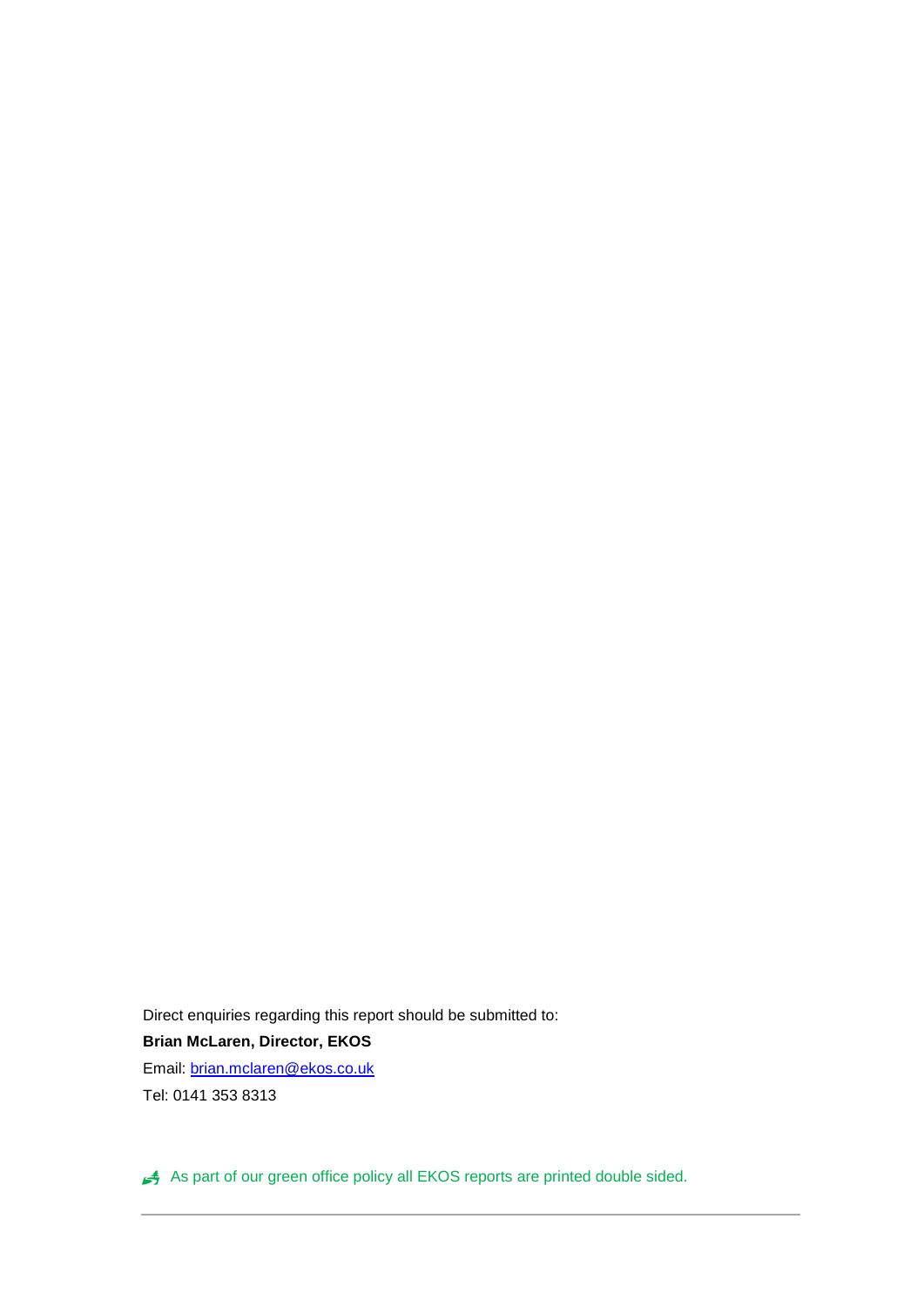# **Contents**

|                                         | <b>Executive Summary</b>                   |                |
|-----------------------------------------|--------------------------------------------|----------------|
| 1.                                      | <b>Introduction</b>                        | $\mathbf 1$    |
| 2.                                      | <b>Policy Context</b>                      | $\overline{2}$ |
| 3.                                      | <b>Music and the Music Industry</b>        | 3              |
| 4.                                      | <b>Strategic Objectives and Priorities</b> | 14             |
| 5.                                      | <b>Delivering the Strategy</b>             | 24             |
| 6.                                      | <b>Key Outcomes</b>                        | 32             |
| 7.                                      | <b>Reviewing Progress</b>                  | 33             |
| 8.                                      | <b>Next Steps</b>                          | 34             |
|                                         | <b>Appendix 1: Measures of Success</b>     | 35             |
|                                         | <b>Appendix 2: Industry Survey</b>         | 36             |
| <b>Appendix 3: Survey Questionnaire</b> |                                            | 43             |
|                                         | <b>Appendix 4: Index of Sources</b>        | 50             |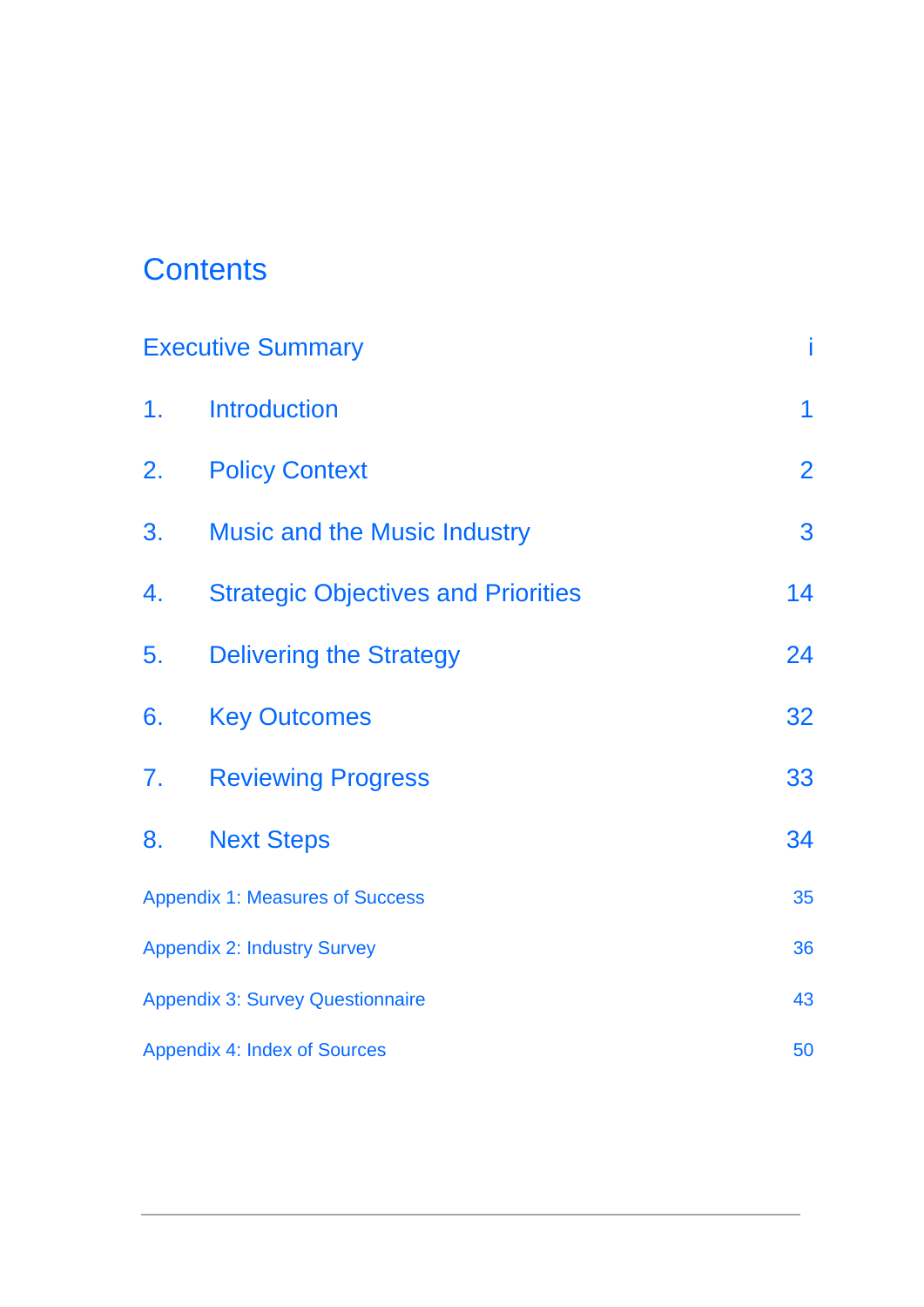

## <span id="page-3-0"></span>Executive Summary

### **Introduction**

- 1. Music is a crucial part of the creative economy in Northern Ireland (NI). As an industry it contributes almost £70m in annual gross value added (GVA) to the local economy, with a further £8m generated through music related tourism. It is also a fundamental expression of regional identity and a source of inspiration, pleasure and personal fulfilment for musicians and audiences alike.
- 2. NI has also produced some of the world's leading artists. From James Galway to Snow Patrol and David Holmes, NI has always been a country that is rich in music and musical tradition, and as the global music industry continues to grow, this offers a real economic and cultural opportunity for NI.
- 3. However, the sector faces real challenges as the industry adapts to a market that is increasingly driven by digital technology and the development and exploitation of intellectual property (IP).
- 4. In particular, while NI is not short of musical talent in the form of composers, songwriters and musicians, the industry infrastructure is weak in a number of crucial respects:
	- there are few record labels that can be considered financially secure;
	- with some notable exceptions, there is a lack of management talent both in music businesses and in artist management;
	- music publishing is largely undeveloped;
	- distribution is limited; and
	- the market for live music is limited by the small population of NI.
- 5. This strategy is aimed at addressing these issues, and enabling the music industry in NI to realise its full economic potential. It has been informed by detailed consultation with more than 80 representatives of the music industry in NI, and with the public agencies with an interest in the sector's development.

### Music in NI

6. According to the latest available data, **3,050 people worked in music in NI**, and the sector contributed **c. £70m in annual GVA** to the NI economy<sup>[1](#page-3-1)</sup> – a GVA per employee of £22,400. This falls short of the GVA per employee for the NI economy as a whole (£33,392). 16% of the workforce is freelance, and 14% work part time.

<span id="page-3-1"></span> <sup>1</sup> *Sector Skills and Assessment for the Creative and Cultural Industries in Northern Ireland,* Creative and Cultural Skills, December 2010*.* **NB:** GVA figures are estimated and include self-employment and public sector workers' contributions. GVA per employee for the NI private sector as a whole is £38,769.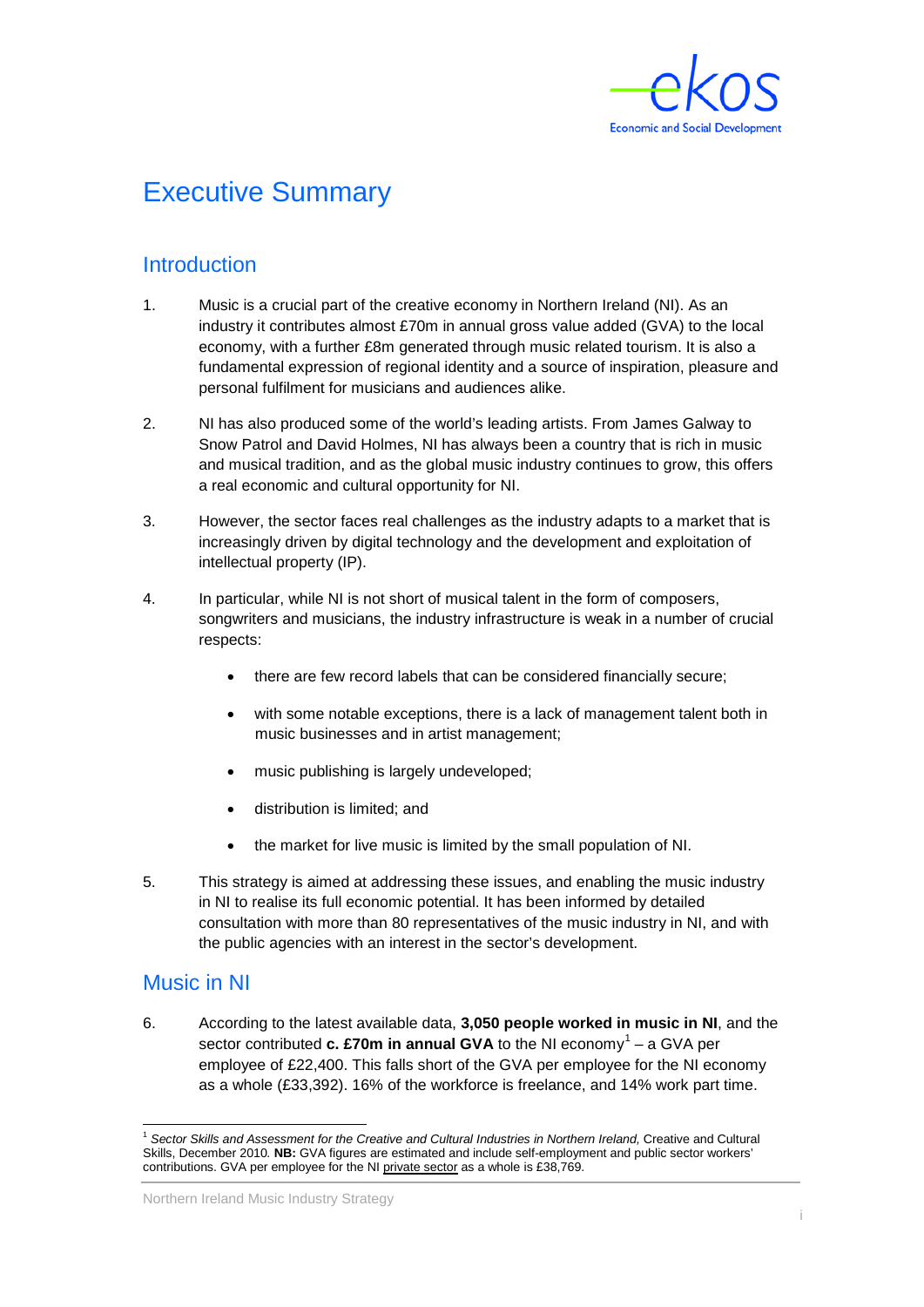

Music businesses in NI are small - 87% employ fewer than ten people, and 93% have a turnover of less than £1,000,000<sup>[2](#page-4-0)</sup>.

7. Looking across the recording industry supply chain in NI, there are clear areas of structural weakness relating to the label infrastructure, publishing and distribution, as well as poor links to the wider creative industries. This is illustrated below.

### Figure 1: Recording Industry: Simplified Supply Chain – Northern Ireland



- 8. Talent, the international appeal of the Irish music 'brand' and the vibrancy of the live music scene are all key strengths, along with the growing sense of partnership amongst public agencies with an interest in music and the creative industries.
- 9. However, the industry is considerably weakened by lack of scale and lack of businesses of scale, as well as key gaps in the supply chain, particularly in publishing and distribution. There is a reported lack of entrepreneurial and management talent and the region's geographic peripherality has constrained access to key global centres and international markets.
- 10. Despite these issues, there are opportunities for future growth, most obviously in digital distribution, international markets, niche publishing and cross-platform exploitation of music IP. Traditional music is also an area of strength that is not always recognised, and closer links and connections to the music industry in Dublin is another opportunity.
- <span id="page-4-0"></span>11. Consultation with the music industry in NI identified the key strengths, weaknesses, opportunities and threats (SWOT) for the sector, as summarised in **Figure 2** below.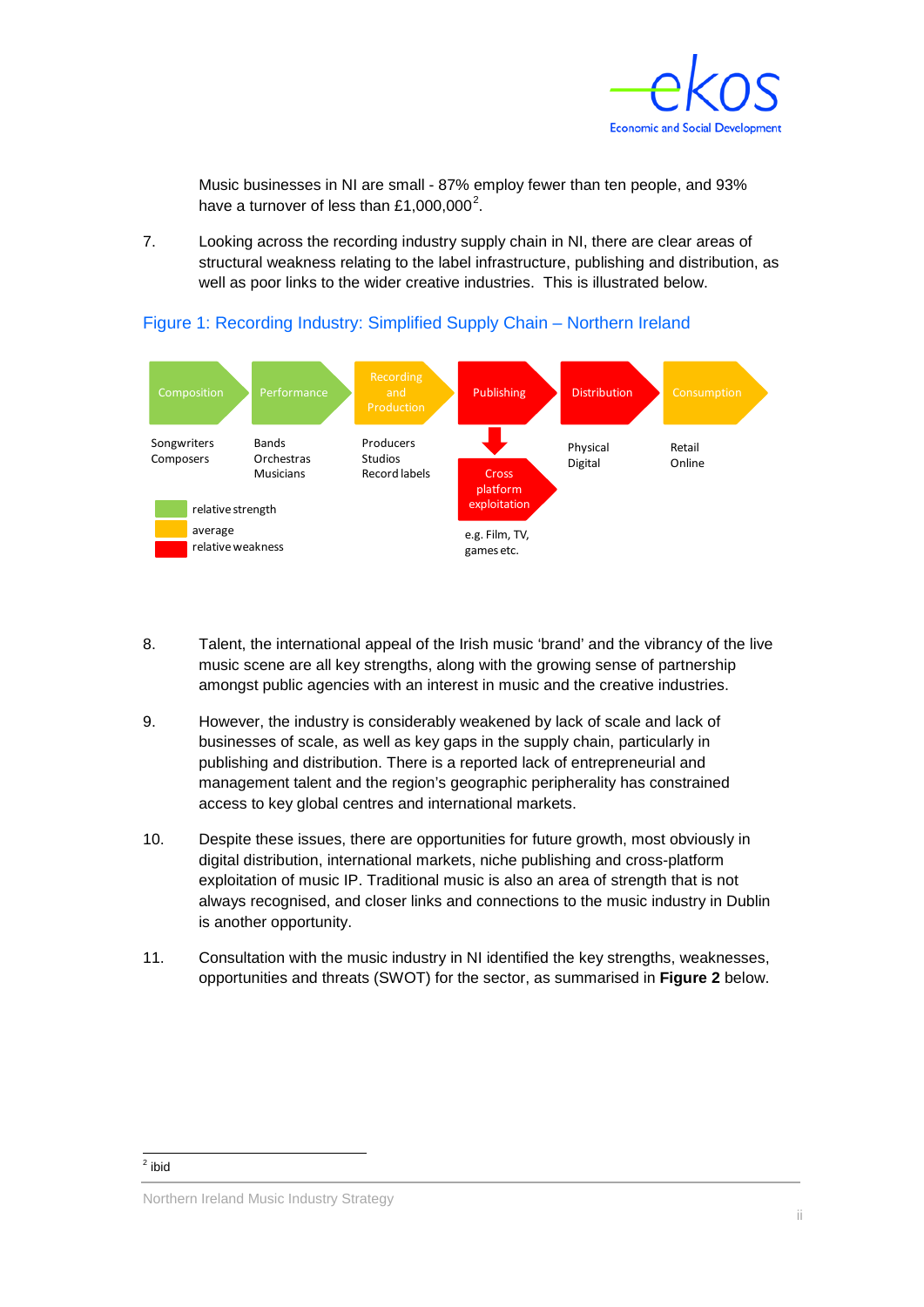

### Figure 2: NI Music Industry SWOT

#### **Strengths**

Talent Irish music 'brand'

Creative Industries identified as economic priority High profile figures Growing sense of partnership Vibrant live scene

#### **Weaknesses**

Patchy and disconnected supply chain Lack of management talent Low level of entrepreneurship Lack of scale and lack of businesses of scale Weak infrastructure for IP exploitation Peripherality and poor connection to global markets Small domestic market

### **Opportunities**

Digital Republic of Ireland Niche publishing Traditional music Cross-platform International Near access to the rest of the UK market Partnership models

### **Threats**

Talent drain to London and elsewhere Public sector spending crisis Over-reliance on part time and voluntary labour force Disillusionment and fragmentation Parochialism Decline in political support/interest

### Main Strategic Issues

- 12. The key strategic issues for the music sector in NI are to:
	- build **greater scale** in the industry, both in terms of the numbers of sustainable businesses and the number of businesses with the scale and ambition to compete in UK and international markets;
	- develop a stronger base of **labels and publishers** to retain talent and IP in the NI economy;
	- improve **business skills** and entrepreneurial and management talent;
	- embrace the opportunities in **digital distribution** and the **cross-platform exploitation** of music IP (synchronisation);
	- continue to develop and nurture **talent** and retain that talent within NI;
	- improve **access to finance** for music businesses; and
	- **internationalise** the sector.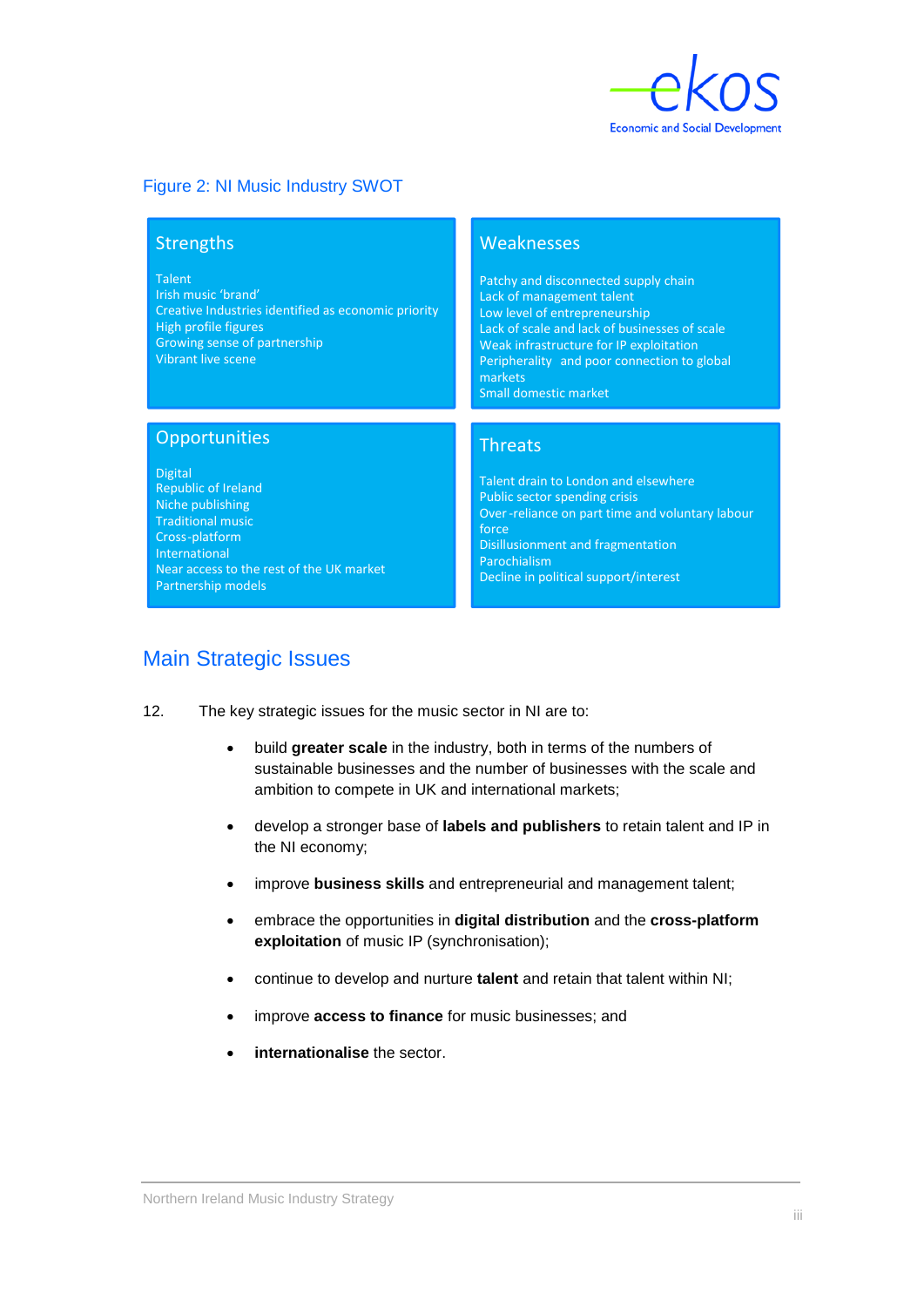

## Strategic Priorities

13. The strategy aims to develop:

*"a creative and vibrant music sector that achieves consistent and sustainable economic growth contributing to wealth creation and to a positive image of Northern Ireland on the world stage"* 

- 14. In particular, the primary purpose of the strategy is to increase the **economic** contribution of the music industry in NI with the following targets
	- increase the GVA of the NI music industry by **25% (£17.5m)** by 2016;
	- increase average GVA per employee by 14% (from £22,400 to £25,547);
	- increase employment in the music industry in NI by **780 jobs** by 2016;
	- increase the number of music businesses in NI by 10% (128 new businesses) by 2016;
	- increasing the numbers of music businesses with turnover in excess of £1,000,000 by 20% by 2016 (two businesses); and
	- increasing the value of music exports from NI.
- 15. In order to achieve these targets, action is required in six complementary priority areas, grouped under two headings, as follows:
	- **growing successful music businesses:**
		- o business skills and entrepreneurship
		- o innovation
		- o access to finance
		- o internationalisation; and
	- **developing a vibrant music community and infrastructure:**
		- o talent/product development
		- o infrastructure development.
- 16. Effective delivery against all of the priorities identified above will require a coordinated partnership approach across the main public agencies:
	- Invest NI:
	- DCAL;
	- local authorities; and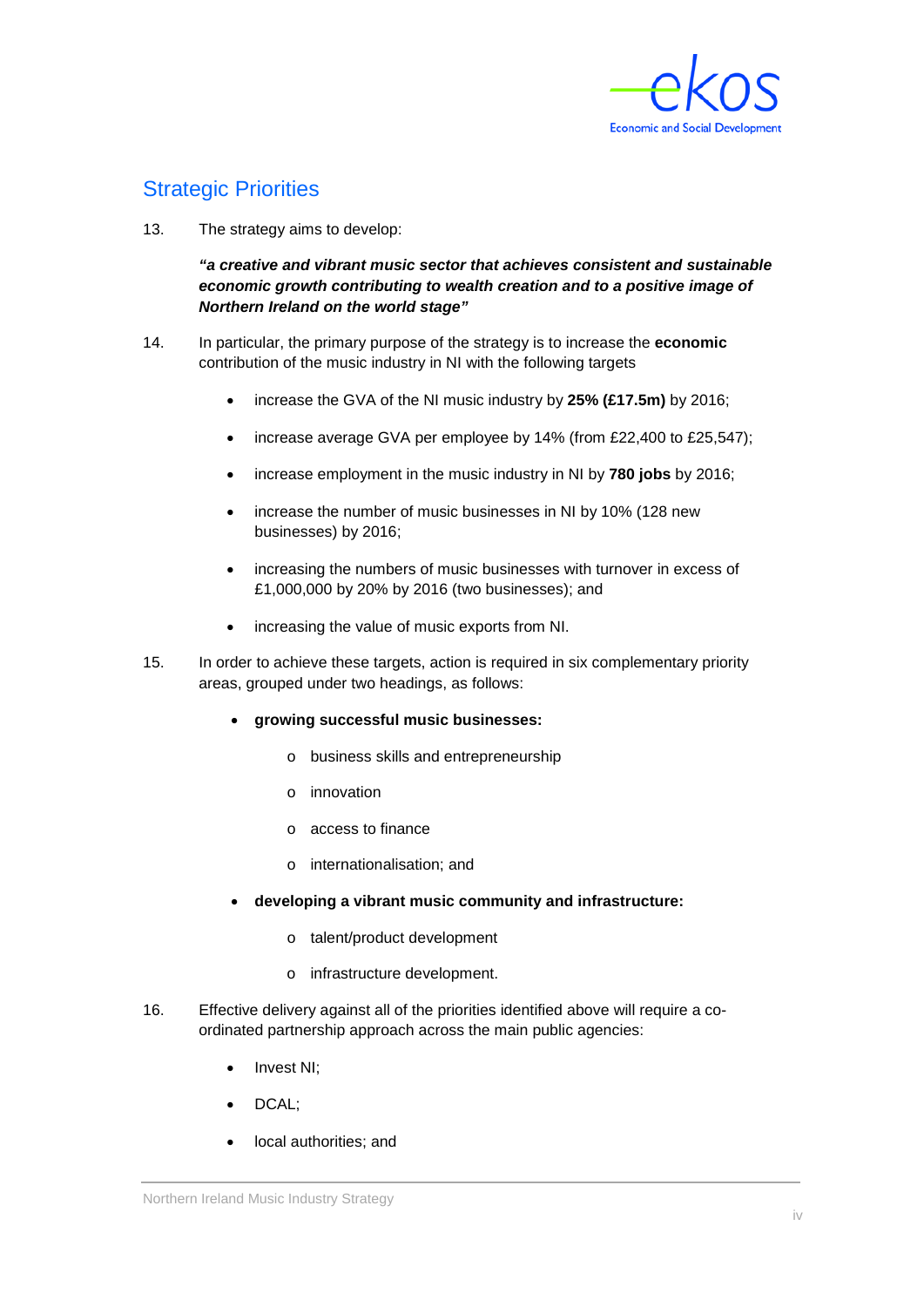

- Arts Council of Northern Ireland.
- 17. At the centre of the strategy is a proposed new Music Business Support programme (MBSP) offering:
	- advisory services for music related business, start-ups or individuals interested in career opportunities;
	- seminars and events for the industry;
	- training and education programmes including music business management courses
	- support and advice in specific areas such as marketing and PR, licensing, digital distribution, touring and international trade fairs; and
	- brokering to other sources of support (advice, financial assistance).
- 18. The proposed MBSP will be commissioned through a competitive tendering process following a full economic appraisal and will seek to build effective partnerships across the private and public sectors to extend the reach of available support, particularly around events, marketing, business support and skills development.
- 19 Table 5.1, below, outlines the priority areas for action along with lead responsibility for these.

| <b>Action</b>                                                                                                                                                                                                                                                                                                                                     | <b>Lead responsibility</b>                                                                     | <b>Timescale</b> |
|---------------------------------------------------------------------------------------------------------------------------------------------------------------------------------------------------------------------------------------------------------------------------------------------------------------------------------------------------|------------------------------------------------------------------------------------------------|------------------|
| Develop a project brief for business support to<br>the music industry (Music Business Support<br>Programme - three years) to cover:<br>Events and networking<br>Business advice and support:<br>$\bullet$<br><b>Clinics</b><br>$\Omega$<br>Short training courses<br>$\circ$<br>Mentoring<br>$\circ$<br>Investment readiness support<br>$\bullet$ | Invest NI & DCAL, in<br>partnership with ACNI,<br>Local Authorities and other<br>stakeholders. | By October 2011  |
| Music business management training<br>$\bullet$                                                                                                                                                                                                                                                                                                   |                                                                                                |                  |
| Flexible internationalisation support<br>$\bullet$                                                                                                                                                                                                                                                                                                |                                                                                                |                  |
| Partnership working with other agencies                                                                                                                                                                                                                                                                                                           |                                                                                                |                  |

### Table 1: Priority Areas for Action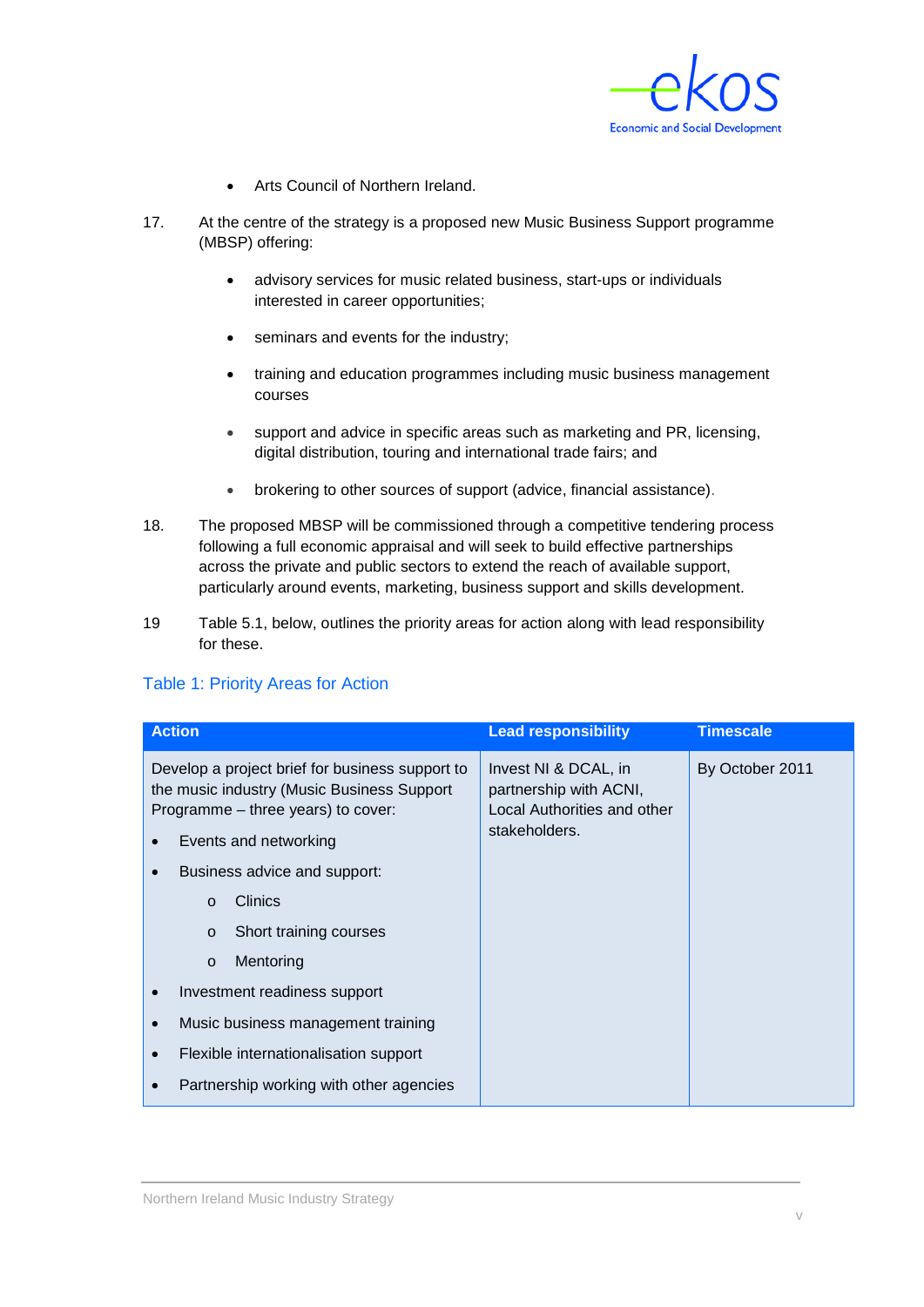

| <b>Action</b>                                                                                                                                                                                                                         | <b>Lead responsibility</b>                                                                                                                                  | <b>Timescale</b>                                                                                                                                                                                                                |
|---------------------------------------------------------------------------------------------------------------------------------------------------------------------------------------------------------------------------------------|-------------------------------------------------------------------------------------------------------------------------------------------------------------|---------------------------------------------------------------------------------------------------------------------------------------------------------------------------------------------------------------------------------|
| Commission support programme as detailed<br>in the brief through open tendering exercise                                                                                                                                              | Invest NI & DCAL in<br>partnership with ACNI and<br>local authorities                                                                                       | By November 2011                                                                                                                                                                                                                |
| Deliver Music Business Support Programme<br>(MBSP)                                                                                                                                                                                    | Successful contractor<br>Seek partnership with other<br>established agencies such<br>as Generator, WMF, other<br>UK regions and the<br>Republic of Ireland. | March 2012 - March<br>2015                                                                                                                                                                                                      |
| Innovation support (financial) for digital<br>distribution, diversification (e.g. into<br>publishing) and new business model<br>development                                                                                           | DCAL through the CI<br>Innovation Fund with<br>advice and signposting<br>from the MBSP                                                                      | Ongoing                                                                                                                                                                                                                         |
| <b>Trade missions</b>                                                                                                                                                                                                                 | Invest NI in partnership with<br>successful contractor for<br><b>MBSP</b>                                                                                   | Ongoing - target of<br>four missions per<br>year<br>Trade shows to be<br>agreed with<br>contractor, but could<br>include: SxSW;<br>MIDEM; Amsterdam<br>Dance Event; Winter<br>Music Conference; In<br>the City; and<br>Popkomm. |
| Closer partnership with other key agencies to<br>build connections across creative industries<br>and encourage collaboration and licensing<br>opportunities (e.g. joint events and<br>networking, collaborative project support etc.) | Contractor for MBSP;<br>Invest NI; NI Screen; Digital<br>Circle                                                                                             | Ongoing                                                                                                                                                                                                                         |
| Work to encourage use of NI music in<br>incoming screen productions. NI Screen could<br>promote local music to incoming production<br>companies, with the potential to tie use of<br>local music to production incentives             | MBSP in partnership with<br>NI Screen                                                                                                                       | Ongoing                                                                                                                                                                                                                         |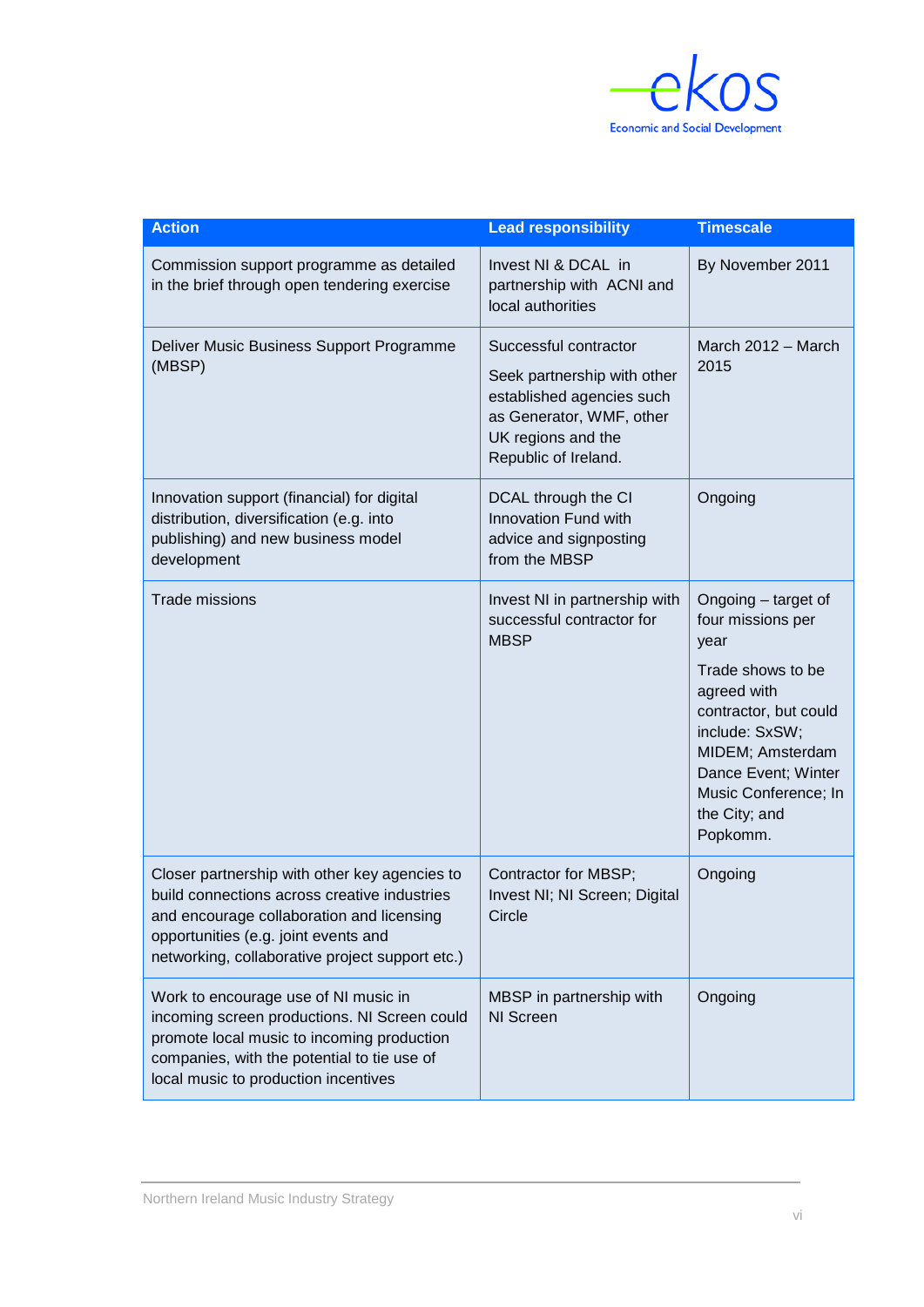

| <b>Action</b>                                                                                                                                                       | <b>Lead responsibility</b>                                                                           | <b>Timescale</b> |
|---------------------------------------------------------------------------------------------------------------------------------------------------------------------|------------------------------------------------------------------------------------------------------|------------------|
| Work to ensure that music education is<br>effective and accessible in schools                                                                                       | DENI; DCAL and ACNI<br>(this activity is covered in<br><b>ACNI's Music Strategy)</b>                 | Ongoing          |
| Work with colleges and universities to ensure<br>courses are industry relevant                                                                                      | contractor for MBSP;<br><b>Creative and Cultural Skills</b><br>(Sector Skills Council);<br>DCAL, DEL | Ongoing          |
| Work with the industry to promote and<br>encourage uptake of relevant training<br>including Apprenticeships; internships; and<br>leadership and management training | <b>Creative and Cultural Skills</b><br>and MBSP                                                      | Ongoing          |
| Structured ladder of talent development and<br>support from grass roots to high end talent                                                                          | DCAL and ACNI (this<br>activity is covered in ACNI's<br>Music Strategy)                              | Ongoing          |
| Continue support for community music<br>programmes and centres.                                                                                                     | All partners                                                                                         | Ongoing          |
| Engage relevant professional service<br>providers (e.g. music lawyers; IP experts; in<br>music industry events)                                                     | <b>MBSP</b>                                                                                          | Ongoing          |

20. The strategy will be a living document, with progress reviewed on a regular basis. The main partners will engage with the industry on an on-going basis to review the progress of the strategy, propose any new or additional initiatives and seek ongoing feedback on the growth of the sector and the issues it faces. This will not only help inform delivery, but will continue to develop good working relationships between the public agencies and the music sector.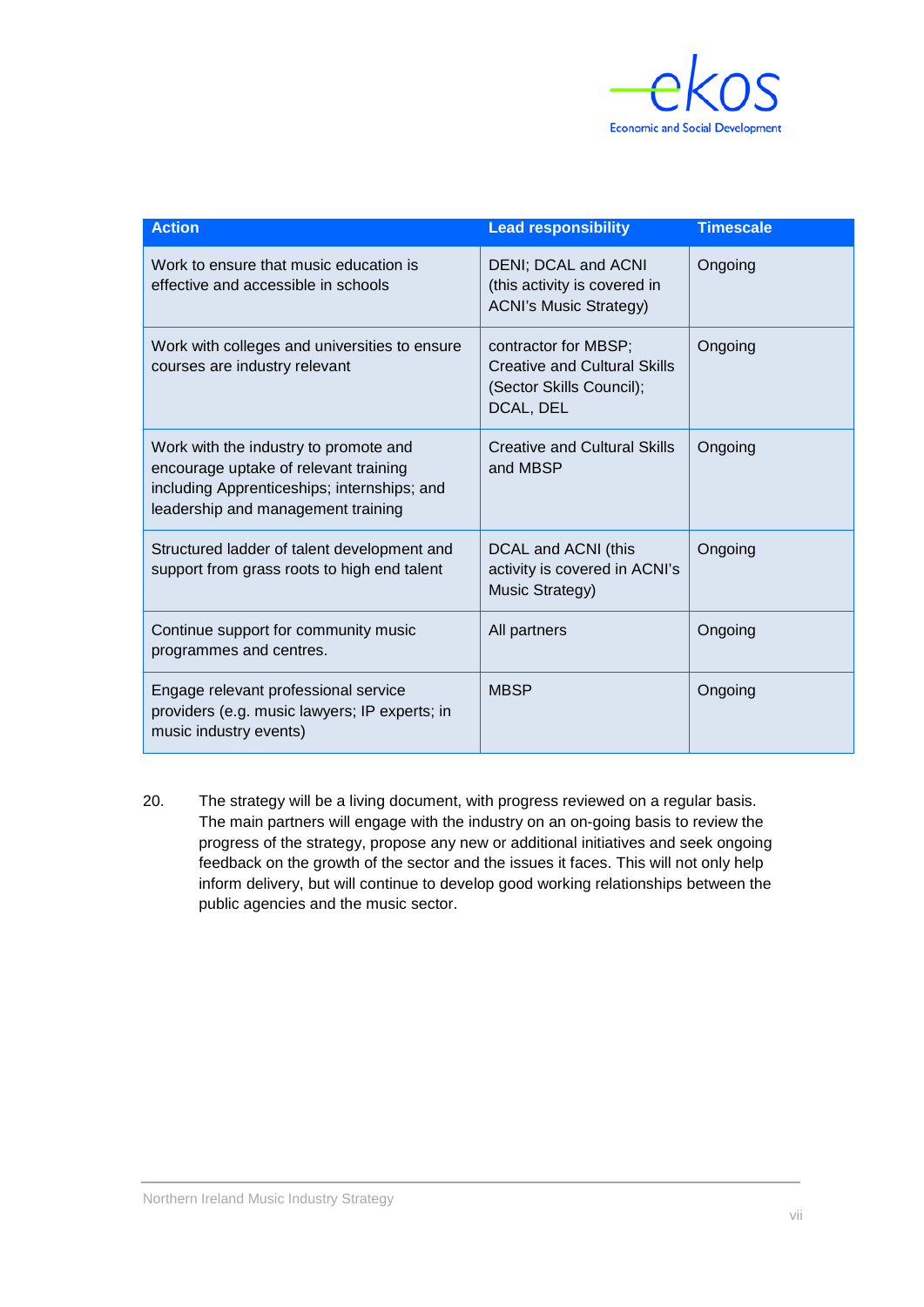

## Next Steps

- 21. The next steps in bringing the strategy to life and driving forward its implementation are as follows:
	- build commitment and buy-in among the key partners and the industry;
	- establish the key partnerships and support programmes in close liaison with ACNI's Music Strategy;
	- complete an economic appraisal to scope out in more detail the costs of the identified actions; and
	- develop a more detailed monitoring and evaluation plan based on the activities identified above.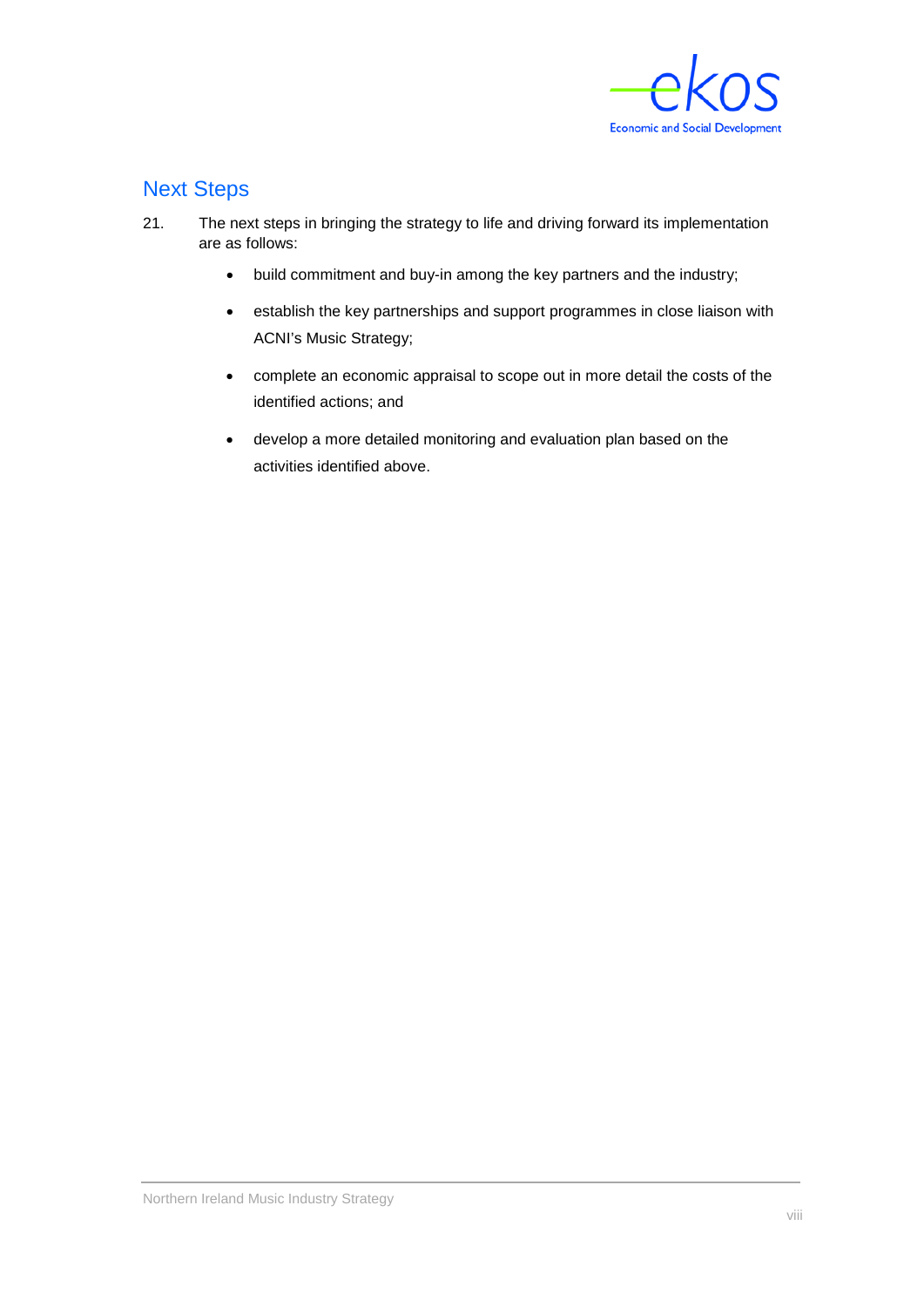

# <span id="page-11-0"></span>1. Introduction

1.1 Government in Northern Ireland is committed to growing the economic contribution of the creative sector and supporting innovation through creativity. The creative industries are therefore a priority area for investment and support.

1.2 Music is a crucial component of the wider creative industries, and the UK music industry generated revenues of £[3](#page-11-1).9bn in 2009<sup>3</sup>. It is, however, an industry undergoing very substantial and rapid change. Of all of the creative industries, music was arguably the first to feel the game changing impact of digital technologies. The rapid diffusion of broadband connectivity, digital formats and peer-to-peer technology caught even the largest players in the global music industry by surprise, and the response was too slow to stem the tide of illegal downloading. As a result, the industry has had to rethink its business models for the digital age in an increasingly competitive market.

1.3 These changing conditions have been very challenging for the music industry, with a five-year downward trend in sales of recorded music, and increasingly fragmented revenue streams. However, recent analysis suggests that this may be stabilising. For the first time in five years, sales of recorded music in the UK stabilised, and revenues from international licensing increased, along with ongoing strong growth in live music<sup>[4](#page-11-2)</sup>. Publishing revenues also grew, underlining the critical role of intellectual property (IP) in business success.

1.4 The music industry itself is complex, and operates through myriad networks and commercial relationships that cross many sectors. Artists, labels, publishers, promoters, agents, pluggers and distributors engage in a much wider media environment that includes broadcasters, advertising agencies, film and TV producers, and all those involved in online activity. As a result, analysing the sector is difficult, and finding common ground across all of these stakeholders can be challenging.

1.5 In common with many parts of the UK, Northern Ireland's music industry suffers from key gaps in the supply chain infrastructure (e.g. no major publishing capability, limited presence of major labels, limited access to distribution) and its geographic distance from the epicentre of the UK industry in London. However, it is not short of talent, and this is what drives the music business.

<span id="page-11-1"></span><sup>&</sup>lt;sup>3</sup> Economic Insight, *PRS for Music, August 2010*<br><sup>4</sup> ibid

<span id="page-11-2"></span>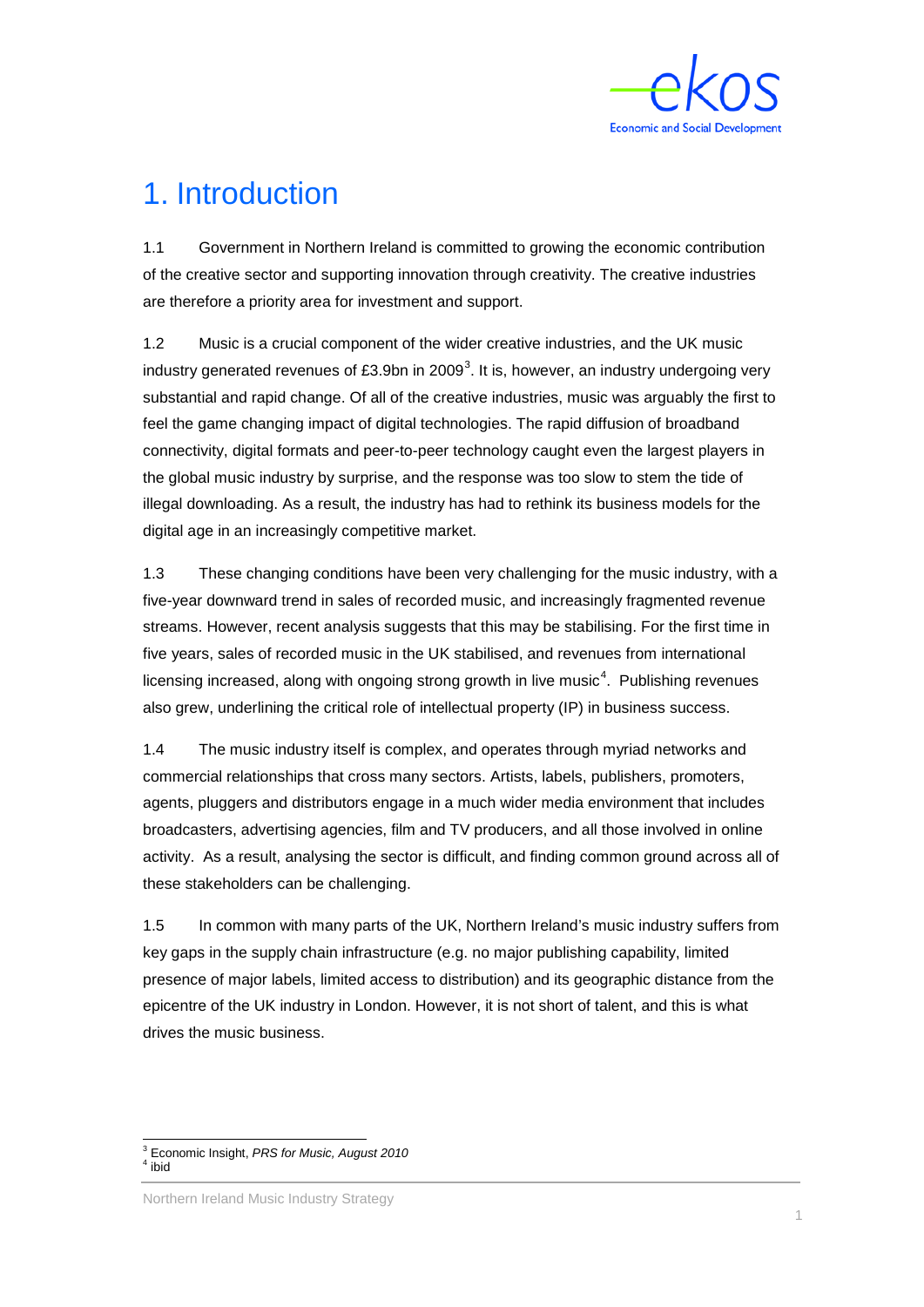

1.6 It is against this backdrop that Invest NI and DCAL, in partnership with the Arts Council of Northern Ireland (ACNI) and Belfast City Council (BCC), sought to develop a clear and coherent strategy for the development of the music industry in Northern Ireland.

1.7 The strategy provides a blueprint for developing the economic contribution of the music industry in Northern Ireland. It has been developed through a process of research and consultation with partners and industry representatives across the breadth of the music sector in Northern Ireland. In addition to a series of 32 one-to-one consultations with key stakeholders and leading figures in the NI music industry, the strategy has also been informed by a wider survey in which a further 53 individuals contributed their views, and two industry focus groups which helped to refine the priorities for the strategy. A report of the survey findings is included in the Appendix 3.

1.8 As such, the strategy process has taken account of the many issues raised by those in the sector, as well as current and planned activities, and has distilled these into an overarching vision, supported by a set of objectives and priorities for investment.

1.9 This strategy sits alongside and complements work undertaken by ACNI to develop a companion music strategy which focuses more on the publicly funded end of the music sector, and addresses issues relating to music education, participation, community activities and audience development. Running these two processes in parallel has allowed the clear identification of areas of common interest and where a collaborative approach will be required. Indeed, the boundaries between the private and public sector ends of the music spectrum are almost indistinguishable, particularly in smaller economies. As a result, many of the priorities for the development of the commercial music industry are equally relevant to the subsidised sector.

# <span id="page-12-0"></span>2. Policy Context

2.1 In common with most post-industrial economies, the government in NI has recognised the important links between innovation, productivity and economic growth. In an economy so dominated by public sector activity, it is essential that the private sector moves up the value chain by investing in innovation, and by harnessing creativity and design to develop added value products and services.

2.2 The new economic strategy for NI is strongly focused on these themes, and gives particular emphasis to the role of the creative industries in supporting and driving wider innovation across the economy. This is also mirrored at UK level with the UK government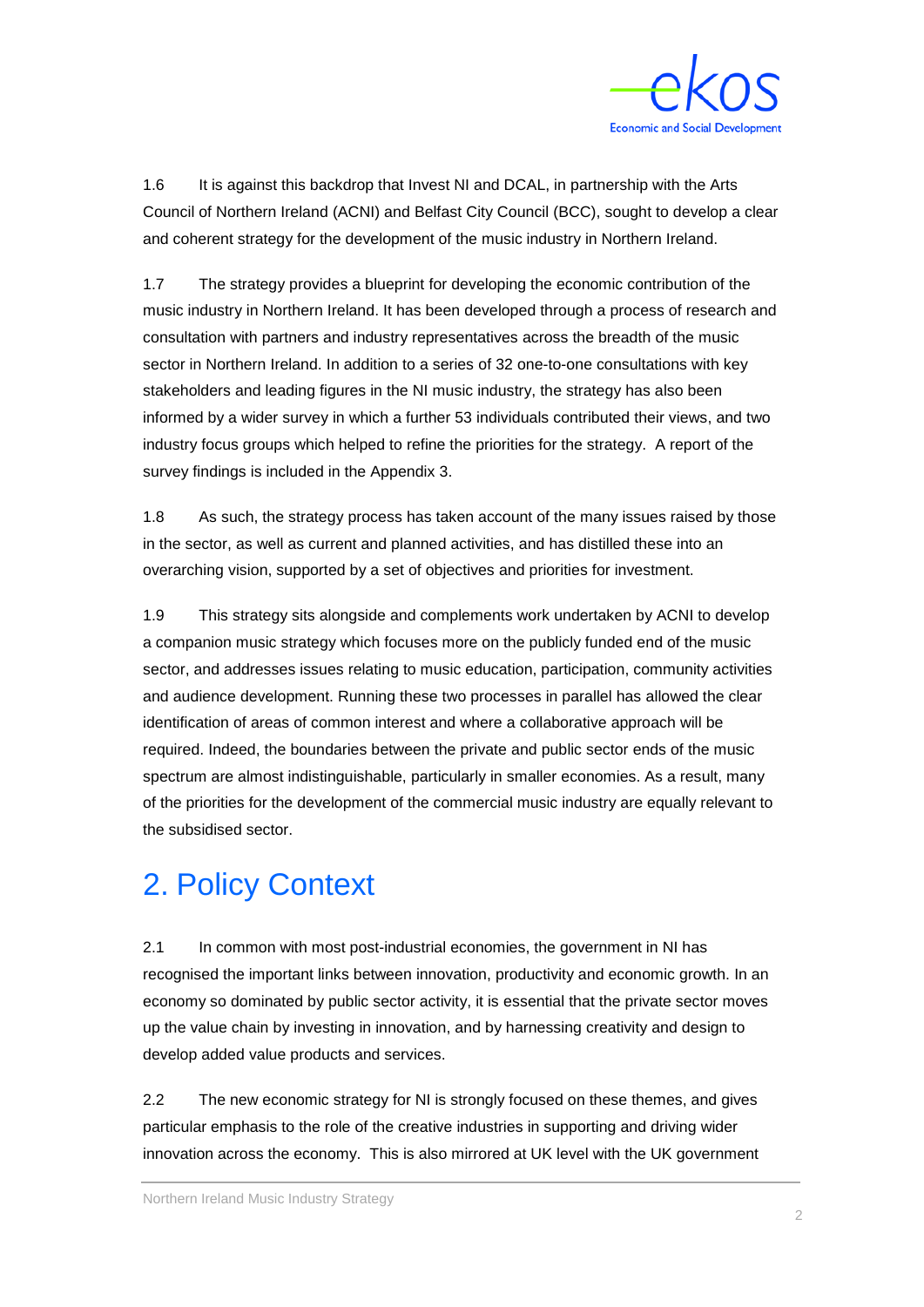

*Plan for Growth* which identifies the digital and creative industries as one of eight priority sectors.

2.3 DCAL is the NI Government lead on the creative industries and works in partnership with the Department for Enterprise, Trade and Investment (DETI) and other Departments and agencies on policy implementation. The DCAL *Corporate Plan 2008-2011* clearly identifies the creative industries as a priority for investment and support. The sector is also a priority within Invest NI's *Corporate Plan 2008-2011* and music is identified as a specific sector within the *Northern Ireland Digital Content Strategy*.

2.4 The NI policy context is therefore clearly supportive of the creative industries, providing a robust framework within which to develop music as part of NI's overall creative sector and the wider drive towards an innovative, knowledge-based economy.

2.5 The current strategy has also been influenced by developments at the UK level. UK Music is the umbrella body that represents the collective interests of the commercial music industry in the UK. Last year, UK Music published *Liberating Creativity,* a strategy for the UK music industry, which identifies many of the same issues addressed within the NI strategy. In particular, it is focussed on issues relating to business support, skills and training, investment, education and access to infrastructure.

2.6 The priorities identified in *Liberating Creativity* dovetail with those for NI. In particular, the strategy for NI defers to UK Music in those areas in which a UK approach is more appropriate. These include reserved policy matters such as IP regulation, fiscal intervention and UK-wide measures around access to finance. In other areas such as business support, skills and access to facilities and infrastructure, a more devolved approach is necessary, and this is reflected in the priorities of this document.

# <span id="page-13-0"></span>3. Music and the Music Industry

3.1 Music is a fundamental expression of human **creativity**. It permeates our lives and surrounds us, and is a crucial part of who we are. It is also a massive global industry, generating substantial economic value.

3.2 As such, music is a key part of the **creative industries**. It is arguably the original digital media, and has been a critical driver of the transition to a **digital economy**. From the innovations of peer-to-peer technologies to the revolutionary impact of the iPod and iTunes, music has long been at the leading edge of digital media.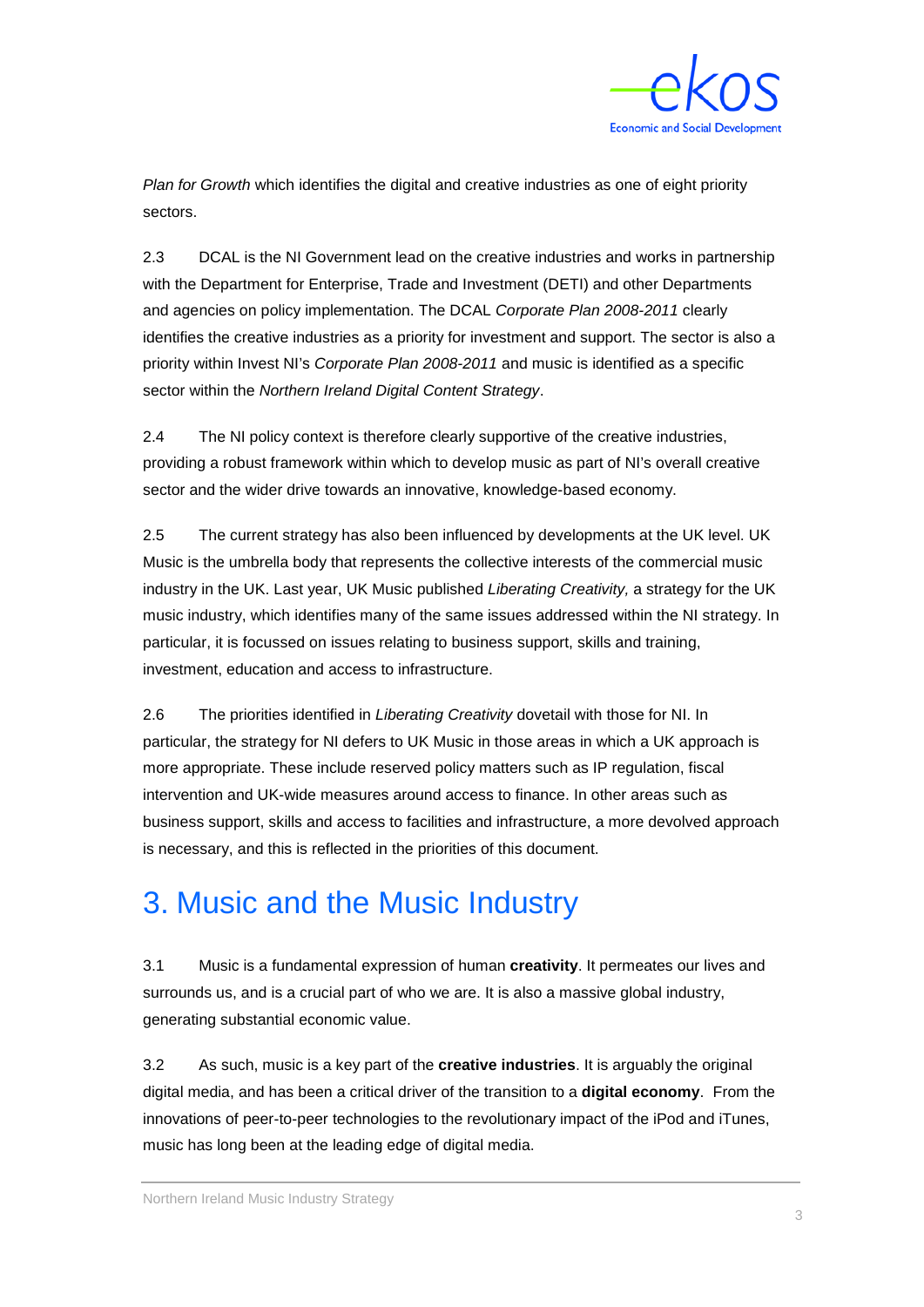

3.3 The music business revolves around IP and it is an **IP-rich industry** – a true knowledge-based industry. As such, the creative industries offer real opportunities for postindustrial economies to develop competitiveness based on creativity and high value activity. The ongoing and **consistent growth** in the UK's creative industries is testament to their long term economic potential, and the UK is widely regarded as a leader in the global music industry, one of only three nations that exports more music than it imports<sup>[5](#page-14-0)</sup>.

3.4 Music is also a key driver of **tourism**. For example music tourists in NI spend at least £25m a year [6](#page-14-1) , and music has a **wider role** to play in building a positive image of places. In his seminal work on regional innovation, Richard Florida identified a thriving music scene as one of the key characteristics of innovative places, as it enabled them to attract and retain the talented individuals that could drive economic growth<sup>[7](#page-14-2)</sup>.

3.5 Therefore, there is both an economic and a cultural rationale for supporting music and encouraging the growth of a vibrant music industry as part of NI's drive to become a modern creative region.

## 3.1 The Music Industry

3.6 The music industry is essentially concerned with the production and exploitation of compositions, recordings and performances of music. There are two main aspects to the music industry:

- the recording industry; and
- the live music industry.

3.7 The **recording industry** includes songwriters and recording artists, record labels, publishers and distributors. A simplified supply chain for recorded music might look like that shown below:

<span id="page-14-1"></span><span id="page-14-0"></span>Liberating Creativity, UK Music, 2010<br>Destination Music: The contribution of music festivals and major concerts to tourism in the UK, UK Music (2011)<br>The Rise of the Creative Class, Florida R. (2003)

<span id="page-14-2"></span>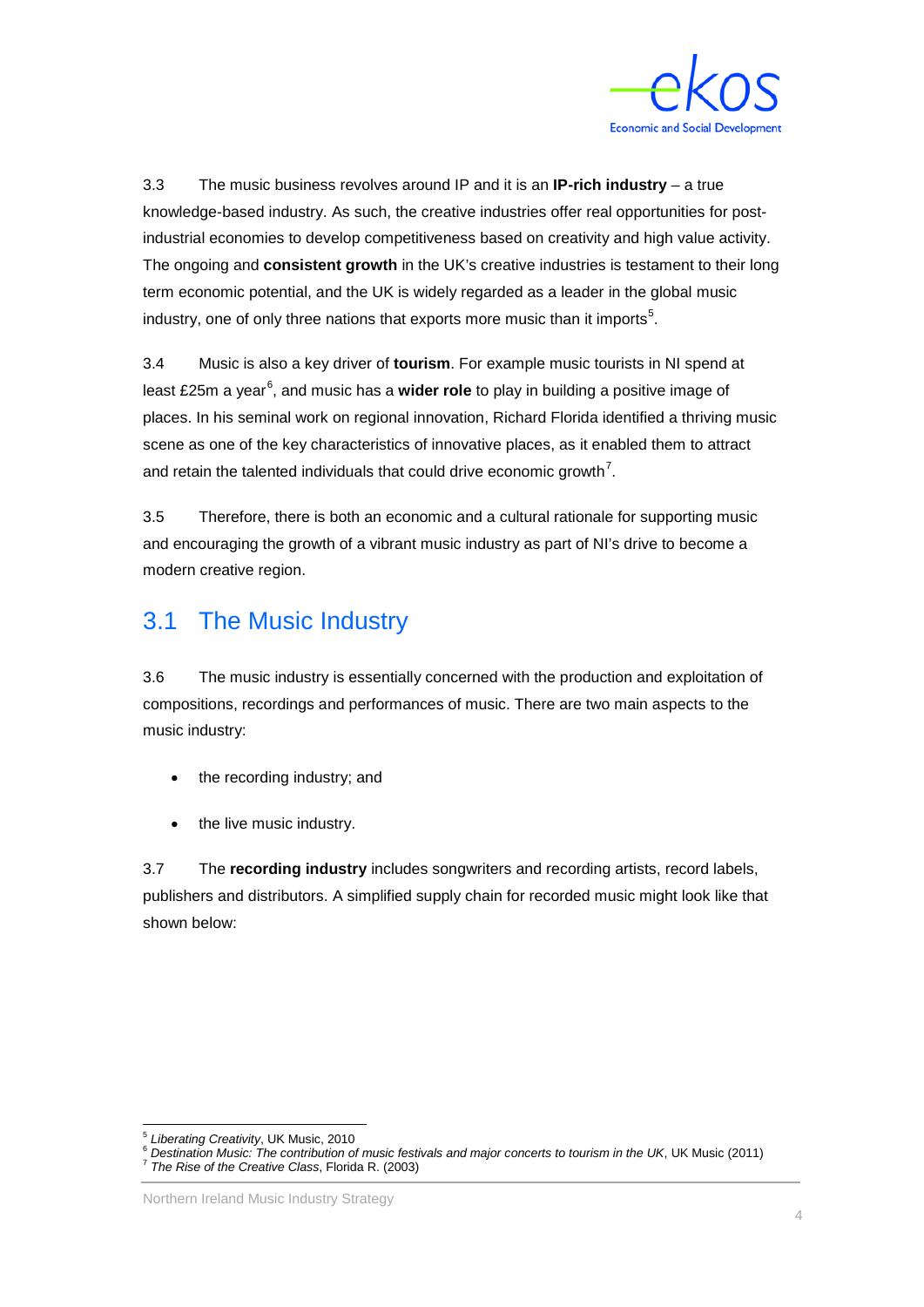



#### Figure 3.1: Recording Industry: Simplified Supply Chain

3.8 The recording industry revolves around the IP vested in the compositions. However, it is those that own and exploit that IP that typically command greatest economic returns – the **record labels and publishers**. As the distribution of music becomes increasingly digital, and the opportunities to exploit music across other channels increases, IP becomes ever more important. In particular, publishers play an increasingly central role in the economics of the sector, as they are responsible for the ongoing exploitation of IP. Indeed, recent research has found that publishing revenues are increasing at a time when sales of recorded music have been in decline<sup>[8](#page-15-0)</sup>.

3.9 There is also a crucial role played by the Performing Rights Society (PRS) for Music and the Mechanical Copyright Protection Society - Performing Rights Society Alliance (MCPS-PRS Alliance), which collect royalty income on behalf of labels and publishers for mechanical copyright (recorded music) and performing rights (where music is played in public).

3.10 The **live music** industry is very closely related to the recording industry and has been experiencing very strong growth for some time now. In the past, artists' tours were primarily a way of promoting recordings, they are now more often profit making exercises in their own right. Promoters are at the heart of the live music industry, booking acts and working with artists, tour managers, artist managers and venues. A simplified supply chain for the live music industry is shown below.

Figure 3.2: Live Music Industry: Simplified Supply Chain

Northern Ireland Music Industry Strategy

<span id="page-15-0"></span> <sup>8</sup> Economic Insight, *PRS for Music, August 2010*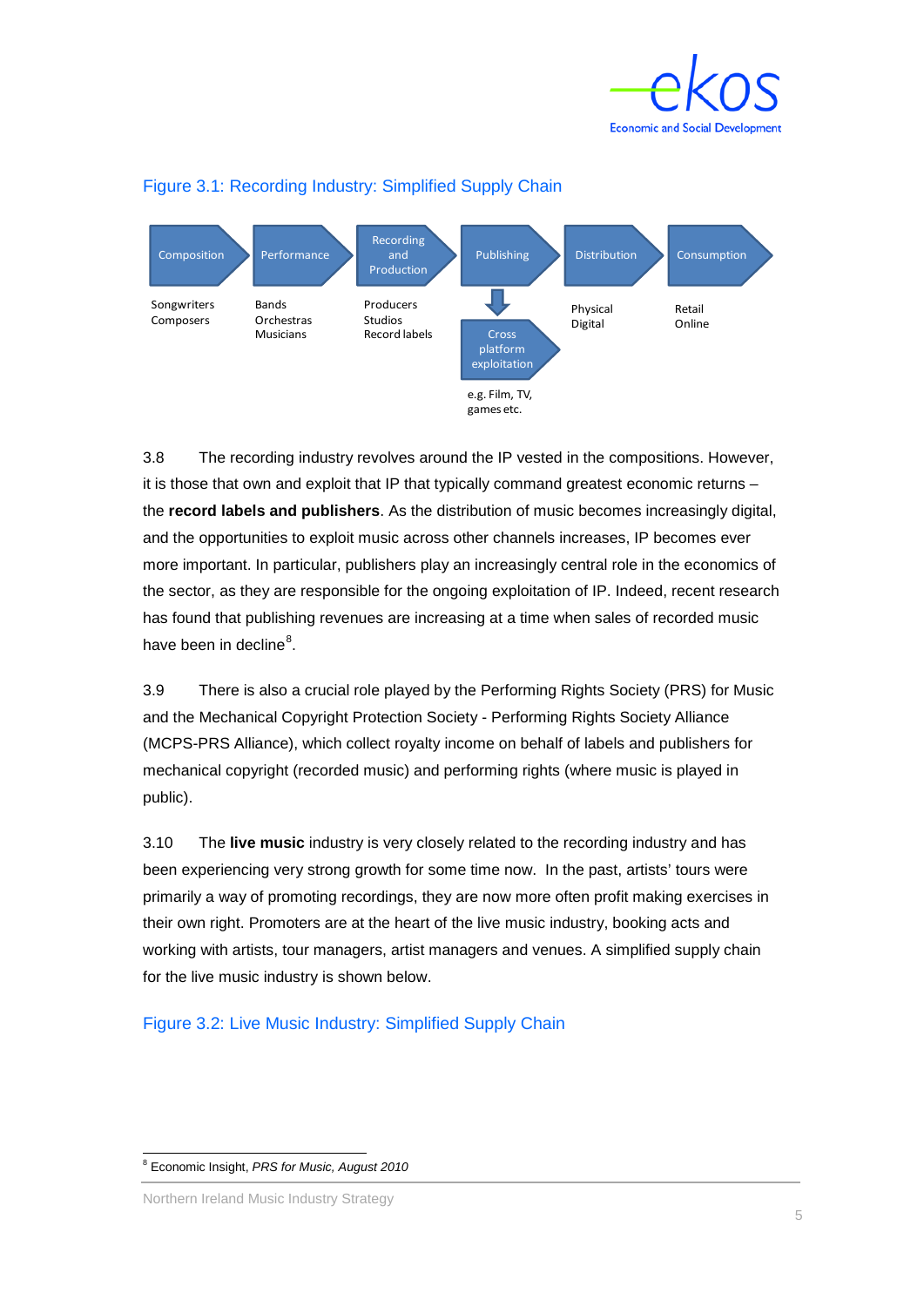

**Economic and Social Develope** 

3.11 Both the recording industry and the live side depend on a complex range of supporting infrastructure that includes artist managers, recording studios, engineers and producers and radio pluggers as well as professional services in areas like PR and legal services.

## 3.2 Key Drivers

3.12 Music is a **global industry** generating massive revenues. One recent estimate is that global sales of recorded music (physical and digital) were worth almost \$16bn in 2010<sup>[9](#page-16-0)</sup>. The international character of the music industry is a real opportunity, particularly as important markets such as Brazil and Australia continue to show growth even in the face of piracy challenges.

3.13 In addition to international opportunities, the biggest and most obvious driver of the music industry is the relentless march of **digital technology**. Digital music sales rose by over 9% to \$4.3bn in 2009, ten times the size of the digital music market in 2004<sup>[10](#page-16-1)</sup>. The growth of social media has also impacted the music industry, expanding the opportunities for promotion, licensing and sales. However, the digital revolution has also brought two very significant challenges for music:

- piracy; and
- business model disruption.

3.14 Although **piracy** is an issue across many creative sectors, music was the first to feel the impact of illegal file sharing and downloading, issues that continue to constrain revenues despite the attempts of the music industry and national governments to restrict these practices through copyright enforcement measures.

3.15 At the same time, the rise of digital formats has also challenged long established **business models** and supply chains across the music industry with new market entrants bringing fresh ideas with far-reaching impacts. Apple is an obvious example - a technology company that changed the face to legal digital music services with the iPod device and the

<span id="page-16-1"></span><span id="page-16-0"></span><sup>&</sup>lt;sup>9</sup> Recording Industry in Numbers, 2011, IFPI, 2011<br><sup>10</sup> ihid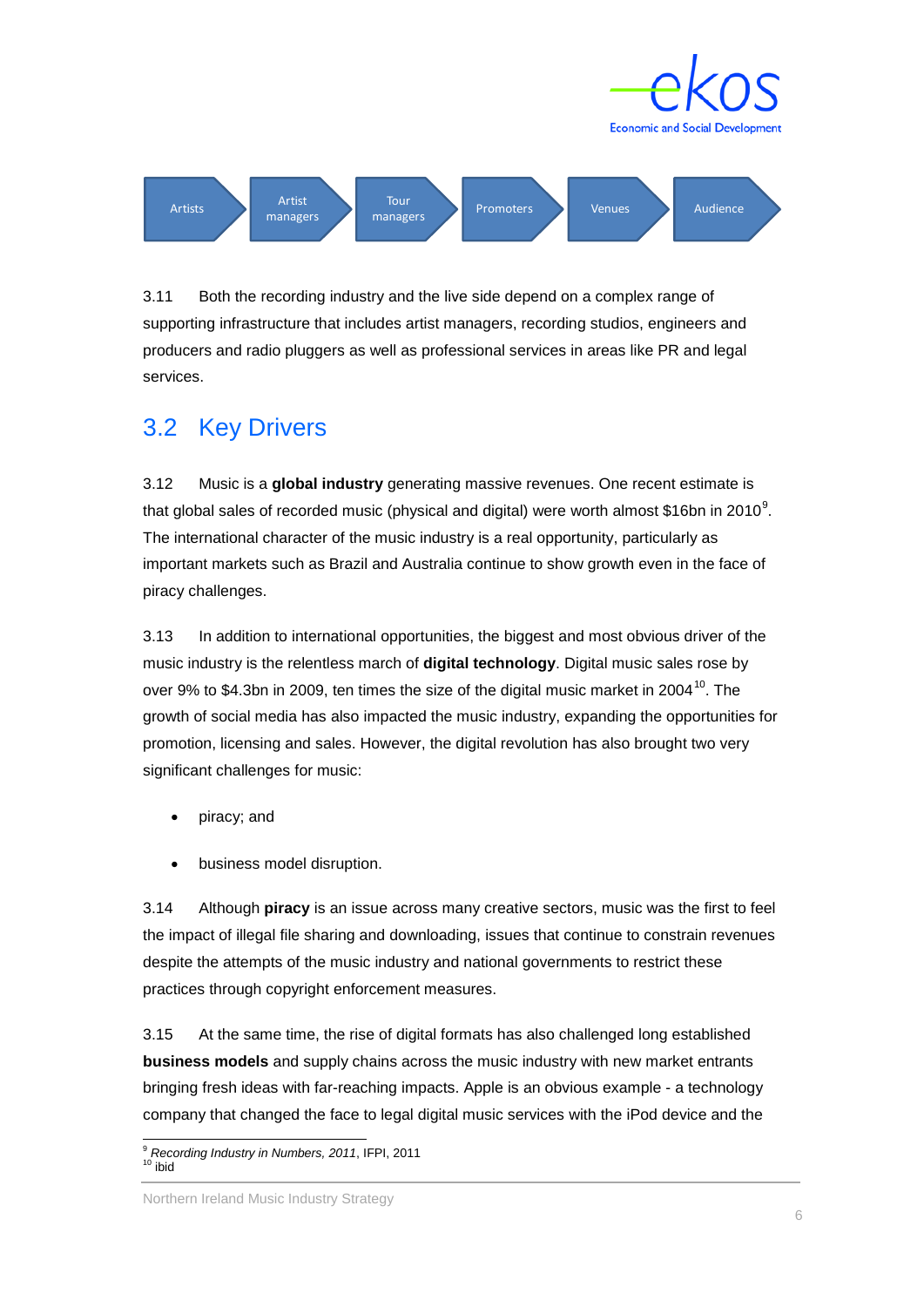

iTunes platform. Similarly legal streaming services like Spotify have introduced new licensebased business models.

3.16 This is a complex picture, and for small music businesses it is an environment that offers both opportunities and challenges, not least in negotiating with the larger digital providers (e.g. iTunes). The rise in social media has also created opportunities for wider and cheaper promotion of music.

3.17 There are also growing opportunities in the **exploitation of music** across other areas of content – most obviously in film, TV, games and advertising. In the UK, sales in these areas increased by 6.5% in 2009 to £193.5m, highlighting the ongoing opportunity for growth as other areas of the creative industries continue to expand<sup>[11](#page-17-1)</sup>.

3.18 Another critical factor affecting the success of music businesses is **access to finance**. The decline in sales of recorded music has placed increasing financial pressure on record labels and publishers, constraining their ability to invest in new talent. In addition, music businesses consistently complain that they cannot get access to even relatively modest investment finance and past research has shown that music companies rarely benefit from existing government schemes such as the Enterprise Finance Guarantee. It is for this reason that UK Music has called for a new investment fund for music supported by industry finance and expertise.

## 3.3 The Music Industry in Northern Ireland

3.19 The UK music industry was worth an estimated £3.9bn in 2009, an increase of 5% on the previous year. This growth was driven by an increase in international licensing and ongoing growth in live music, while sales of recorded music began to stabilise after five years of consistent decline<sup>[12](#page-17-2)</sup>.

<span id="page-17-0"></span>3.20 The evidence also suggests strong growth in publishing revenues at the UK level, and in secondary licensing such as synchronisation and merchandising, even if the extent of engagement between music businesses and sectors like computer games is still embryonic<sup>12</sup>.

3.21 How these data translate to the sector in NI is more problematic. Robust data on the scale of the music industry in NI is extremely difficult to source. Official economic data

Northern Ireland Music Industry Strategy

<span id="page-17-2"></span><span id="page-17-1"></span><sup>&</sup>lt;sup>11</sup> Economic Insight, *PRS for Music, August 2010*<br><sup>12</sup> *Adding up the Music Industry*, 2009, PRS for Music, 2010 (the most recent data available)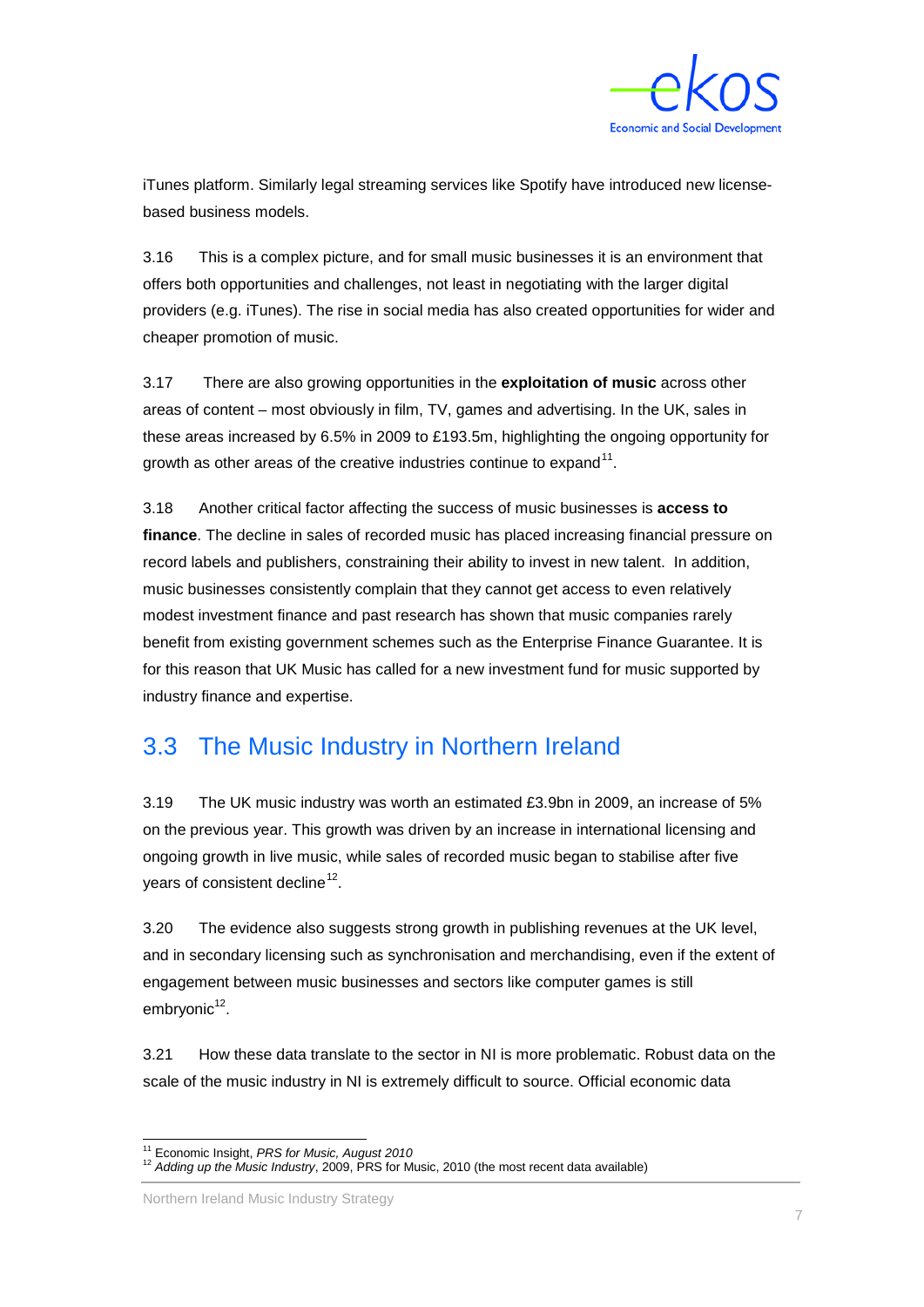

greatly underestimates the scale of the sector due to the limitations of working within Standards Industrial Classifications (SIC) codes, which provide only poor coverage of music.

3.22 According to the latest available data, **3,050 people worked in music in NI**, and the sector contributed **c. £70m in annual GVA** to the NI economy – a GVA per employee of £23,000. This falls short of the GVA per employee for the NI economy as a whole (£33,392). 16% of the workforce is freelance, and 14% work part time. Music businesses in NI are small - 87% employ fewer than ten people, and 93% have a turnover of less than £1,000,000<sup>[13](#page-18-0)</sup>. Including self-employment (1,129) there are 1,280 music businesses in NI, with an average GVA per business of c. £53,000.

3.23 However, music also has a wider economic impact. A recent UK Music report<sup>[14](#page-18-1)</sup> identified the value of music related tourism in the UK to be £1.4bn. NI attracts a greater proportion of overseas music tourists than anywhere else in the UK (apart from Scotland). Music tourists in NI spend at least £25m a year, generating £8m in GVA to the NI economy and sustaining the equivalent of 205 full time jobs in tourism.

3.24 The limitations of the available data are such that in assessing the relative strengths and weaknesses of the NI music industry, we have had to rely more on the expert views and input of the industry itself gained through the one-to-one discussions and industry survey<sup>[15](#page-18-2)</sup>.

3.25 Looking across the recording industry supply chain in NI, there are clear areas of structural weakness relating to the label infrastructure, publishing and distribution, as well as poor links to the wider creative industries. This is illustrated and expanded in more detail below.



### Figure 3.3: Recording Industry: Simplified Supply Chain – Northern Ireland

<span id="page-18-1"></span><span id="page-18-0"></span><sup>13</sup> Creative & Cultural Skills – Sector Skills Assessment for the Creative & Cultural Industries, December 2010.<br><sup>14</sup> Destination Music: The contribution of music festivals and major concerts to tourism in the UK, UK Mus

<span id="page-18-2"></span>response rate would mean that this could provide only a partial picture of the value of the industry.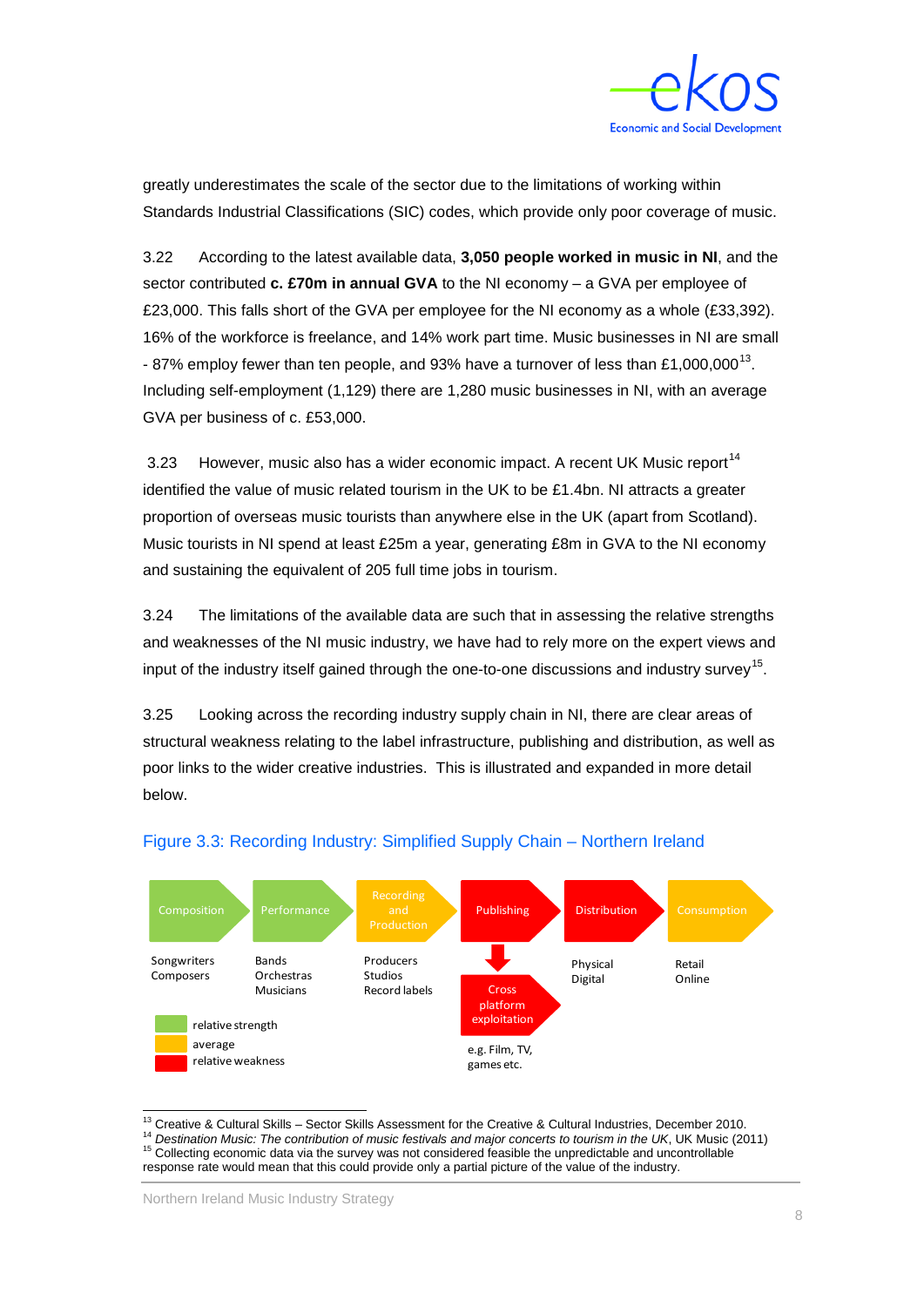

3.26 NI is not short of **musical talent**, both in composers/songwriters and performers. However, the music industry is small, and is almost entirely made up of small and microbusinesses. There are no music companies of scale in the region.

3.27 There are **few artist managers** with the necessary experience and the record label infrastructure is limited and fragile. There are only a very small number of publishers in the region and these are small scale or offshoots from existing labels. **Distribution** is also an issue and the major labels and publishers have no presence at all in NI. While there is some licensing activity, this is also limited not least by the **lack of publishing** and the **fragile base in the labels sector**, even though there are some labels that are doing good business (e.g. Smalltown America, VM Records, Emerald Music) Therefore, in terms of the recording industry, the commercial exploitation of IP in NI is limited.

3.28 The relative weakness of the labels in the region has also meant that much of the top end talent developed in NI has had to seek representation elsewhere. Very small labels simply do not have the financial scale to support acts as they become more successful, and as a result, bands and musicians are often lost to companies in London and elsewhere. Subsequently, revenue is lost to the industry in NI.

3.29 The live music industry in NI is limited by the small scale of the domestic market (a population of c1.8m). While the venue infrastructure is reasonable, there are few promoters of scale, and many questioned the validity of the public sector in supporting festivals and concerts that could be run by the private sector. In such a small sector, the distorting effect of this can be more pronounced than it maybe in larger markets.

3.30 The overall picture here is of a **small and fragmented sector** that struggles with **lack of scale** and with **key gaps in the supply chain** infrastructure. Indeed, many of our consultees noted that a substantial proportion of those in the music industry in NI did not earn their primary income from music. This is supported by the fact that 52% of those that completed the industry survey did not consider music to be the main source of income.

3.31 Many also felt that the industry can be too domestic in focus and connections and linkages to major centres in London and even Dublin are poorly developed. This is not helped by a feeling that NI itself is perceived as peripheral in an industry that is highly concentrated in metropolitan centres.

3.33 Given the growing importance of synchronisation opportunities and licensing revenues, linkages into the wider creative industries and media sectors are important, and these links are, at best, embryonic in NI.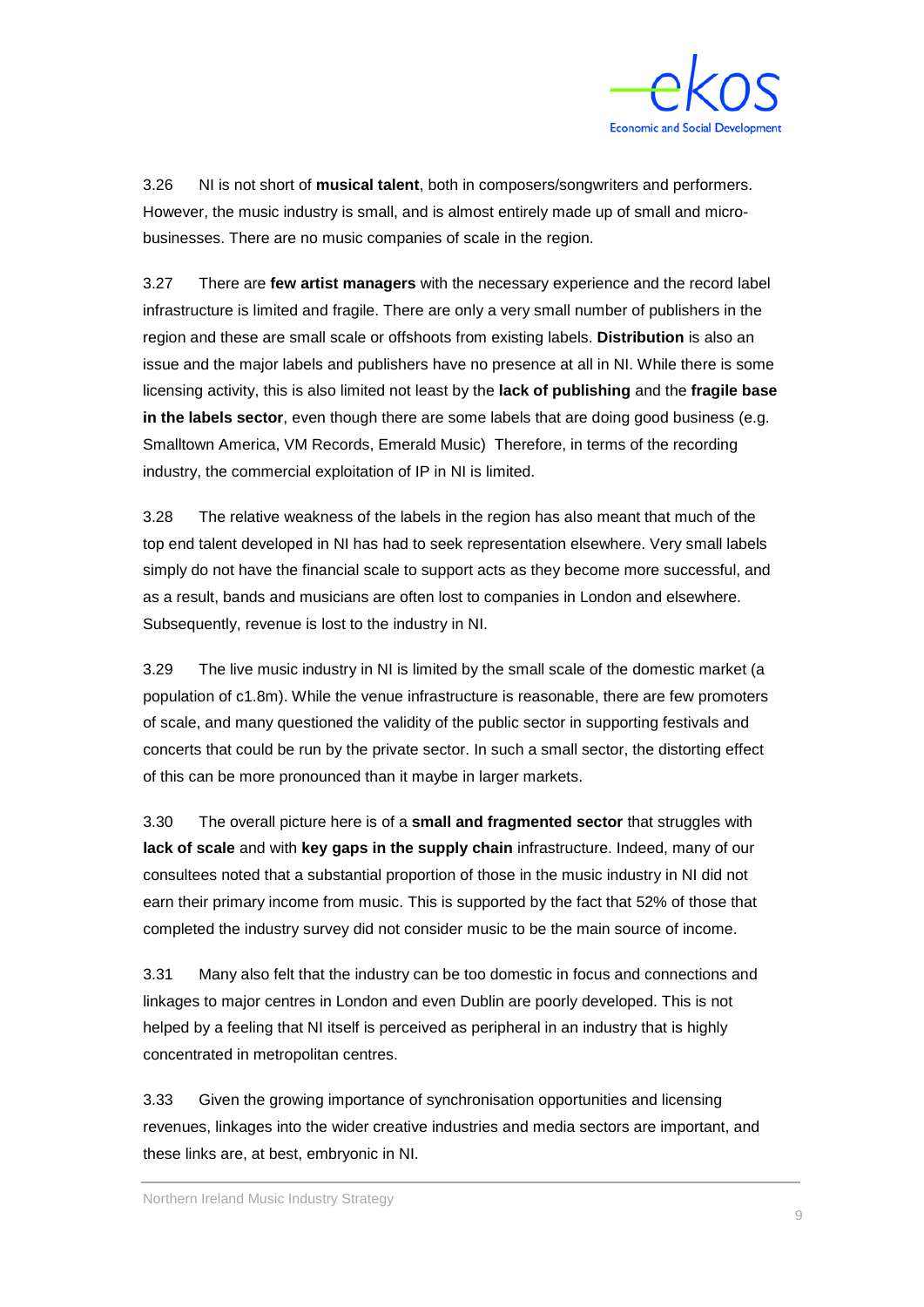

3.33 Extensive consultation with the music industry in NI identified the key strengths, weaknesses, opportunities and threats (SWOT) for the sector, as summarised in Figure 3.4 below.

### Figure 3.4: NI Music Industry SWOT

| <b>Strengths</b>                                                                                                                                                                                         | Weaknesses                                                                                                                                                                                                                                                                               |
|----------------------------------------------------------------------------------------------------------------------------------------------------------------------------------------------------------|------------------------------------------------------------------------------------------------------------------------------------------------------------------------------------------------------------------------------------------------------------------------------------------|
| <b>Talent</b><br>Irish music 'brand'<br>Creative Industries identified as economic priority<br>High profile figures<br>Growing sense of partnership<br>Vibrant live scene                                | Patchy and disconnected supply chain<br>Lack of management talent<br>Low level of entrepreneurship<br>Lack of scale and lack of businesses of scale<br>Weak infrastructure for IP exploitation<br>Peripherality and poor connection to global<br>markets<br><b>Small domestic market</b> |
| Opportunities                                                                                                                                                                                            | <b>Threats</b>                                                                                                                                                                                                                                                                           |
| <b>Digital</b><br><b>Republic of Ireland</b><br>Niche publishing<br><b>Traditional music</b><br>Cross-platform<br><b>International</b><br>Near access to the rest of the UK market<br>Partnership models | Talent drain to London and elsewhere<br>Public sector spending crisis<br>Over-reliance on part time and voluntary labour<br>force<br>Disillusionment and fragmentation<br>Parochialism<br>Decline in political support/interest                                                          |

3.34 Talent, the international appeal of the Irish music 'brand' and the vibrancy of the live music scene are all key strengths, along with the growing sense of partnership amongst public agencies with an interest in music and the creative industries.

3.35 However, as described above, the industry is considerably weakened by lack of scale and lack of businesses of scale, as well as key gaps in the supply chain, particularly in publishing and distribution. There is a reported lack of entrepreneurial and management talent and the region's geographic peripherality has constrained access to key global centres and international markets.

3.36 Despite these issues, there are opportunities for future growth, most obviously in digital distribution, international markets, niche publishing and cross-platform exploitation of music IP. Traditional music was also highlighted as an area of strength that is not always recognised, and closer links and connections to the music industry in Dublin is also an opportunity.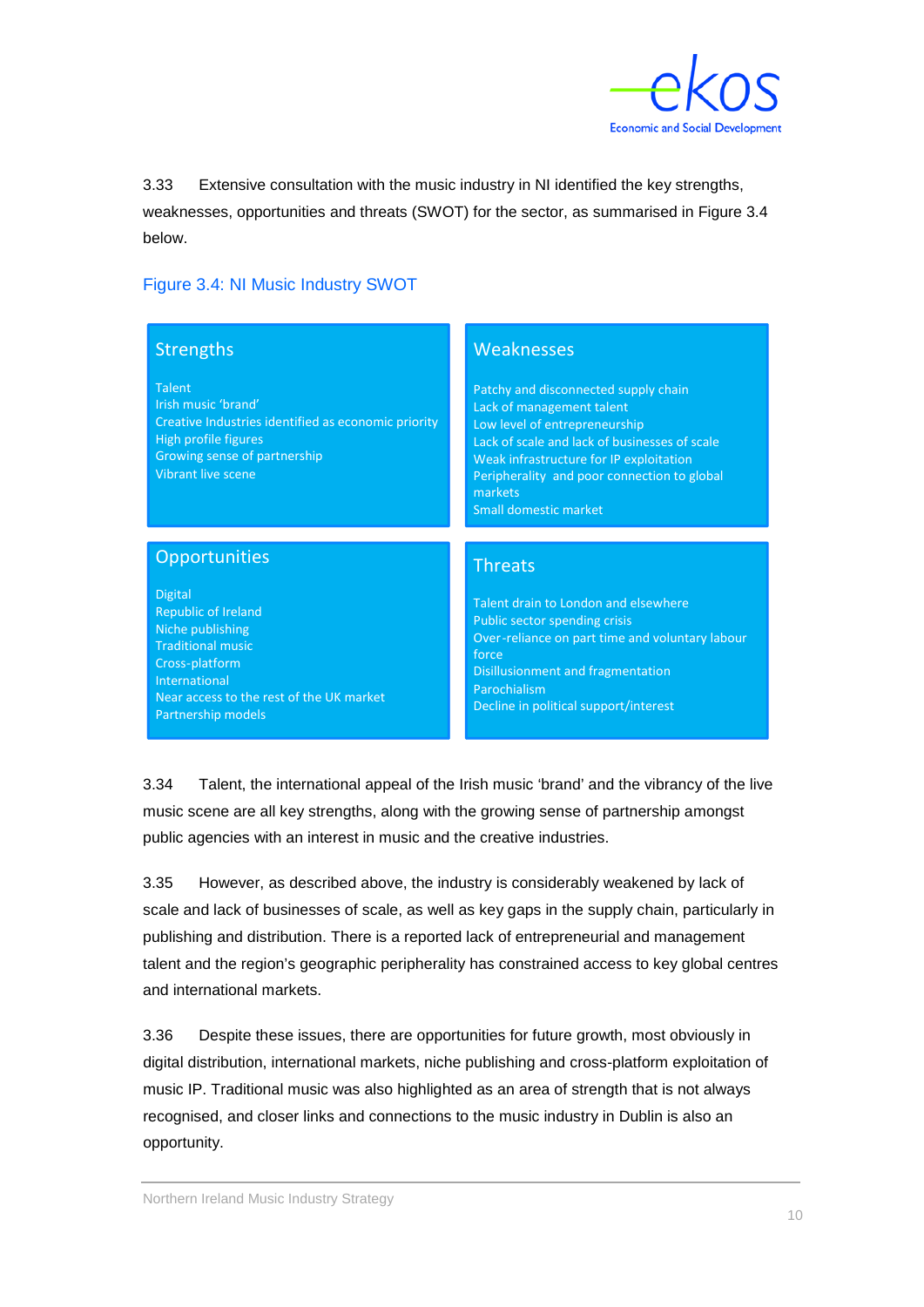

3.37 In terms of threats, the ongoing drain of music talent to London and elsewhere is a persistent problem and the public sector funding crisis also threatens to limit the resources available to support NI music development. The past experience of engaging with support for music in NI has also left many in the industry feeling disillusioned and the fragmented nature of the sector is a threat to its future growth. There is also a need to guard against parochialism and too great a focus on the small domestic market.

## 3.4 Strategic Issues

3.38 The consultation work identified a number of strategic issues for the music sector in NI as follows:

- there is a need to build **greater scale** in the industry, both in terms of the numbers of sustainable businesses and the number of businesses with the scale and ambition to compete successfully in UK and international markets, In particular, building a stronger base of **labels and publishers** will be critical in retaining talent and IP in the NI economy;
- **business skills** are a critical gap and the sector needs more entrepreneurial and management talent with a thorough understanding of how to succeed in the music industry. This relates both to artist management and to the management of businesses with a key role in the value chain – labels and publishers. These skills are equally required by those working in the publicly funded music sector;
- there is a need to embrace the opportunities in **digital distribution** and the **crossplatform exploitation** of music IP (synchronisation);
- **talent development** remains crucial, but there is a need also to ensure that more of that talent can be retained within the NI music sector. This will depend both on a more robust labels infrastructure and also on a stronger and deeper base in artist management. More fundamentally, there is a need for greater emphasis on music in both formal and informal education;
- **access to finance** is a key issue for music businesses across the UK as a whole as well as in NI; and
- **internationalisation** is key to future growth and stronger connections to key centres in Dublin and London is also important.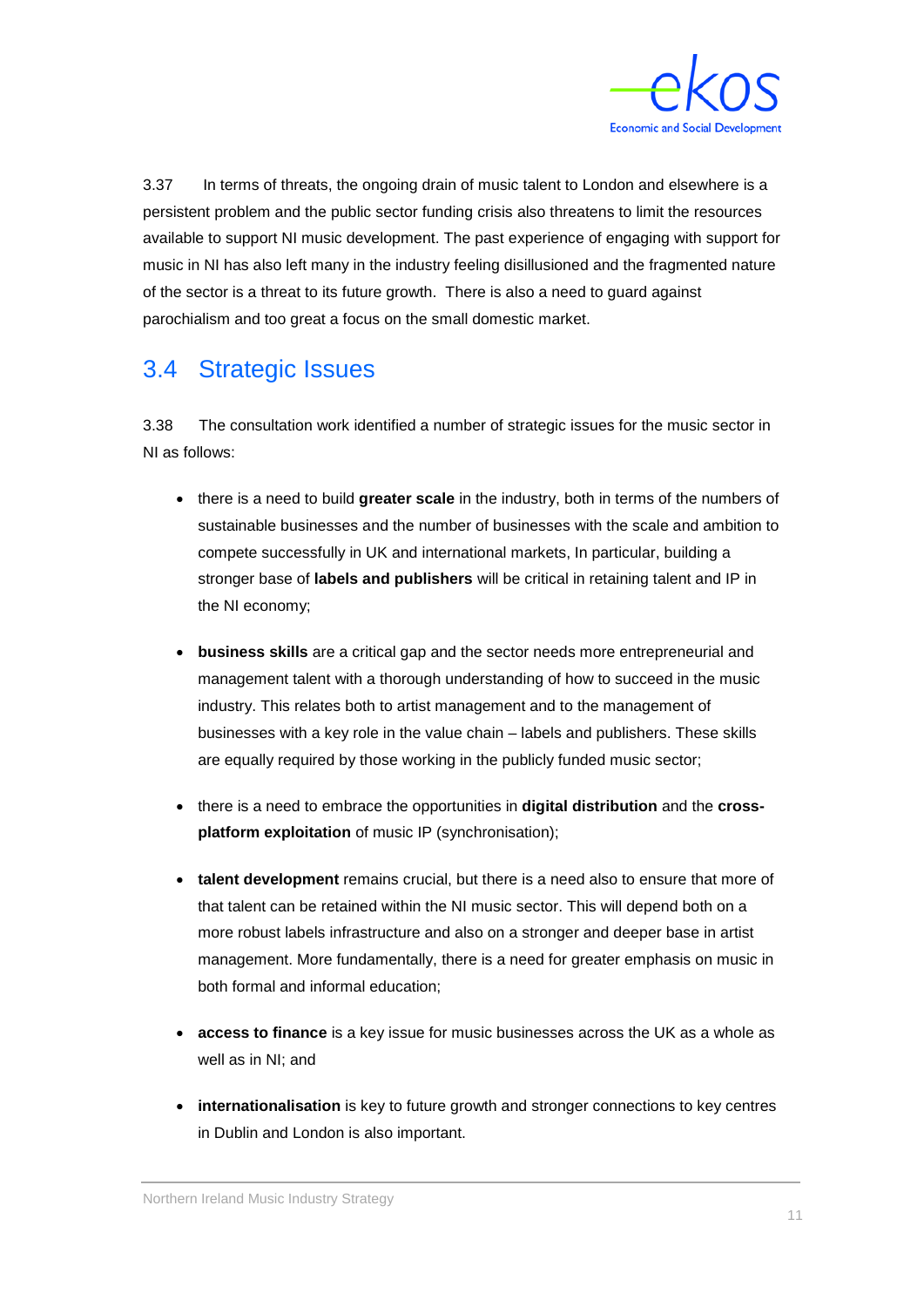

3.39 In the industry survey, the most frequently identified areas in which support was needed were:

- funding (55%) particularly for young artists and bands to help them develop and record material;
- a music development body to provide tailored support (41%) delivered through a partnership comprising national/local government, other public agencies and a dedicated music support organisation;
- promotion of the industry nationally and internationally (22%); and
- business development and support (21%), including financial management, business planning, access to key industry contacts (e.g. publicists, pluggers, publishers and distributors).

## 3.5 Support for the Music Industry in NI

3.40 There is a history of support for the music sector in NI and it is important to reflect on some of these initiatives in the context of a forward looking strategy. The main elements of support for music in NI are as follows:

- ACNI provides music organisations with grant support, and this is largely focussed on Ulster Orchestra (the largest client), opera, traditional music and festivals as well as community facilities;
- Invest NI provides support for trade missions, in particular for the mission to the South by Southwest (SxSW) event in Austin, Texas through its support for the Fast Forward music business support project (see below). Fast Forward was also funded by DCAL through the ACNI;
- DCAL established the Creative Industries Innovation Fund to support the development of creative businesses in Northern Ireland. Administered by ACNI the fund is supported by Northern Ireland Screen and Digital Circle (the collaborative sectoral organisation for digital content in Northern Ireland). Belfast City Council is an active supporter of music through the provision of support for bands, music businesses and events (e.g. SxSW, Belfast Music Week, and activity linked to the MTV European Music Awards being held in Belfast in November 2011);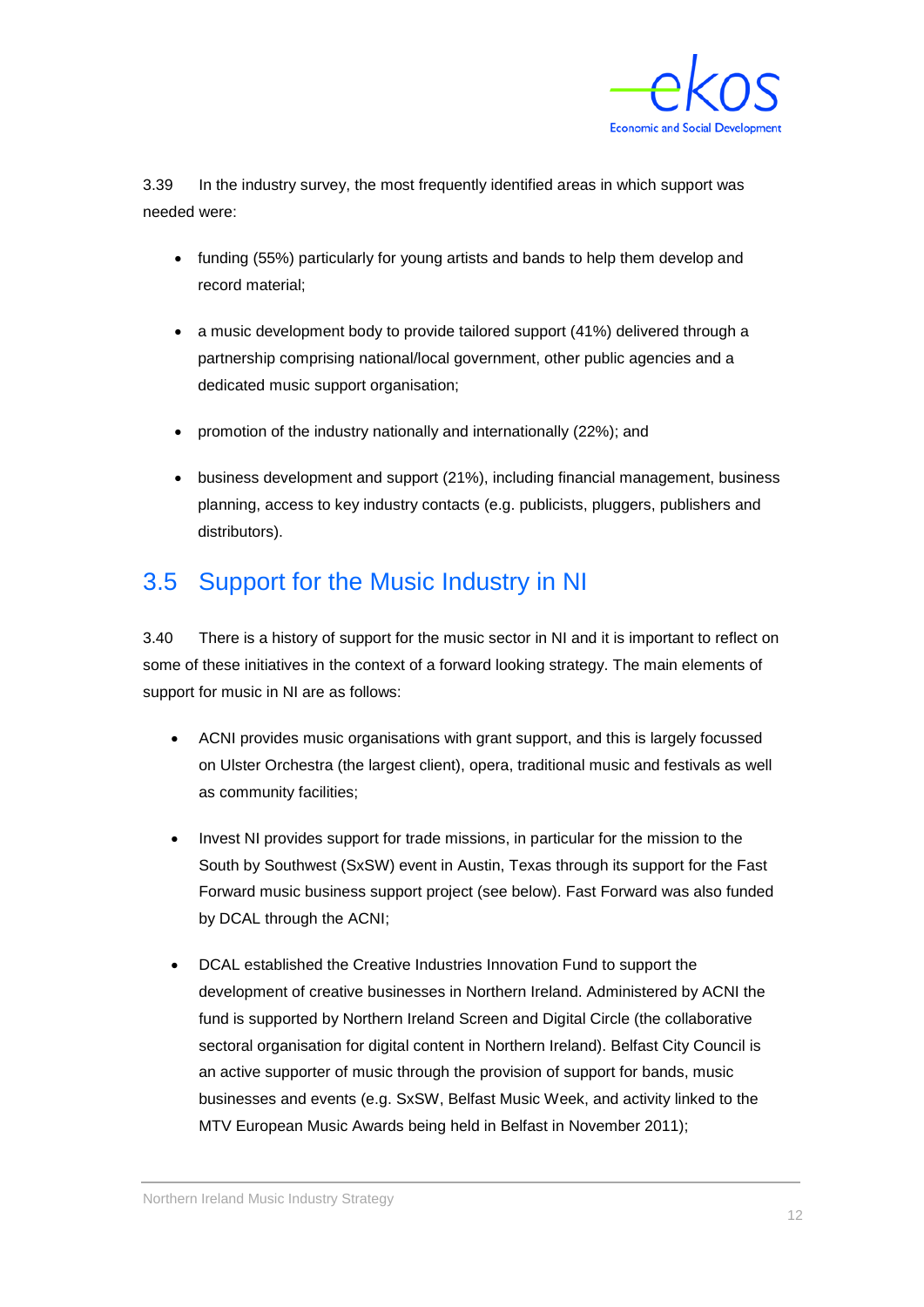

• Fast Forward was established as a one-year programme to provide support to music related businesses in Northern Ireland. It is funded by Invest NI & DCAL and has recently come to the end of its one year funding period. Fast Forward provided events, mentoring support and support for international trade missions to different music events throughout the year.

3.41 Much of this support has been well received by the industry. The Fast Forward events were well attended and although some attendees have made effective use of contacts gained at these events, others have not taken opportunities forward. Nevertheless, they serve an important purpose both in bringing the industry together and in providing valuable sector information. Mentoring support is also valued even if somewhat limited in scope and scale. In particular, consultees identified the need for industry mentors for artist managers, an area in which it was felt the industry was weak in NI, and for labels seeking to grow their business beyond the national market. Some also perceived the focus of Fast Forward on contemporary rock and pop to be too narrow, particularly at the expense of the traditional music sector, which in other contingent nations (e.g. Scotland and Ireland) has proved to be a consistently productive part of the music economy.

3.42 The South by Southwest missions have been successful for many, but not all of the participants, perhaps reflecting a need for more defined criteria regarding the selection of participants. More generally, there is demand for a more flexible and open approach to supporting international business development. It is also worth noting that beyond the grant and other forms of support outlined above, music businesses can, at least in theory, access mainstream business support if they can present a viable business plan. However, the consultation feedback indicated that too few are in a position to do this.

3.43 More encouragingly, there is a growing sense of partnership among the public agencies with an interest in music and the Digital Content Strategy offers a useful opportunity to connect into wider creative industries initiatives and activities. There is however, a need to clarify the role of the public sector in engaging in the music industry, particularly around festivals and live music promotion where public intervention can have a distorting effect on the market.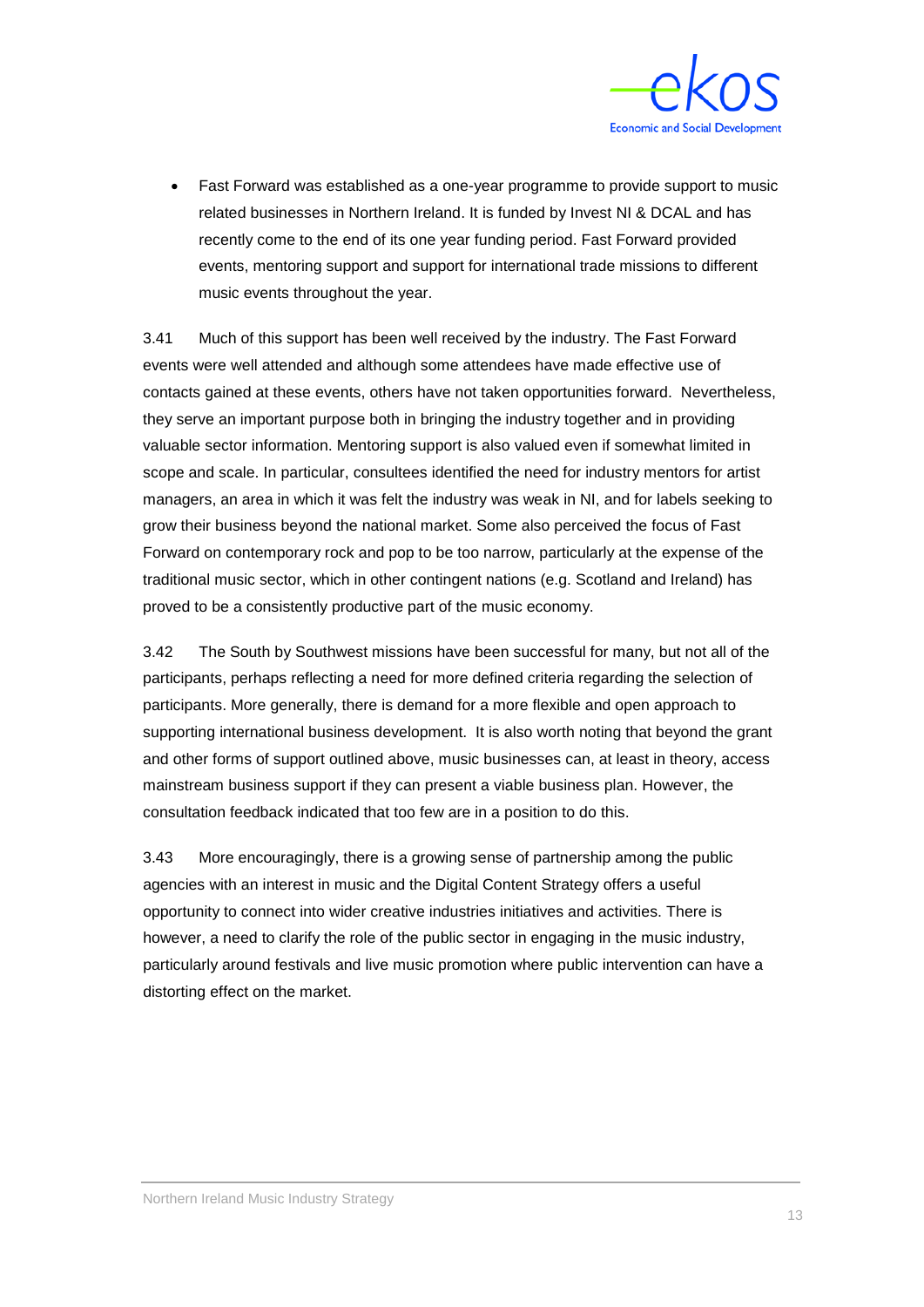

# <span id="page-24-0"></span>4. Strategic Objectives and Priorities

4.1 The consultation feedback identified the key elements of a successful music industry in NI. These include strong businesses that support and retain emerging talent within NI and a supportive education system that provides opportunities for talent to develop from an early age. Creativity was also a strong theme, along with music playing a central role in promoting NI as a tourist destination and an exciting place to live, work and visit. This feedback has been distilled into a vision for the music industry in NI.

4.2 That vision is to develop:

*"a creative and vibrant music sector that achieves consistent and sustainable economic growth contributing to wealth creation and to a positive image of Northern Ireland on the world stage."* 

4.3 The primary purpose of the strategy is to increase the **economic** contribution of the music industry in NI. This will be achieved by establishing:

- more sustainable businesses;
- more international businesses;
- more innovative businesses; and
- more profitable businesses.

4.4 All of this must also be supported by a vibrant musical community and a supportive infrastructure of studios, rehearsal space, community and educational projects and professional services. In particular, this is an area in which the public sector has a significant role to play as the seedbed for a successful music industry, supporting the development of musical talent and the grass roots opportunities for that talent to be honed.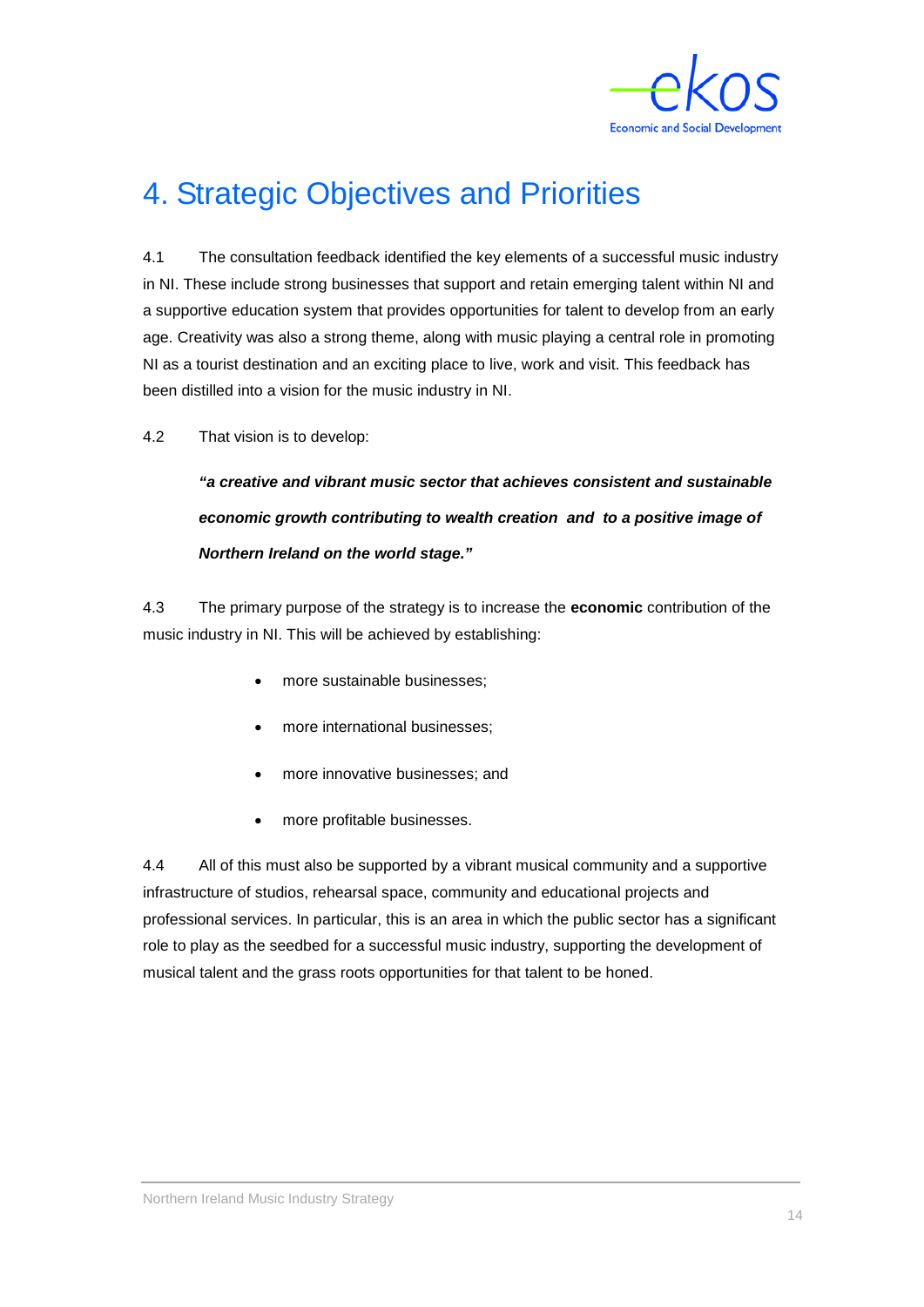

### Figure 4.1: Roadmap for Developing the NI Music Industry



4.5 In order to achieve these strategic objectives, action is required in six

complementary priority areas, grouped under two headings, as follows:

- growing successful music businesses:
	- o business skills and entrepreneurship
	- o innovation
	- o access to finance
	- o internationalisation; and
- developing a vibrant music community and infrastructure:
	- o talent development
	- o infrastructure development.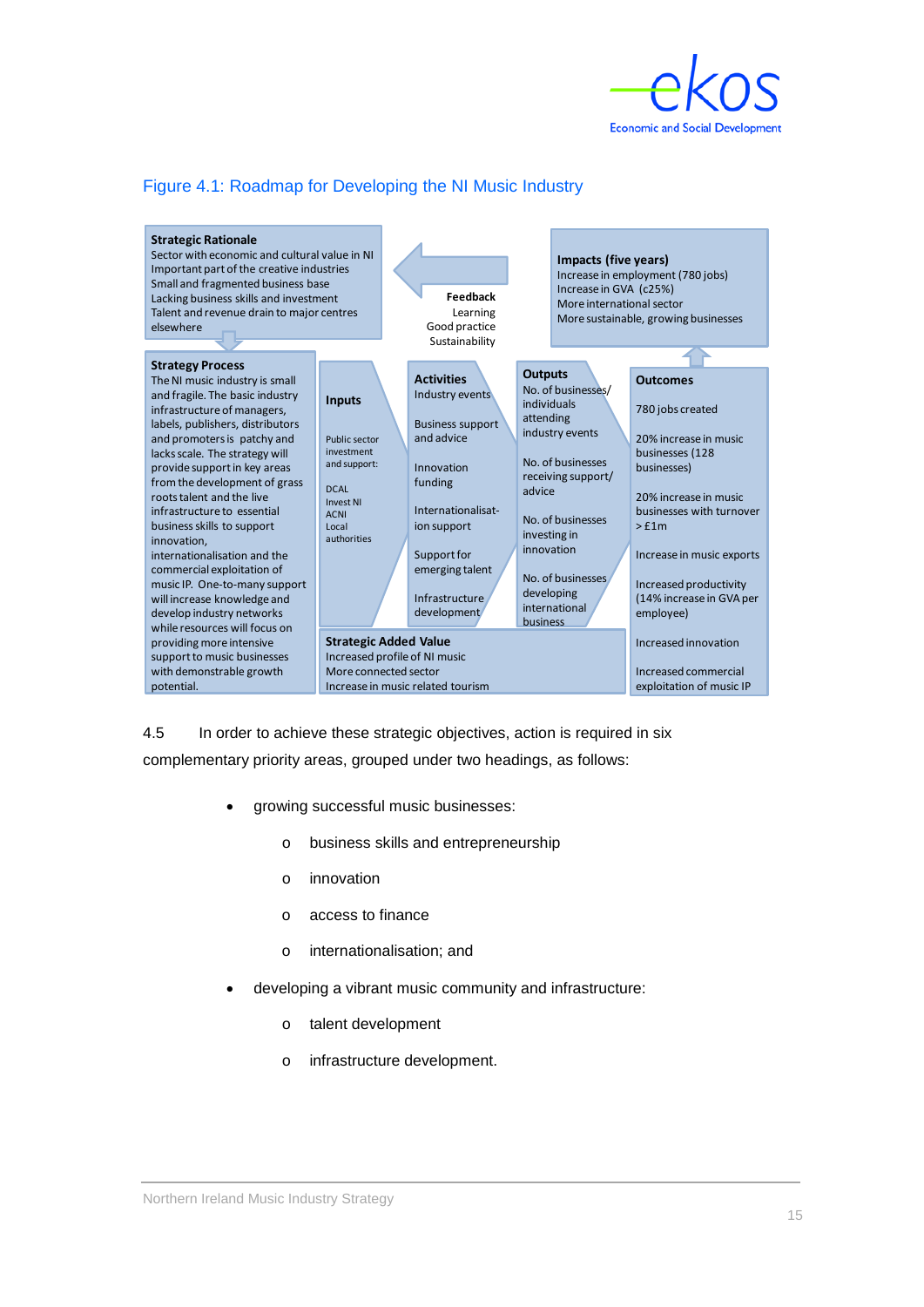

## 4.1 Growing Successful Music Businesses

4.5 Economic growth in the music sector in NI will come through the development of successful music businesses with a strong catalogue of artists and IP. Retaining more of NI's musical talent and IP in the region is crucial and this suggests prioritisation of effort on strengthening the **labels, publishers and artist managers**.

## 4.1.1 Business Skills and Entrepreneurship

4.6 There is a need to ensure that music businesses and managers across the NI music sector have access to essential market knowledge and business development support. There are three areas for action within this priority:

- **knowledge sharing and networking events** similar to those delivered by Fast Forward but ensuring a broader representation across all kinds of music (in particularly the traditional music sector). This will provide important industry knowledge and contacts in a way that reaches across the music industry through one-to-many events;
- **business development support** including assistance and advice on business planning, financial management (e.g. cashflow forecasts, realistic cost analysis and sales projections), marketing and promotion, PR and access to markets. This will be a combination of generic business development support and sector-specific knowledge and understanding, and will focus on constituted businesses with the commitment and ambition to grow; and
- **mentoring support**  a mentoring programme can help newer entrants to navigate the challenging environment of the music industry and provide essential first-hand knowledge. Industry mentors from areas including artist management, record labels and publishing will be particularly important to help develop strengths in these key areas for NI music.

4.7 This support must be structured and delivered in a way that has relevance and meaning to the sector, and that can also offer music industry knowledge and understanding. This suggests a need for a dedicated mechanism that can both offer specific industry knowledge as well as signposting to relevant sources of mainstream business support (as discussed below).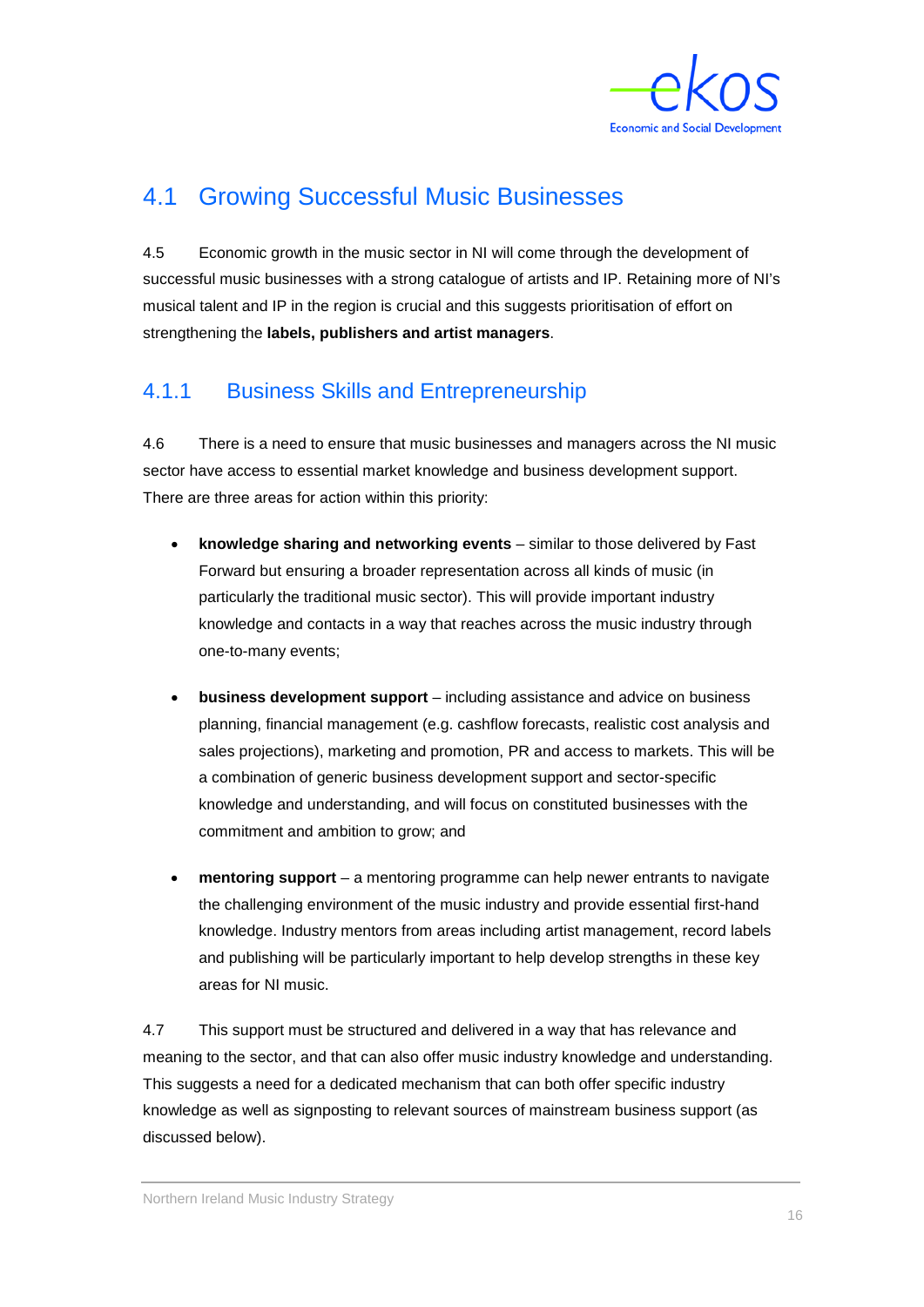

### 4.1.2 Innovation

4.8 Innovation for music businesses revolves around three main areas of opportunity:

- digital distribution of music;
- new business models; and
- cross-platform exploitation.

4.9 **Digital distribution** is an obvious and significant opportunity for all music businesses, and companies in NI need both better understanding of how to access this opportunity and support to realise the potential of the digital marketplace. Better connections to software developers and support to develop digital strategies will both be valuable areas for action.

4.10 **Business models** in music are changing rapidly, and companies need to think more creatively about how to retain revenues through partnerships and deals with larger players. For example when an act transfers to a larger record label to access deeper financial support, the original label could look to structure a deal whereby they retain some share of future revenues in return for an element of the risk.

4.11 Labels could also look to develop **niche publishing imprints** to exploit their own IP and build a catalogue of value. While this will not be a model that suits every company, some have already looked into this with the benefit of creating regular income streams (see Box 4.1), even if initially modest. Again, this is an area in which advice and possibly financial support could be required.

#### **Box 4.1: Small Town America**

Smalltown America is a small, independent record label based in Londonderry. The company started out in London in 2001 as a DIY outfit selling records at gigs and trying to set up distribution. When the owner, Andrew Ferris decided to return to Northern Ireland in 2007, the company was incorporated and grew its roster of acts to build greater economies of scale in a market where margins were under increasing pressure. As this business model became less viable, the business looked to diversify its revenue streams through the establishment of a small publishing imprint. This has helped to generate a more predictable revenue stream for the business and the artists and marketing spend now generates a direct return through royalties for radio play, licensing and synchronisation. The company continues to grow and now employs eight people, with publishing revenue now accounting for around 50% of the company's turnover.

4.12 As other areas of the creative industries continue to

grow, there will be opportunities to license music to, for example, games, film productions and television. NI Screen has been successful in attracting television and film production to NI, and could be a useful ally in seeking to create music licensing opportunities for local acts and companies. In addition, closer connections to other parts of the NI creative sector could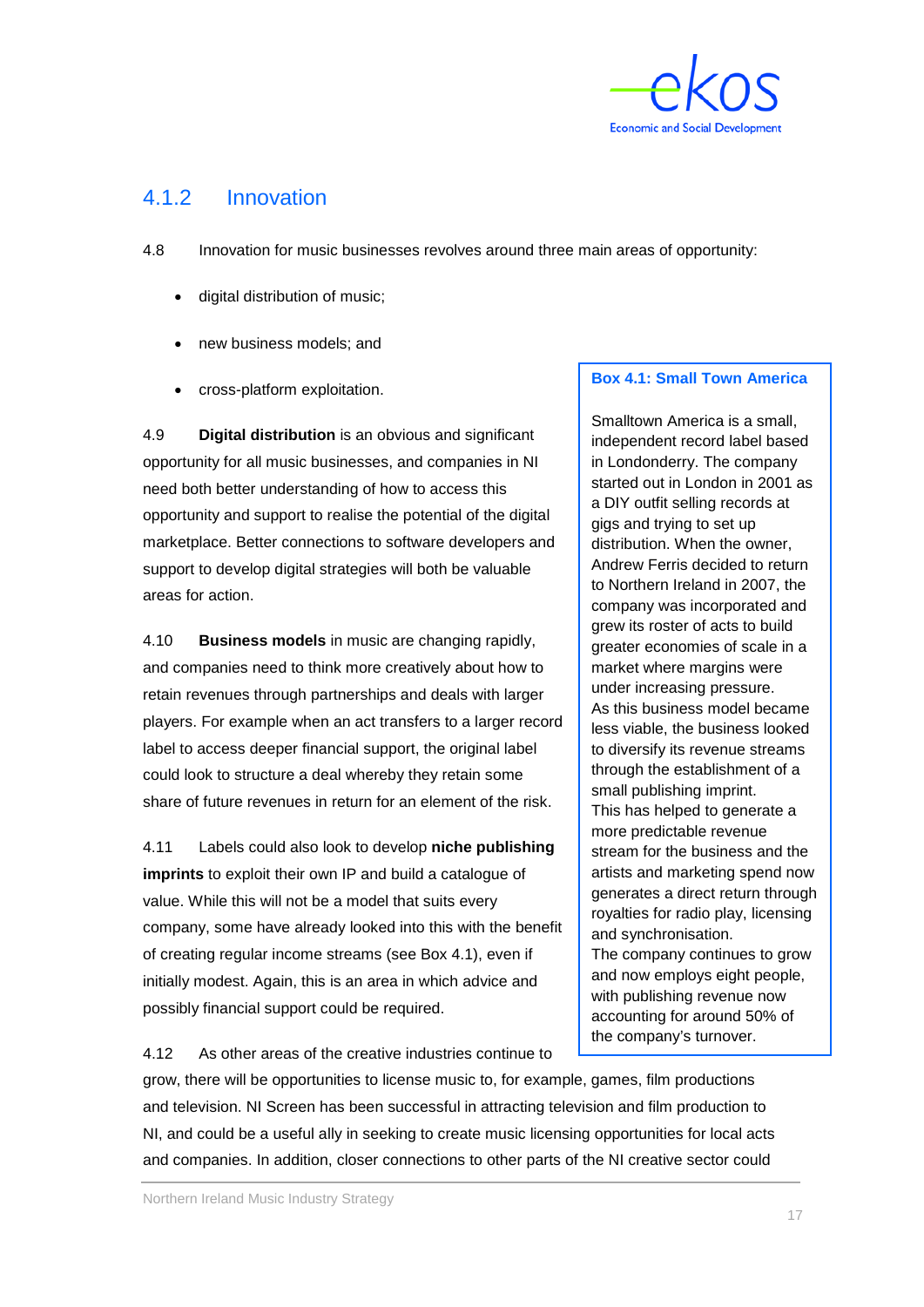

open up more opportunities for these kinds of deals and collaborations. This will require broader cross-sector networks and connections with key agencies and organisations such as NI Screen and Digital Circle.

#### **Box 4.2: Score Draw Music**

Score Draw Music delivers bespoke music (score, titles, tracks) to television, film, advertising and on-line clients, broadcasters and brands. As one of the first companies in Northern Ireland to enthusiastically embrace writing music for media, Score Draw Music is now considered one of the best in this area. Whilst it is aimed at Northern Irish independent television production companies in the first instance, Score Draw Music was established after music co-written by founder Mark Gordon was used in the American television programmes Malcolm in the Middle, and Sesame Street.

Since then delivery and the client base has widened dramatically. With all media, from on-line campaigns to traditional television and radio adverts, full score for drama to titles for children's television shows now catered for.

Since 2004, the company has moved from a spare room to studio premises in the cathedral quarter and now employs individuals, freelancers, session musicians and singers. Growth is expected to continue as their reputation continues to be cemented locally and internationally with the client base now including companies and partners from London to Los Angeles.

4.13 Realising these opportunities for innovation will require proposed action on three main fronts:

- the provision of tailored and industry-specific advice and support to develop new business models and opportunities in areas like digital distribution and publishing;
- the establishment of a music innovation fund, or prioritisation within existing innovation funding streams, that can support these innovative shifts in business practice (digital distribution, publishing and new business models); and
- closer partnership working with key agencies in other areas of the creative industries, including NI Screen and Digital Circle, and better connections between companies across the creative industries. Improved connectivity with software developers could be facilitated with closer liaison with Momentum, the software industry representative body.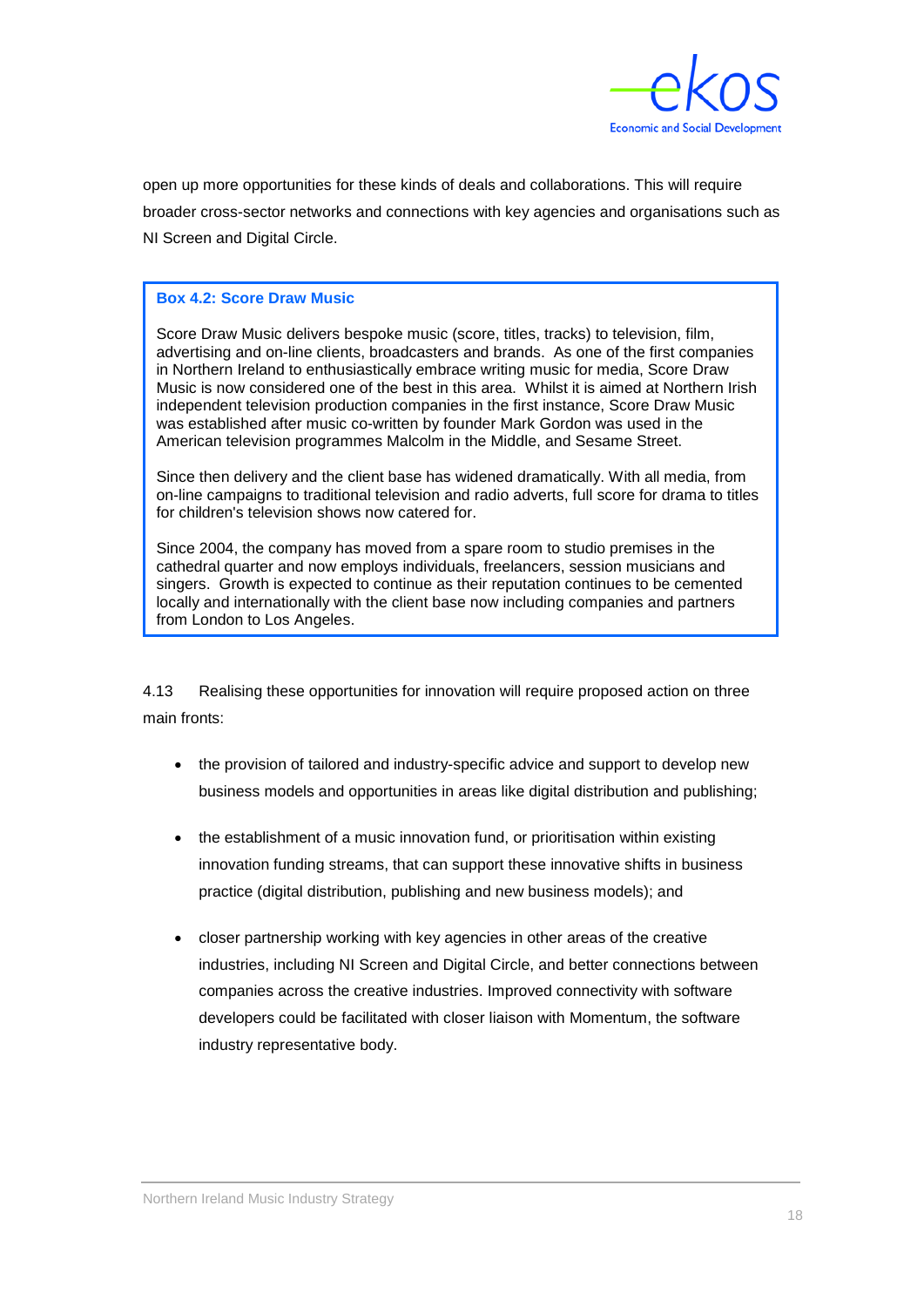

### 4.1.3 Access to Finance

4.14 The music industry in NI is under capitalised, and businesses are operating on very narrow margins. This constrains their ability to reinvest in new talent and in supporting acts to go to the next level in their careers. There are two main elements to improving this chronic problem:

- addressing the constraints on the supply of suitable finance; and
- improving the quality of the investment propositions that music businesses can offer.

4.15 UK Music is working with the UK Government on the development of new financial mechanisms for music businesses. Recent research found that the Enterprise Finance Guarantee Scheme, which was broadened in 2009 to include loans to musicians and bands, had made only two loans to music businesses<sup>[16](#page-29-0)</sup>. The scheme is administered by banks and the low representation of music businesses in the awards is felt to reflect the perception of mainstream lenders that music is high risk. The newly established (UK) Creative Industries Council, and UK Music, will continue to explore these issues and there is little point in seeking to duplicate this work, particularly as one of the objectives will be to steer mainstream finance towards the creative sector (rather than simply establishing new sector specific funds). Instead, it is important that the key agencies in NI engage with UK Music, and ensure that music businesses in NI are kept informed of any developments and are in a position to benefit accordingly.

4.16 At the same time, the public agencies in NI could also engage with local investors and banks to inform them of the investment opportunities within the creative industries generally and within music in particular. It is recognised that with the current banking environment this will be a challenge in the short term. Change will not come quickly, but with early success stories and progress at UK level, there is potential to change current attitudes and practices.

4.17 Of course, investment finance is only of value where there are appropriate and viable propositions in which to invest. As noted earlier, too few music businesses in NI are able to present viable business plans. This is a business development issue and the questions of investment readiness should be part of the support offered to music businesses.

Northern Ireland Music Industry Strategy

<span id="page-29-0"></span> <sup>16</sup> Unpublished research by UK Music, cited in the Observer, 3 July, 2011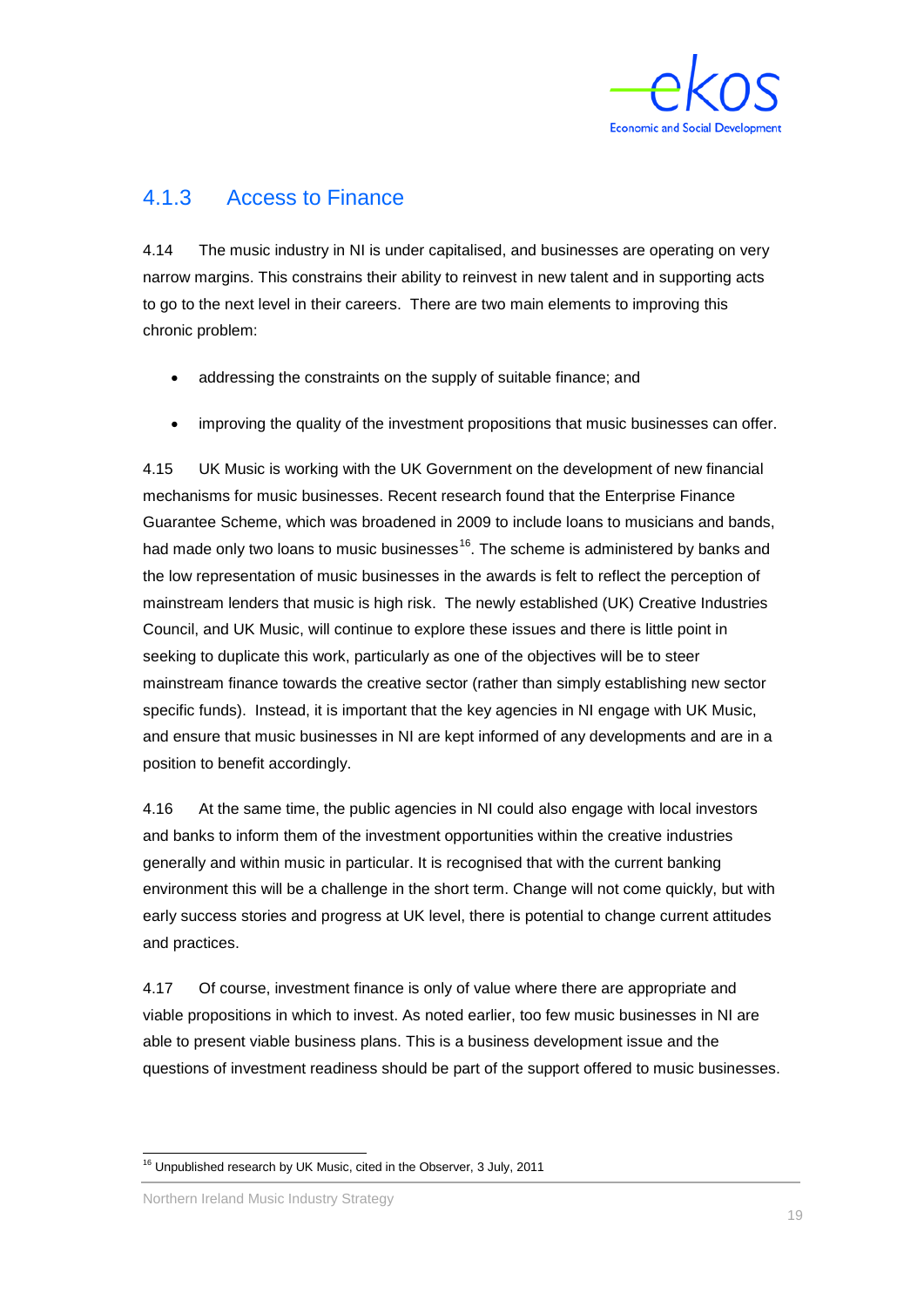

4.18 It is important to note that external investment will not be suitable for all music businesses. Many will not wish to take the level of risk associated with such investment, and others may be less focussed on achieving the level of business growth that would be needed to generate a sufficient return on investment.

### 4.1.4 Internationalisation

4.19 The scale of the international opportunities in music is obvious. However, achieving success in overseas markets requires careful strategic planning, effective delivery and persistence. It is, again, not for everyone.

4.20 In part this is again a business development issue. Companies seeking to internationalise their business need to invest time and effort into creating a robust and deliverable strategy. This means understanding the markets to be targeted, nurturing the right contacts within those markets and developing a clear and realistic plan for developing opportunities. This is a specific kind of business development challenge, and one in which agencies such as Invest NI and its partners can offer support and resources in overseas territories.

4.21 Trade shows and missions are useful, and NI, in common with other regions, has had some success at shows like South by Southwest and the Amsterdam Dance Music Event. This kind of support should continue, but to maximise the impacts, it is important that participating businesses and acts are able to present a clearly articulated and viable plan for how they will take advantage of the internationalisation opportunities that these shows and events can offer. Stringent criteria should be applied at the stage of recruiting participants.

4.22 In addition to the international business development support and trade shows and missions, there is also a need for more flexible and responsive support for acts and companies seeking to internationalise. Again, support must be contingent on a robust business case that clearly demonstrates the likely impacts of the initiative. Support could include funding towards specific market research, as well as support towards the costs of implementing an internationalisation plan. This support should be provided on the basis that the recipient company also invests, and should not be seen as a straightforward grant for overseas travel.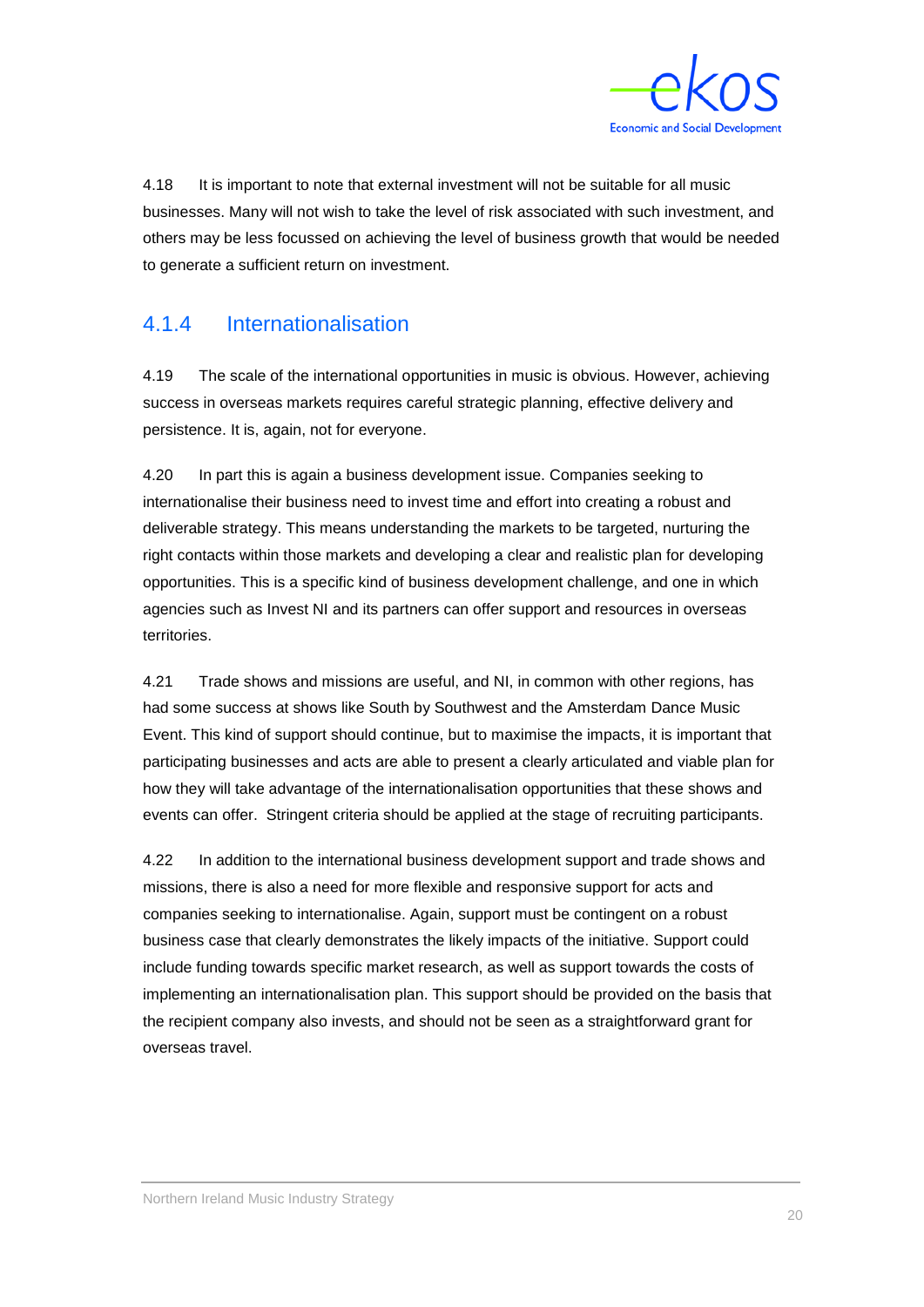

## 4.1.5 Delivery Principles – Business Support

4.23 The business support outlined above provides a 'ladder' of assistance from broadly based information provision and networking to more tailored and focussed support to enable music businesses with growth potential to innovate, access investment and internationalise their businesses.

4.24 The more intensive support should be targeted at those businesses with the ambition and potential to achieve sustainable growth as evidenced by a clear and coherent business plan. As more pass through the earlier stages of support, the expectation and ambition will be to move more music businesses up the pyramid of support and growth, as shown in Figure 4.2 below.



### Figure 4.2: Support for Music Businesses

4.25 To be effective, this model requires clear criteria for support at every level. Given the small scale of businesses within the music sector, a rigid framework based on company scale (e.g. turnover or employment) is unlikely to be a realistic approach. Instead, criteria should focus more on robust and deliverable plans for growth, combined with the necessary ambition (much in the same way that commercial investors would appraise investment opportunities). As this suggests a need for both general business awareness and knowledge of the music industry, this argues for a specialist vehicle of some kind to deliver industry relevant business support. This is discussed in Section 5.

4.26 In addition, support at the higher levels (e.g. internationalisation, innovation) should be contingent upon matched investment by the beneficiary businesses, thereby generating private sector leverage and ensuring industry investment in growth.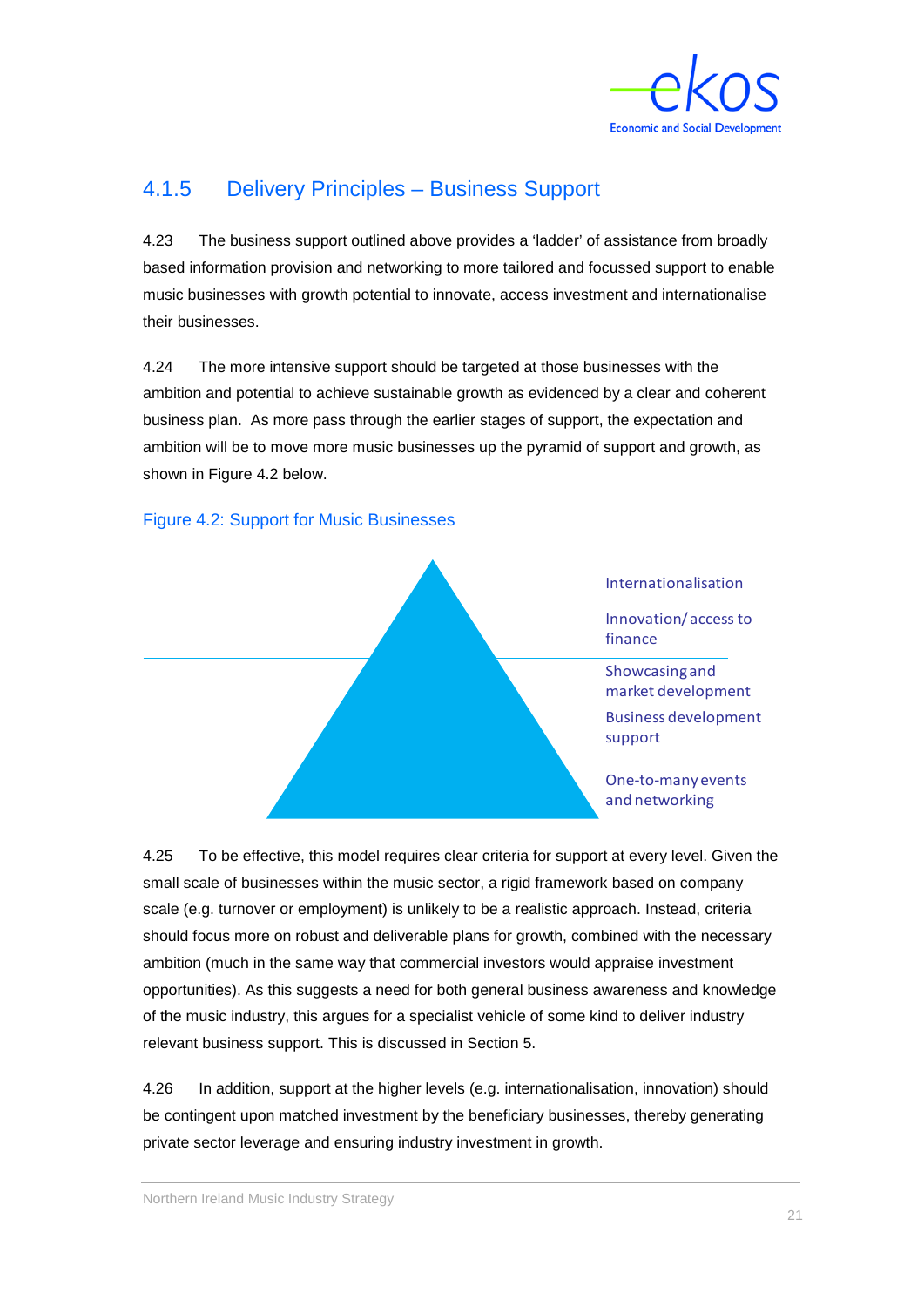

# 4.2 Developing a Vibrant Musical Community and Supporting Infrastructure

4.27 Although the strategy is focussed on developing the economic contribution of the music industry in NI, it is important to recognise that the industry depends on musical talent and on a supportive grassroots infrastructure that allows that talent to develop. The opportunity to participate in musical activity is also important in contributing to wider cultural, social and educational benefits which should not be overlooked. Although beyond the scope of this strategy, these benefits provide further reasons to support music in NI, and will be a strong focus of the forthcoming ACNI Music strategy.

## 4.2.1 Talent Development

4.28 The music industry depends fundamentally on talent. However, talent needs to be developed, nurtured and supported if it to reach its full potential. At the most obvious level, this is an issue for the education system from schools through to colleges and universities. Opportunities for young people to engage in creative activity in school education are crucial, and without these opportunities the pipeline of new creative talent will be constrained.

4.29 Although there has been a recent expansion in the number of music related courses at colleges and universities, this has not translated into the same level of growth in employment opportunities in the music industry. While much of the provision will be of a high quality, supply of music related courses is clearly outstripping demand from employers, and there is a need to ensure that music courses are both relevant and properly connected to industry.

4.30 In addition to formal education, community level grassroots support is crucial. Community music projects provide a wide range of people with the opportunity to participate in music activity and develop their skills and talents. In addition to the considerable social benefits that such initiatives create, they are also an important part of the talent development infrastructure that feeds the music industry itself.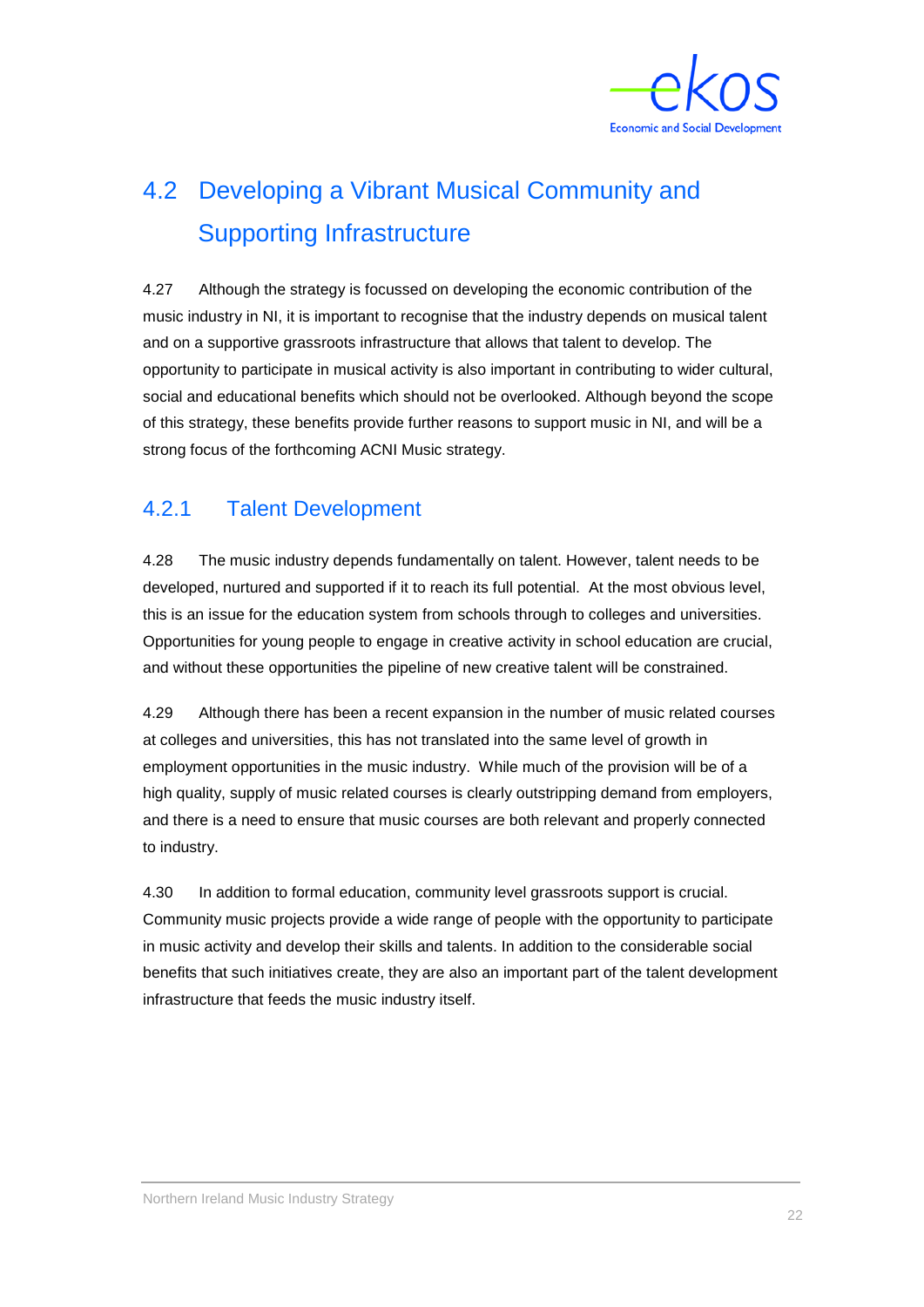

4.31 There is also a need to ensure that musical talent is adequately supported across all genres of music. This requires appropriate support both for individual musicians and the organisations and events that provide opportunities for performance and artistic development.

4.32 This is largely the territory of agencies such as ACNI and the local authorities, and the strategy currently being developed by ACNI will provide strong focus on artistic development within the music sector.

## 4.2.2 Infrastructure

4.33 The music industry requires an effective and accessible support infrastructure that provides opportunities for musicians to develop their practice and for businesses to compete in the music industry. This includes:

- accessible and affordable rehearsal space;
- studio provision (including producers and engineers);
- live music promoters;
- artist management; and
- professional services.

4.35 On the live side, promoters and management should be included within the business support provision outlined. Professional services are more problematic as to a large extent the availability of services such as specialist legal advice and PR is market driven and contingent upon the scale of opportunity available. At present, most music businesses seek specialist legal and PR representation outside NI. The role here is then more about promoting the opportunities in the music industry to the professional services community, perhaps by involving them in relevant music industry events.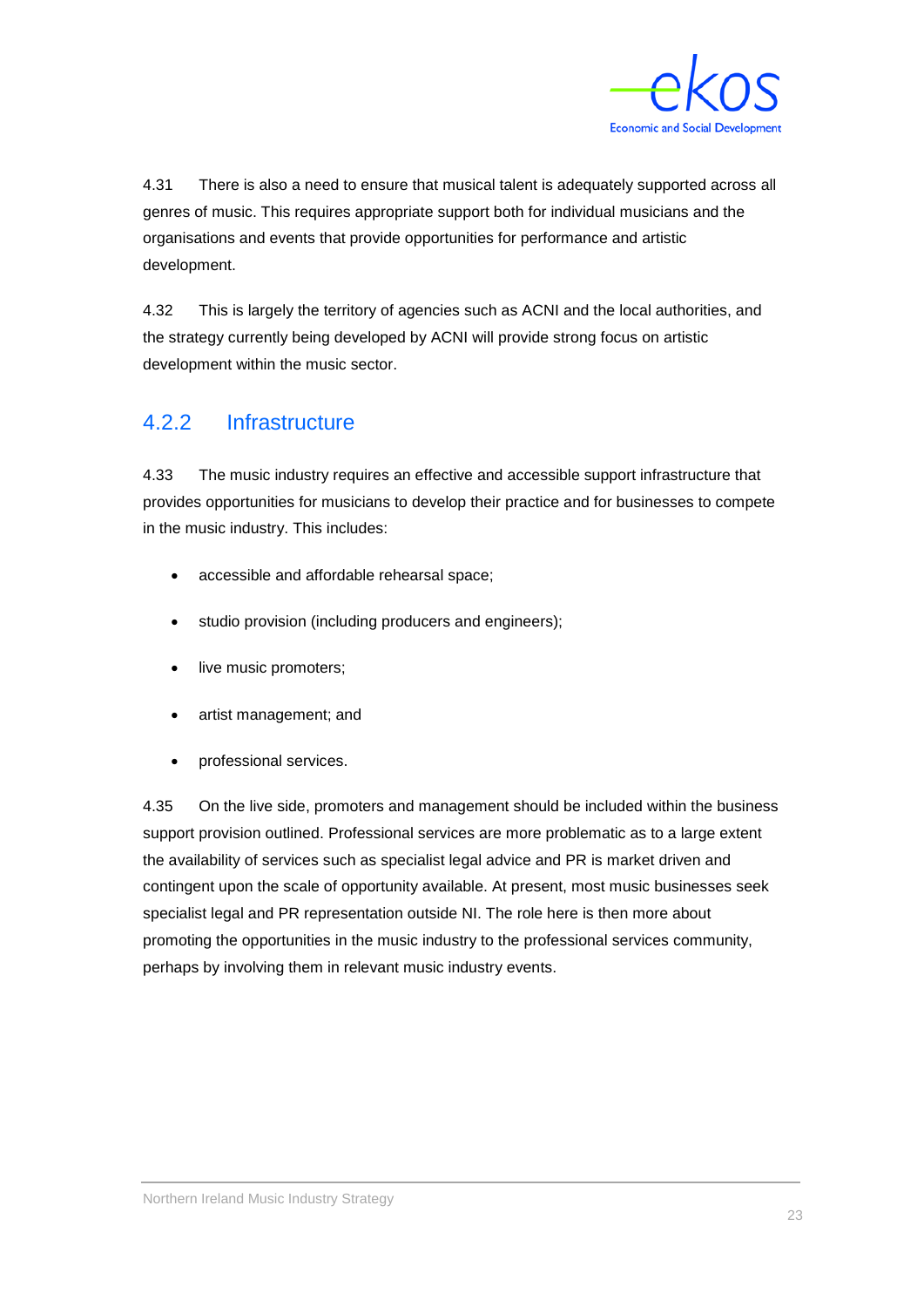

# <span id="page-34-0"></span>5. Delivering the Strategy

5.1 Effective delivery against all of the priorities identified above will require a coordinated partnership approach across the main public agencies and sectoral stakeholders:

- Invest NI;
- DCAL;
- Arts Council of Northern Ireland
- Local authorities
- Other stakeholders such as Creative & Cultural Skills and UK Music, NI Screen and Digital Circle

5.2 One of the primary considerations is whether or not some or all of the priorities should be delivered by an external body – a specialist music industry support organisation – and if so, how this should be structured and managed.

5.3 Recent years have seen an increase in the emergence of such specialist bodies established to deliver support to the music industry. Two examples include the Welsh Music Foundation and Generator in the North East of England. Both are publicly funded and provide specialist support and advice to the music industry and to policy makers. The range of services offered by each is broadly similar, and includes:

- advisory services for music related business, start-ups or individuals interested in career opportunities;
- seminars and events for the industry;
- training and education programmes including music business management courses
- support and advice in specific areas such as marketing and PR, licensing, digital distribution, touring and international trade fairs; and
- brokering to other sources of support (advice, financial assistance).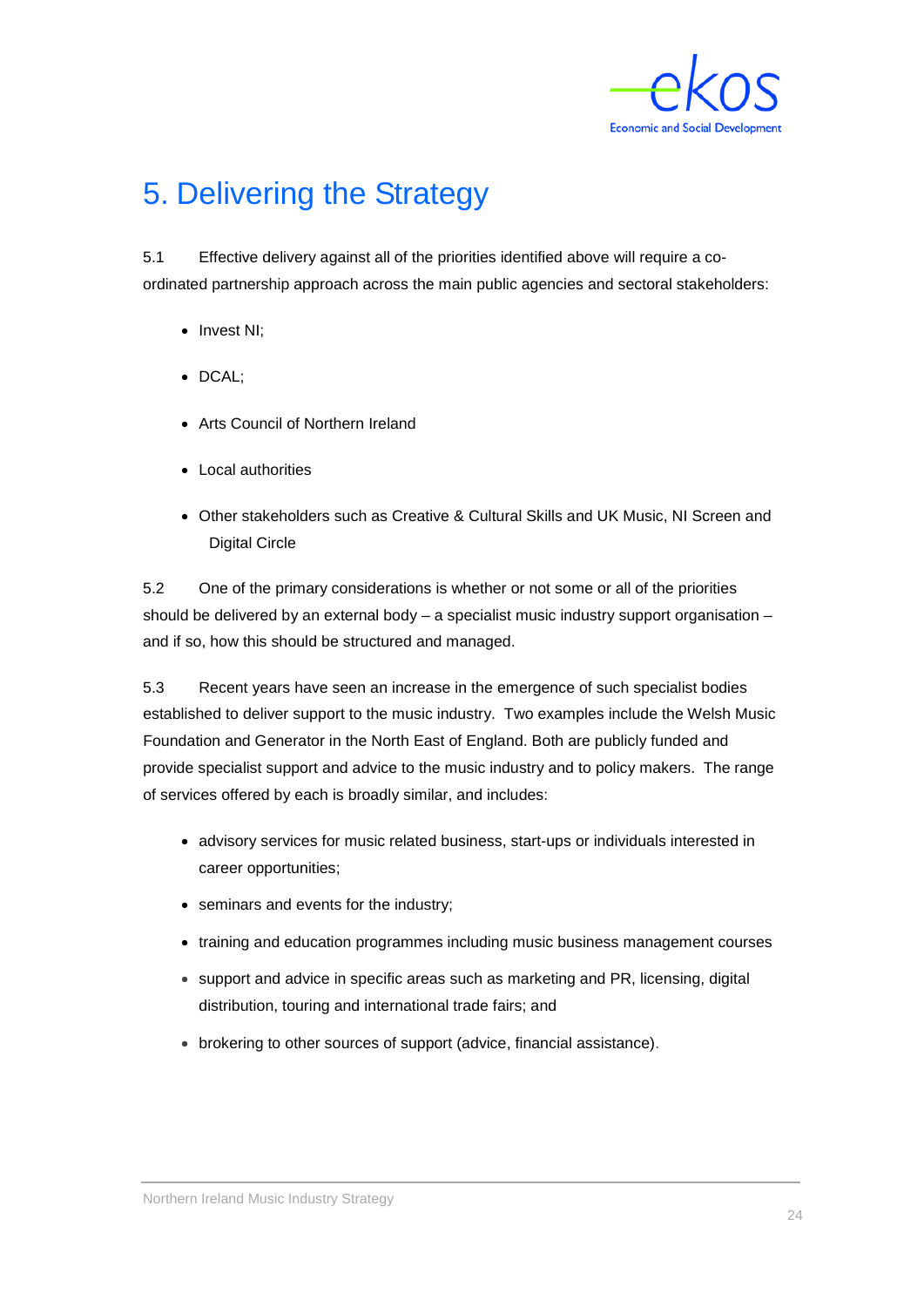

5.4 The advantages of specialist agencies are that they bring sector knowledge and credibility and are also able to represent the interests of the music industry to wider stakeholders. Both Generator and the Welsh Music Foundation are well regarded in the industry.

#### **Box 5.1: Generator**

Based in Newcastle Upon Tyne, Generator is recognised as the leading Music Development Agency in the UK. Originally starting out to serve the needs of the North East and Cumbria the agency expanded its role nationally when asked by Arts Council England to assist other agencies, organisations and groups in policy, programme development, governance and funding. The agency also leads the UK Music Sector Forum, a body set up to establish common aims amongst similar organisations in the UK.

Generator provides a full range of support services to music businesses, including business advice, clinics and training, networking opportunities, musician support (including the development of commercial viability of artists), support for live music (most significantly in supporting promoters) and support and representation for the music development sector.

The organisation's Building the Business of Music Programme is a three year £1.64m initiative aimed at supporting 240 music SMEs and creating 100 new jobs.

Generator has also secured support from UK Music to ensure the roll out of music business development support across England, including support to enable music businesses to professionalise their business operations and become investor ready.

The Generator model is highly regarded, and combines diverse funding sources (e.g. Arts Council, ERDF, PRS Foundation etc) to deliver programmes of support for businesses and musicians. Although it is working in a larger industry context than NI, the services it provides are strongly aligned with the needs of the NI music industry, and Generator would be a very useful partner to the MBSP.

5.5 It is worth noting that neither Generator nor the Welsh Music Foundation are membership based trade associations, but are more focussed on delivering support. This is a more robust and simpler model than a traditional trade association maintaining a clear line of communication to industry.

5.6 Both agencies do, however, have a representative function, feeding the views and concerns of the music industry back into policy makers either directly or through membership of national music bodies (such as UK Music).

5.7 There are, of course, additional (core) costs associated with establishing and running a new agency, and an alternative model would be to commission the delivery of support services without incurring these extra costs. This is the recommended model, and the delivery body should seek to build effective partnerships across the private and public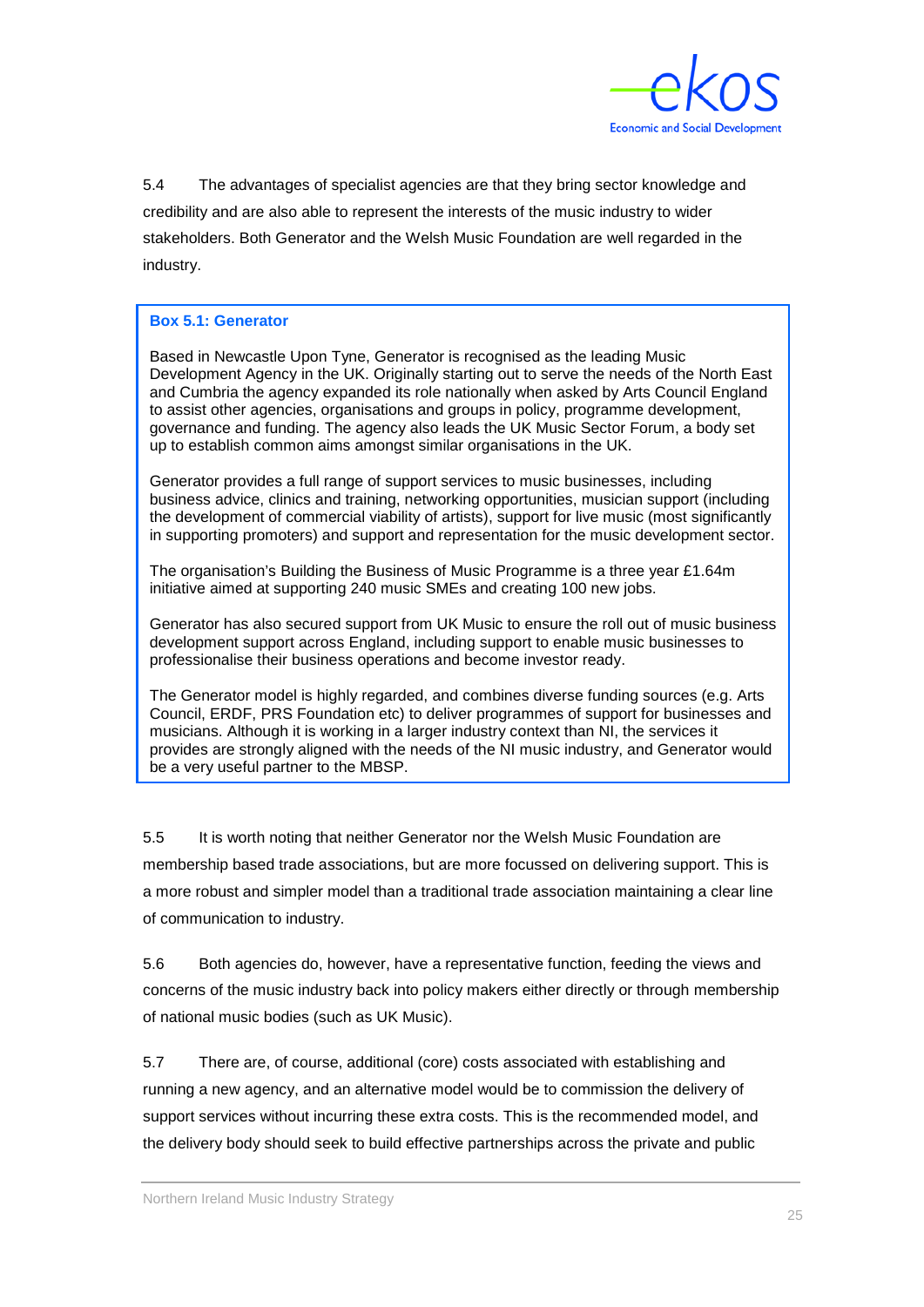

sectors to extend the reach of available support, particularly around events, marketing, business support and skills development.

5.8 Table 5.1, below, outlines the priority areas for action along with lead responsibility for these.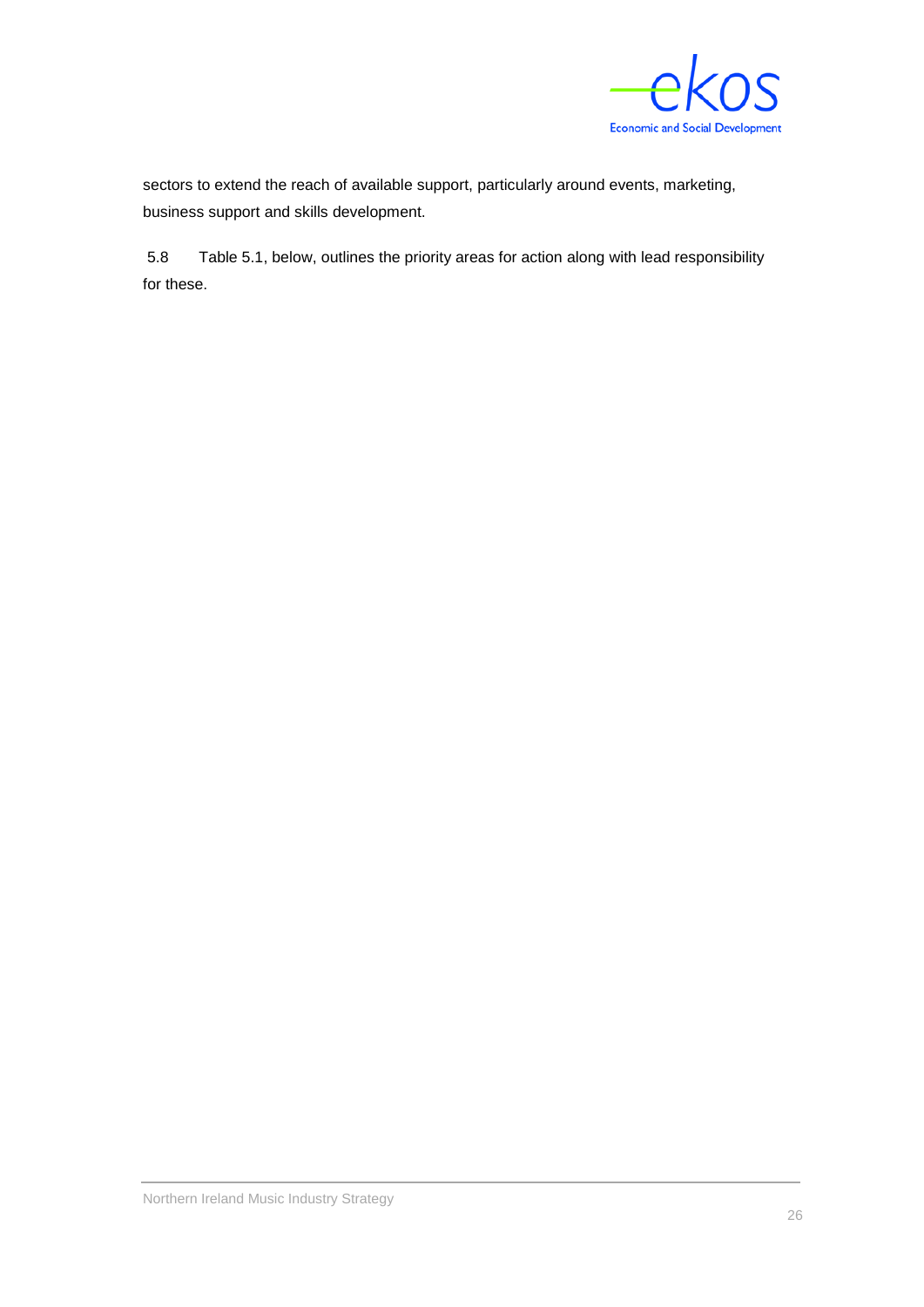

### Figure 5.1: Priority areas for action

| Action                                     | Lead responsibility   | Priority | Timescale        | Impacts |
|--------------------------------------------|-----------------------|----------|------------------|---------|
| Develop a project brief for business       | Invest NI & DCAL in   | High     | By November 2011 | n/a     |
| support to the music industry              | partnership with ACNI |          |                  |         |
| (Music Business Support                    | and local authorities |          |                  |         |
| Programme - three years) to cover:         |                       |          |                  |         |
| Events and networking<br>$\bullet$         |                       |          |                  |         |
| Business advice and support:<br>$\bullet$  |                       |          |                  |         |
| Clinics<br>$\circ$                         |                       |          |                  |         |
| Short training courses<br>O                |                       |          |                  |         |
| Mentoring<br>$\circ$                       |                       |          |                  |         |
| Investment readiness support<br>$\bullet$  |                       |          |                  |         |
| Music business management<br>$\bullet$     |                       |          |                  |         |
| training                                   |                       |          |                  |         |
| Flexible internationalisation<br>$\bullet$ |                       |          |                  |         |
| support                                    |                       |          |                  |         |
| Partnership working with other             |                       |          |                  |         |
| agencies                                   |                       |          |                  |         |
| Commission support programme as            | Invest NI & DCAL in   | High     | By January 2012  | n/a     |
| detailed in the brief through open         | partnership with ACNI |          |                  |         |
| tendering exercise                         | and local authorities |          |                  |         |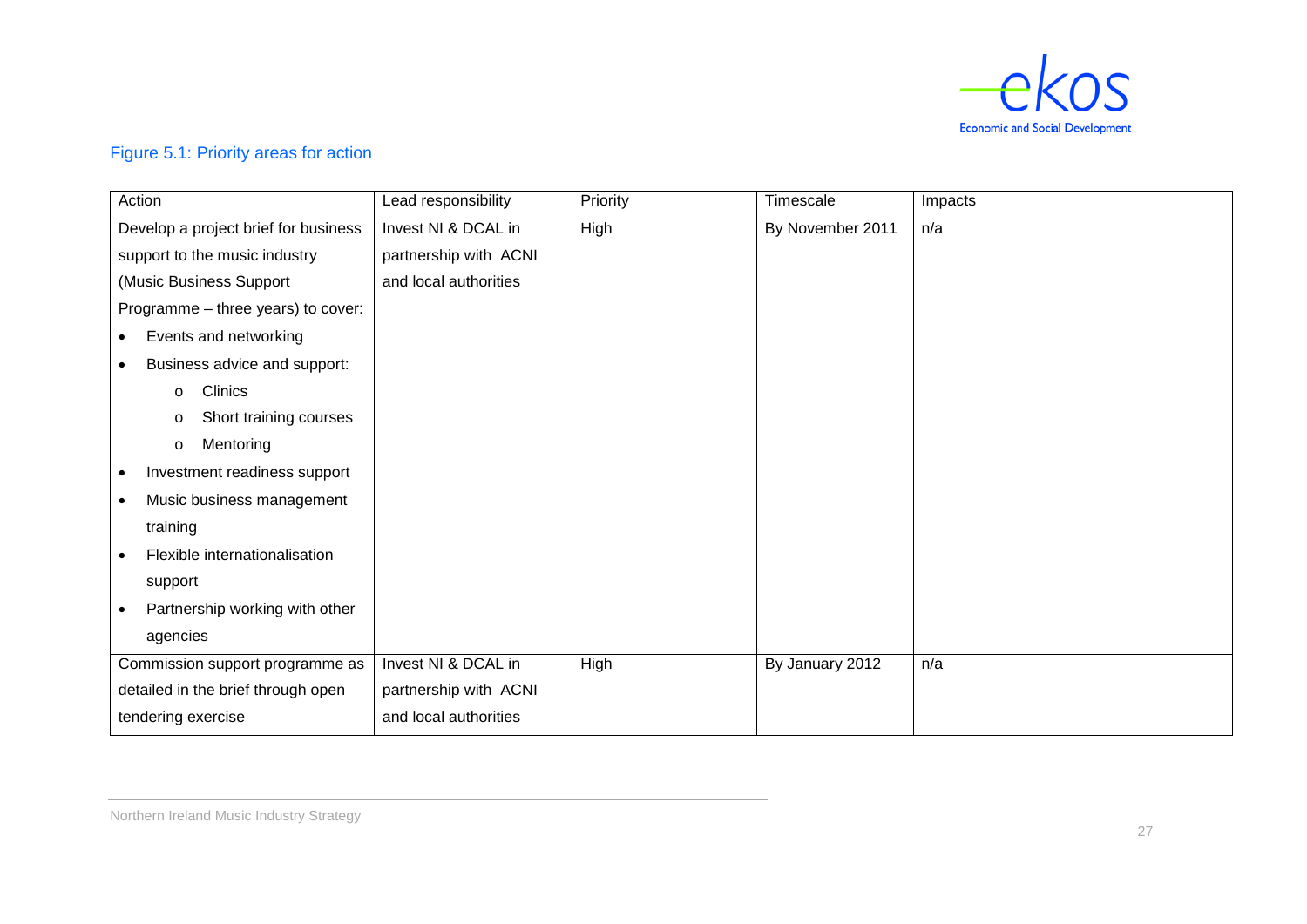

| Deliver Music Business Support        | Successful contractor    | High | March 2012 -      | More connected industry<br>$\bullet$                |
|---------------------------------------|--------------------------|------|-------------------|-----------------------------------------------------|
| Programme (MBSP)                      |                          |      | <b>March 2015</b> | Improved business awareness<br>$\bullet$            |
|                                       |                          |      |                   | More music businesses with robust<br>$\bullet$      |
|                                       | Seek partnership with    |      |                   | business plans                                      |
|                                       | other established        |      |                   | Increase in investment in music<br>$\bullet$        |
|                                       | agencies such as         |      |                   | businesses                                          |
|                                       | Generator, WMF, other UK |      |                   | Increase in productivity<br>$\bullet$               |
|                                       | regions and the Republic |      |                   | Increase in numbers of music<br>$\bullet$           |
|                                       | of Ireland.              |      |                   | businesses                                          |
|                                       |                          |      |                   | Increase in number of music<br>$\bullet$            |
|                                       |                          |      |                   | businesses with turnover > £1m                      |
|                                       |                          |      |                   | Increase in music exporting<br>$\bullet$            |
|                                       |                          |      |                   | Increase in employment in the music<br>$\bullet$    |
|                                       |                          |      |                   | industry                                            |
| Innovation support (financial) for    | DCAL through the CI      | High | Ongoing           | Increase in innovation projects within<br>$\bullet$ |
| digital distribution, diversification | Innovation Fund with     |      |                   | NI music businesses                                 |
| (e.g. into publishing) and new        | advice and signposting   |      |                   | Increase in productivity<br>$\bullet$               |
| business model development            | from the MBSP            |      |                   | Increase in businesses investing in<br>$\bullet$    |
|                                       |                          |      |                   | innovation                                          |
|                                       |                          |      |                   | Growth in publishing revenues<br>$\bullet$          |
|                                       |                          |      |                   | Increase in profitability<br>$\bullet$              |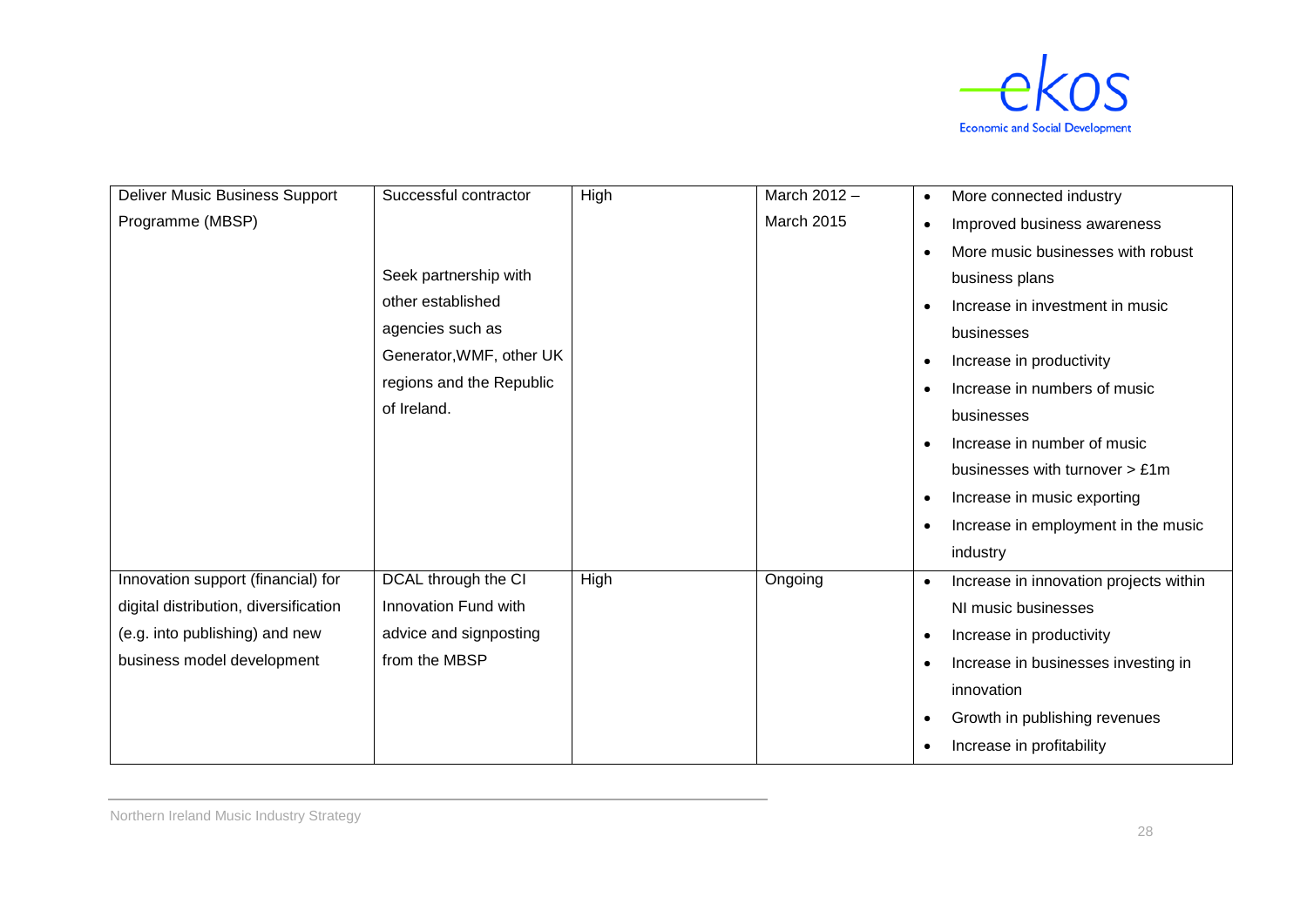

|                                     |                            |      |                     | $\bullet$ | Increase in number of music                   |
|-------------------------------------|----------------------------|------|---------------------|-----------|-----------------------------------------------|
|                                     |                            |      |                     |           | businesses with turnover $> \pounds 1m$       |
|                                     |                            |      |                     | $\bullet$ | Increase in music exporting                   |
|                                     |                            |      |                     | $\bullet$ | Increase in employment in the music           |
|                                     |                            |      |                     |           | industry                                      |
| <b>Trade missions</b>               | Invest NI in partnership   | High | Ongoing – target of | $\bullet$ | Increase in music businesses trading          |
|                                     | with successful contractor |      | four missions per   |           | internationally                               |
|                                     | for MBSP                   |      | year                | $\bullet$ | Increase in number of music                   |
|                                     |                            |      | Trade shows to be   |           | businesses with turnover $> \text{\pounds}1m$ |
|                                     |                            |      | agreed with         | $\bullet$ | Increase in music exporting                   |
|                                     |                            |      | contractor, but     | $\bullet$ | Increase in productivity                      |
|                                     |                            |      | could include:      | $\bullet$ | Increase in employment in the music           |
|                                     |                            |      | SxSW; MIDEM;        |           | industry                                      |
|                                     |                            |      | Amsterdam Dance     |           |                                               |
|                                     |                            |      | Event; Winter Music |           |                                               |
|                                     |                            |      | Conference; In the  |           |                                               |
|                                     |                            |      | City; and Popkomm.  |           |                                               |
| Closer partnership with other key   | Contractor for MBSP;       | High | Ongoing             | $\bullet$ | Increase in strategic collaborations          |
| agencies to build connections       | Invest NI; NI Screen;      |      |                     |           | across the creative industries                |
| across creative industries and      | <b>Digital Circle</b>      |      |                     | $\bullet$ | Growth in revenues from                       |
| encourage collaboration and         |                            |      |                     |           | synchronisation and licensing                 |
| licensing opportunities (e.g. joint |                            |      |                     | $\bullet$ | Increase in productivity                      |
| events and networking,              |                            |      |                     | $\bullet$ | Increase in number of music                   |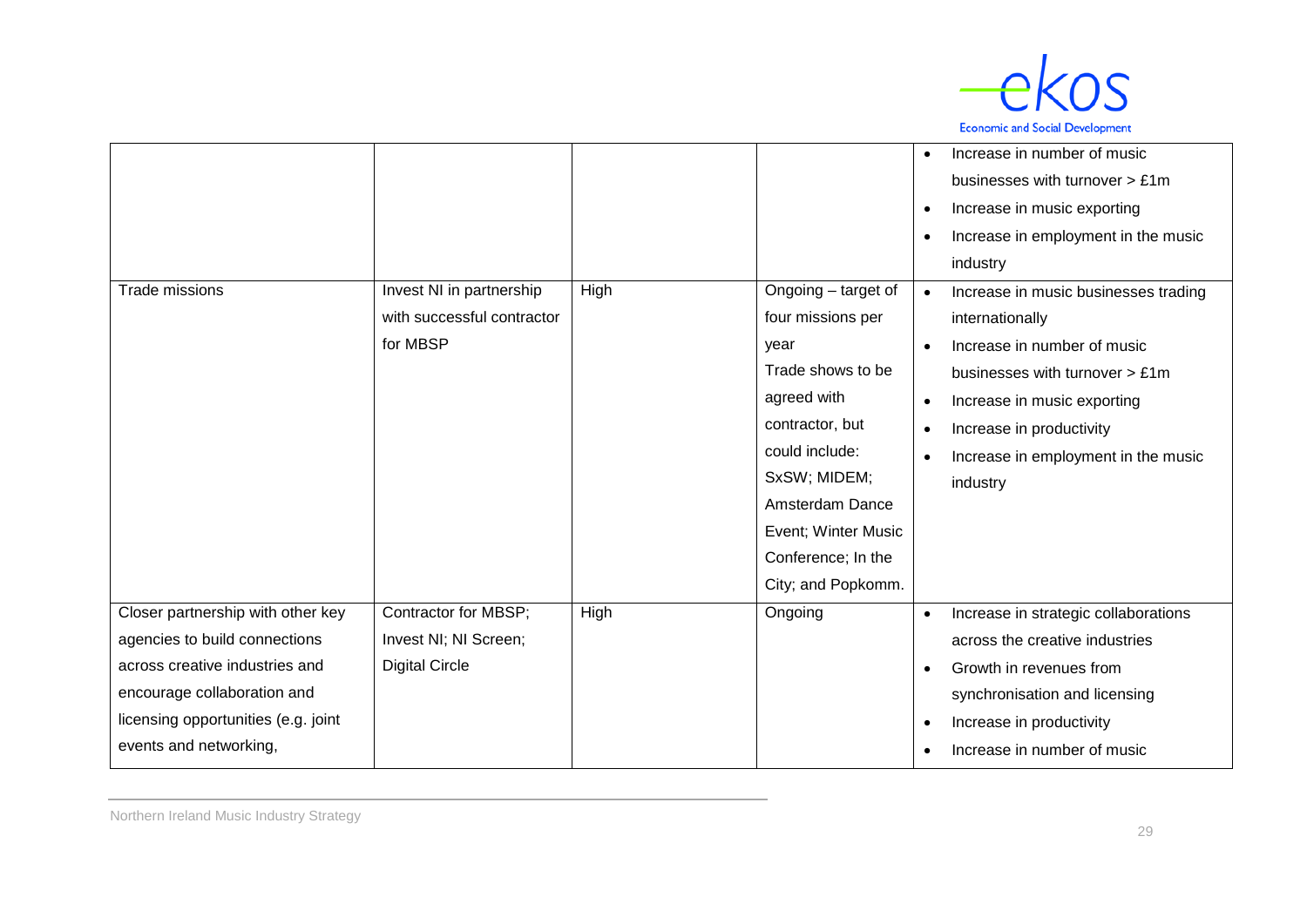

| collaborative project support etc.) |                               |     |         | businesses with turnover > £1m                   |
|-------------------------------------|-------------------------------|-----|---------|--------------------------------------------------|
|                                     |                               |     |         | Increase in music exporting<br>$\bullet$         |
|                                     |                               |     |         | Increase in employment in the music<br>$\bullet$ |
|                                     |                               |     |         | industry                                         |
| Work to encourage use of NI music   | MBSP in partnership with      | Med | Ongoing | Increased licensing revenues for NI              |
| in incoming screen productions.     | NI Screen.                    |     |         | music businesses                                 |
|                                     |                               |     |         | Increase in productivity<br>$\bullet$            |
|                                     |                               |     |         | Increase in number of music<br>$\bullet$         |
|                                     |                               |     |         | businesses with turnover > £1m                   |
|                                     |                               |     |         | Increase in employment in the music<br>$\bullet$ |
|                                     |                               |     |         | industry                                         |
| Work to ensure that music           | <b>DENI</b> ; DCAL and ACNI   | Med | Ongoing | Increased participation in musical               |
| education is effective and          | (this activity is covered in  |     |         | activity among young people                      |
| accessible in schools               | <b>ACNI's Music Strategy)</b> |     |         |                                                  |
| Work with colleges and universities | contractor for MBSP;          | Med | Ongoing | Development of new industry                      |
| to ensure courses are industry      | <b>Creative and Cultural</b>  |     |         | accredited courses                               |
| relevant                            | <b>Skills (Sector Skills</b>  |     |         | Improved entry level skills                      |
|                                     | Council); DCAL                |     |         |                                                  |
| Work with the industry to promote   | <b>Creative and Cultural</b>  | Med | Ongoing | More music businesses investing in               |
| and encourage uptake of relevant    | Skills, DEL and MBSP          |     |         | skills and training                              |
| training including Apprenticeships; |                               |     |         | More skilled music workforce in NI<br>$\bullet$  |
| internships; and leadership and     |                               |     |         | Increase in employment in the music<br>$\bullet$ |
| management training                 |                               |     |         | industry                                         |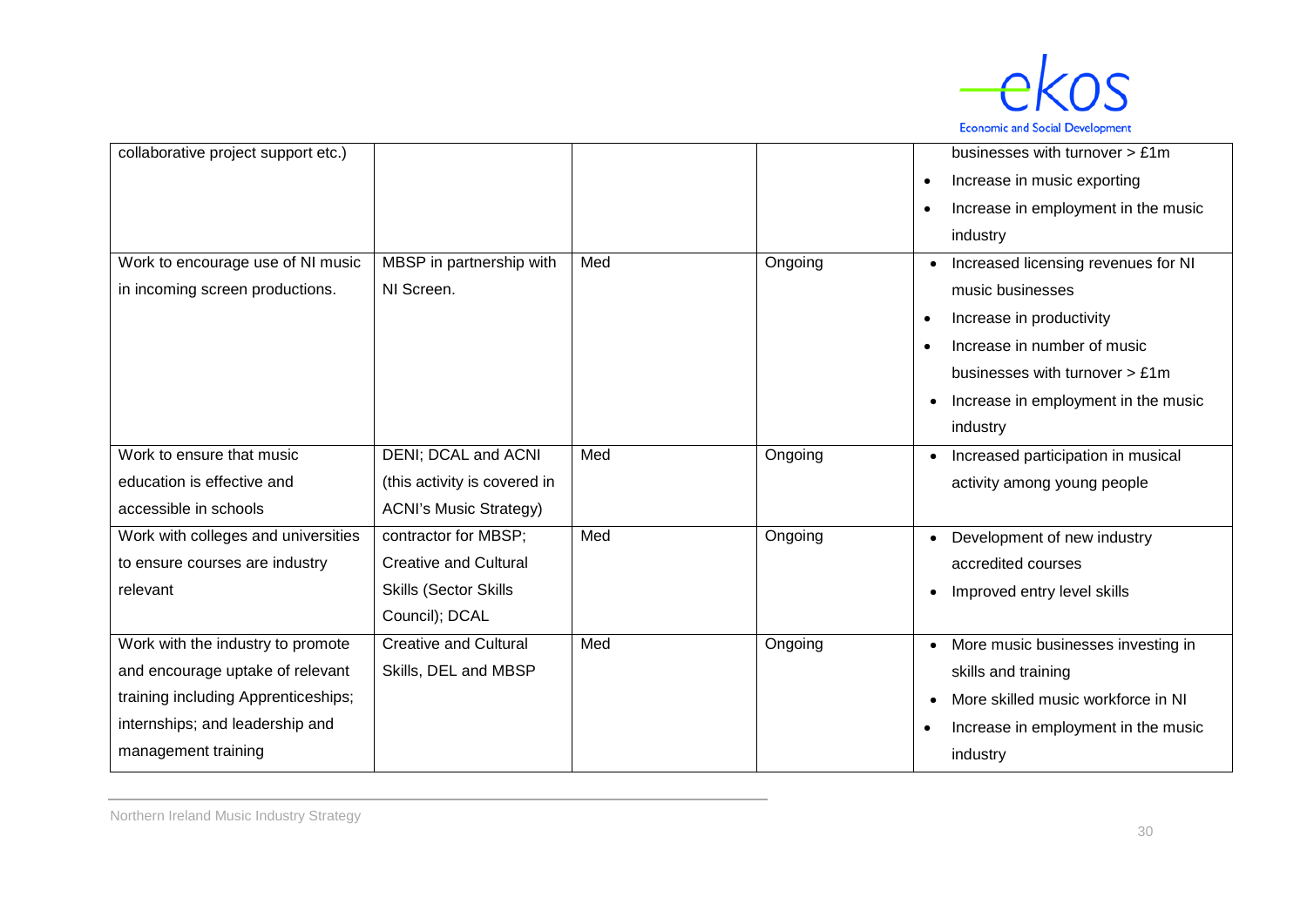

| Structured ladder of talent    | DCAL and ACNI (this           | High | Ongoing | Stronger talent emerging at all levels |
|--------------------------------|-------------------------------|------|---------|----------------------------------------|
| development and support from   | activity is covered in        |      |         |                                        |
| grass roots to high end talent | <b>ACNI's Music Strategy)</b> |      |         |                                        |
| Engage relevant professional   | <b>MBSP</b>                   | High | Ongoing | More informed professional services    |
| service providers (e.g. music  |                               |      |         | sector                                 |
| lawyers; IP experts; in music  |                               |      |         | Access to essential professional       |
| industry events                |                               |      |         | services for music businesses          |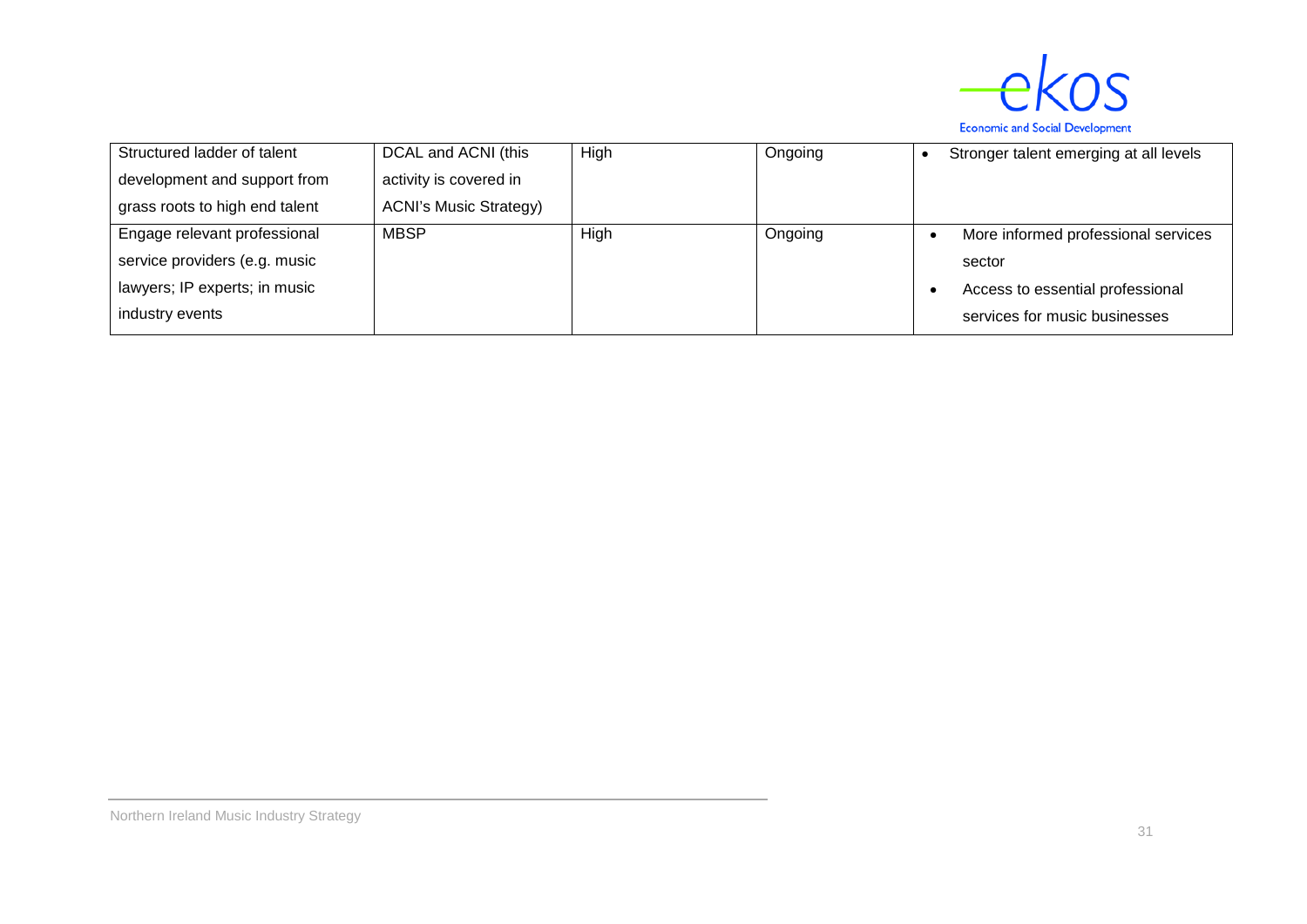

5.6 In seeking to implement these priority areas of action, the partners will investigate the potential to leverage external funding, e.g. European funds, to extend their own resources.

# <span id="page-42-0"></span>6. Key Outcomes

- 6.1 Successful delivery of these priorities and actions will:
	- help to build more successful and sustainable music businesses in NI;
	- bring music into the centre of a growing creative industries sector in NI;
	- promote NI and NI's music on an international stage;
	- retain musical talent within the region; and
	- ensure an ongoing supply of new talent into the music industry in NI.

6.2 Establishing clear growth targets for the strategy is crucial, but it is important that ambitions remain realistic such that:

- the scale of the support provided does not exceed that which the sector is able to absorb; and
- growth targets are achievable, particularly in a challenging economic climate.

6.3 As noted earlier, the most recent data available suggest that the NI music industry employs 3,050 people and accounts for £70m in annual GVA. This is approximately 1.7% of the UK total for music related GVA (£4.2bn). Increasing NI's share to a level commensurate with its share of the UK population would bring music GVA up to £101m, an increase of 44%.

6.4 Given the challenges of the current economic climate, a more realistic five year target might be to increase music GVA in NI to **£87.5m** (an increase of 25%). This is an ambitious target, and will be achieved by:

- raising the average GVA per employee by 14%, from £22,400 to £25,547, generating an increase in GVA of £9.6m;
- increasing the number of music businesses by 10%, equivalent to 128 new business, generating £7.7m of GVA;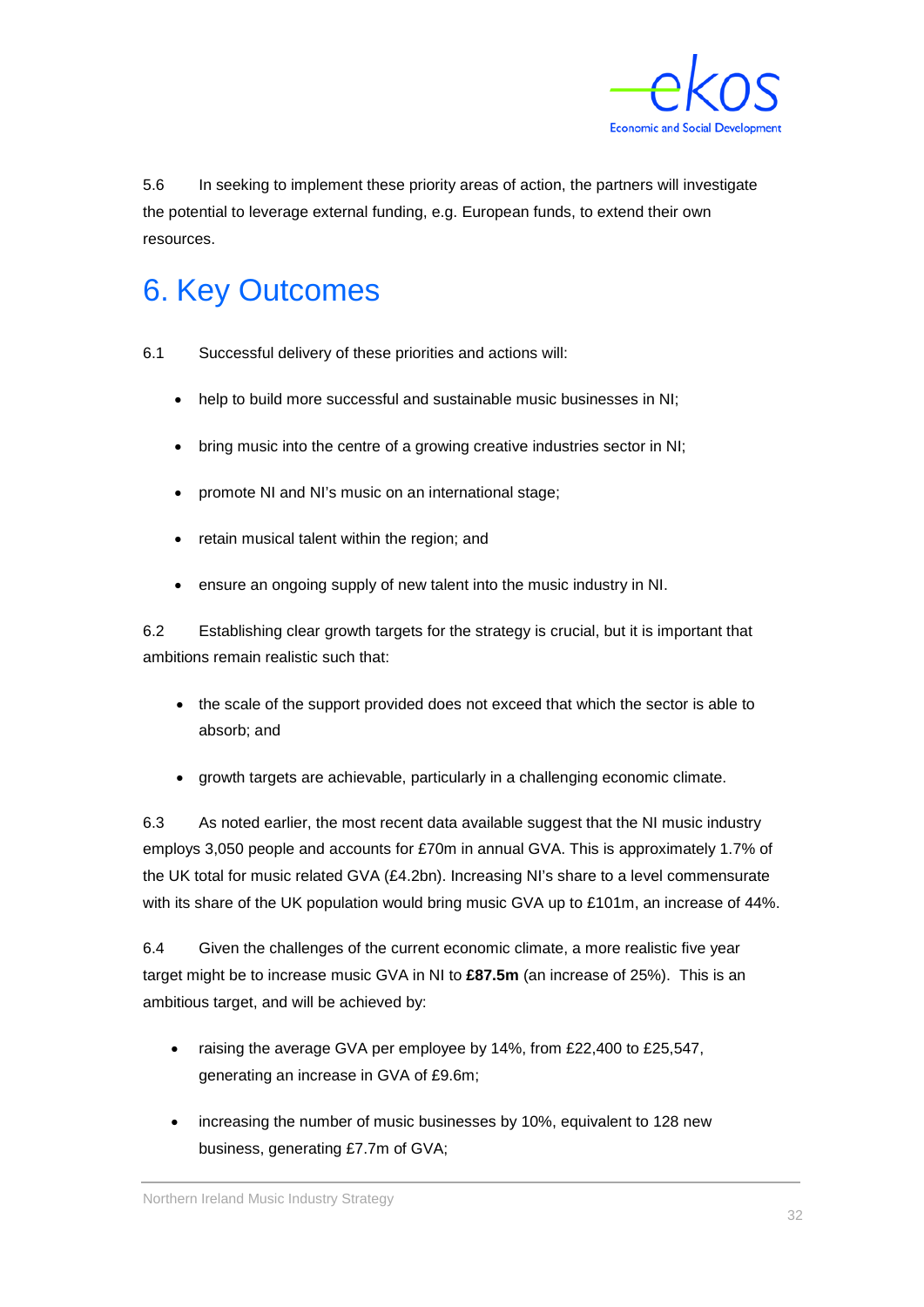

increasing the number of business turning over in excess of  $£1m$  (two businesses).

On the basis of a GVA per employee of £22,400, a 25% increase in music sector GVA would equate to approximately **780** jobs.

6.5 Therefore, the **headline targets** for the strategy would be to:

- increase the GVA of the NI music industry by 25% (£17.5m) by 2016;
- increase average GVA per employee by 14% (an increase of £3,147) and
- increase employment in the music industry in NI by 780 jobs by 2016;
- 6.6 Additional targets for the strategy should include:
	- increasing the number of music businesses in NI by 10% by 2016 (an increase of 128 businesses, many of which may be sole traders);
	- increasing the numbers of music businesses with turnover in excess of £1m by 10% by 2016 (two businesses); and
	- increasing the value of music exports from NI (no baseline data available).

6.7 Achieving these targets will be dependent on the level of investment made both by the NI Government and its partners and by the industry itself.

6.8 In the Appendix, we have suggested a range of measures that might be used to assess the progress of the strategy, and of the MBSP.

# <span id="page-43-0"></span>7. Reviewing Progress

7.1 It is crucial that this strategy is a living document, and that progress is reviewed on a regular basis to ensure the quality and appropriateness of delivery. This requires a clear evaluation framework (perhaps drawing upon the measures outlined in Appendix 1) as well as regular communication to the industry.

7.2 Therefore, the main partners will undertake to engage with the industry on an ongoing basis to review the progress of the strategy, propose any new or additional initiatives and seek ongoing feedback on the growth of the sector and the issues it faces.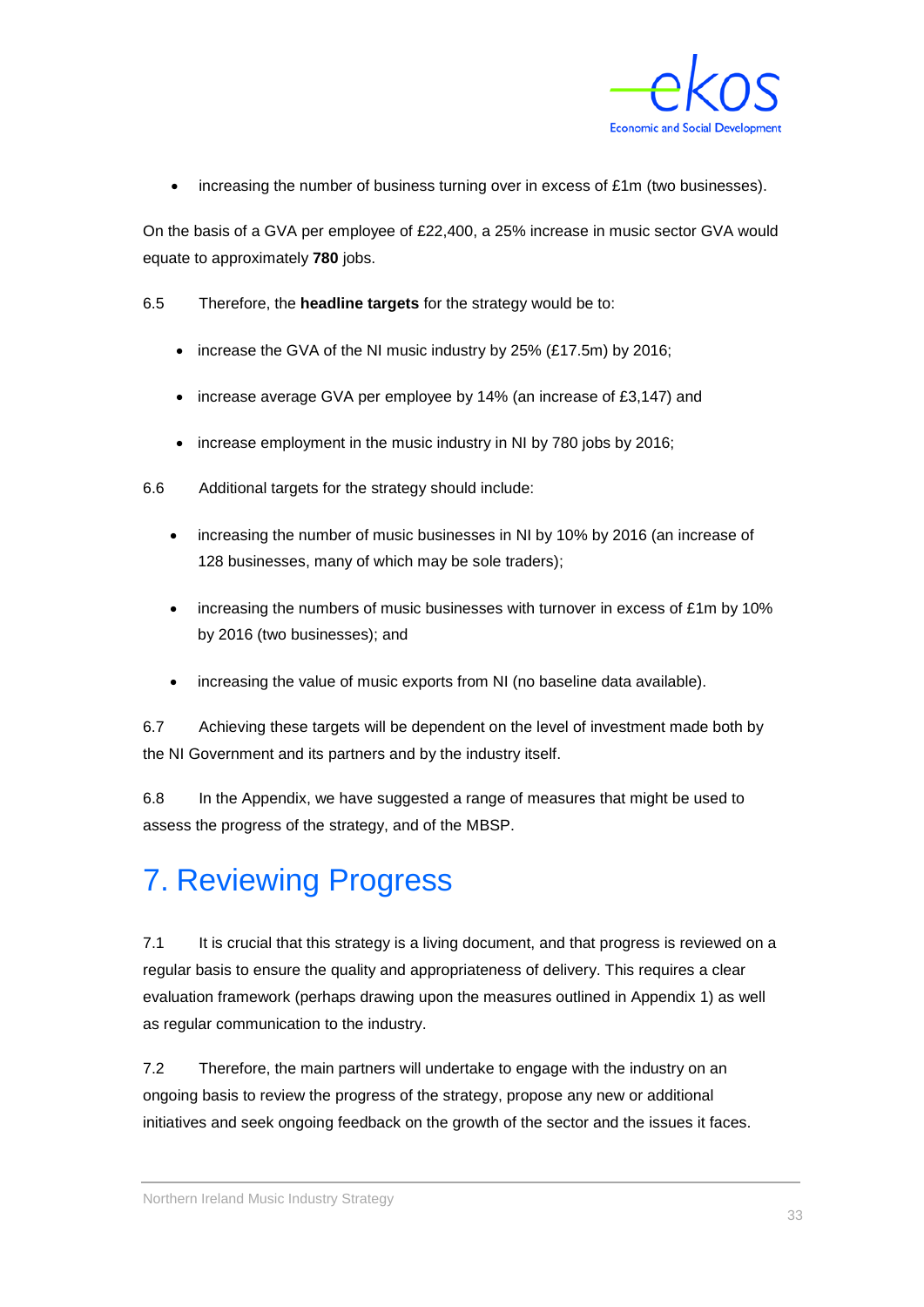

This will not only help inform delivery, but will continue to develop good working relationships between the public agencies and the music sector.

# <span id="page-44-0"></span>8. Next Steps

8.1 The next steps in bringing the strategy to life and driving forward its implementation are as follows:

- build commitment and buy-in among the key partners and the industry;
- establish the key partnerships and support programmes in close liaison with ACNI's Music Strategy;
- complete an economic appraisal to scope out in more detail the costs of the identified actions; and
- develop a more detailed monitoring and evaluation plan based on the activities identified above and the measures suggested in Appendix 1.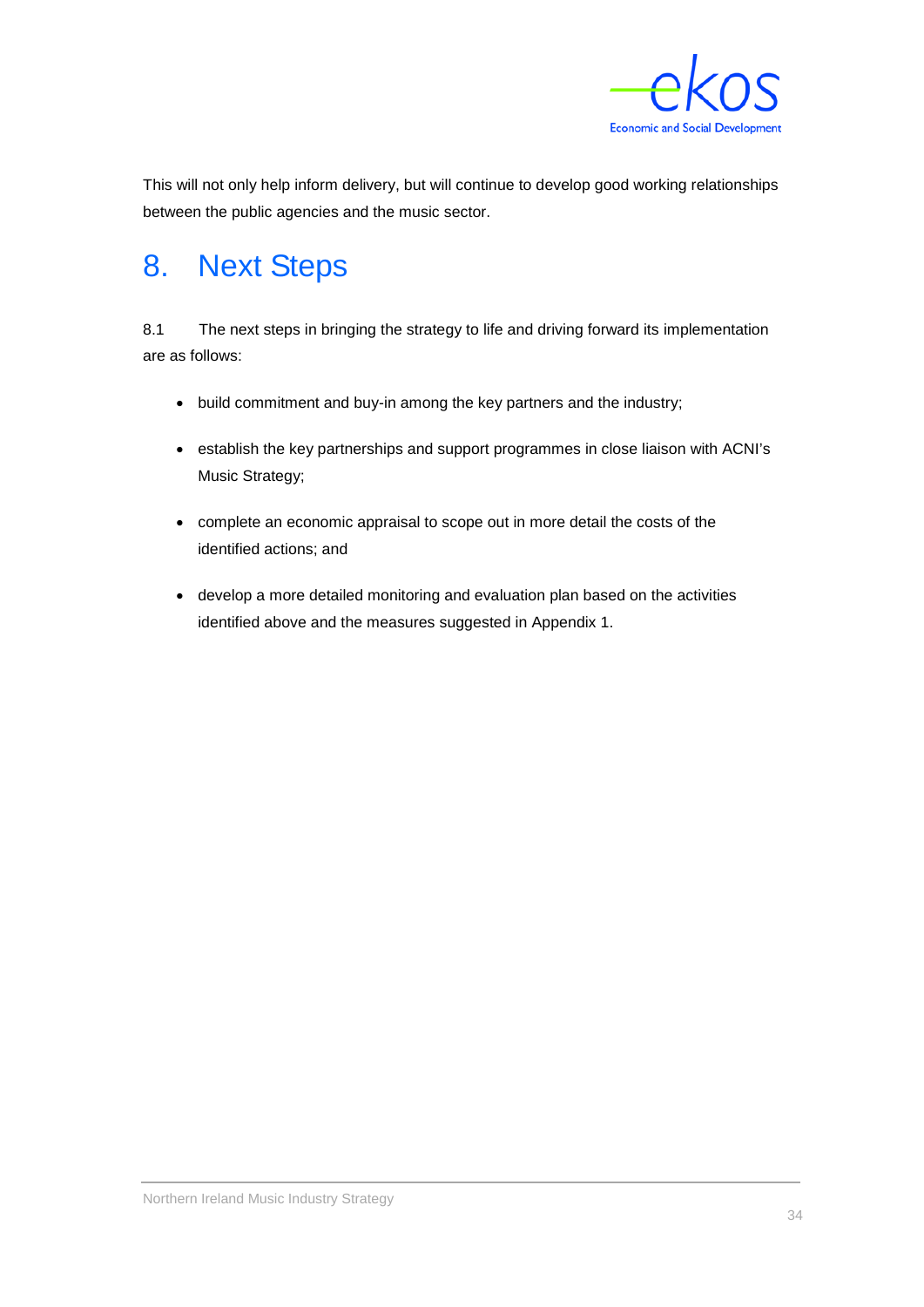

# <span id="page-45-0"></span>Appendix 1: Measures of Success

The table below provides some suggested measures of success against the objectives of the strategy.

| Objective                 | Measure                                      |
|---------------------------|----------------------------------------------|
| Increase the economic     | Total employment in the music industry in NI |
| contribution of the music | Total GVA of the music industry in NI        |
| industry in NI            | Value of industry leverage                   |
| More sustainable          | Number of new start music businesses         |
| businesses                | Number of music business trading for three   |
|                           | years or more                                |
|                           | Number of music businesses demonstrating     |
|                           | steady growth                                |
| More international        | Number of music businesses engaging in       |
| businesses                | international markets                        |
|                           | Value of music exports from NI               |
|                           | Number of music businesses investing in      |
|                           | internationalisation                         |
| More innovative           | Number of music business engaging in digital |
| businesses                | markets                                      |
|                           | Number of music businesses diversifying      |
|                           | revenue streams                              |
|                           | Number of music publishers                   |
|                           | Number of music businesses investing in      |
|                           | innovation                                   |
| More profitable           | Average earnings in music businesses         |
| businesses                | Number of profitable music businesses        |
| Vibrant musical           | Number of children participating in music    |
| community (supported by   | education                                    |
| ACNI's music strategy)    | Number of professional musicians in NI       |
|                           | Number of community music projects (and      |
|                           | participation in such)                       |
| Supportive Infrastructure | Number of sustainable recording studios      |
|                           | Availability of suitable rehearsal space     |
|                           | Number of professional services providers    |
|                           |                                              |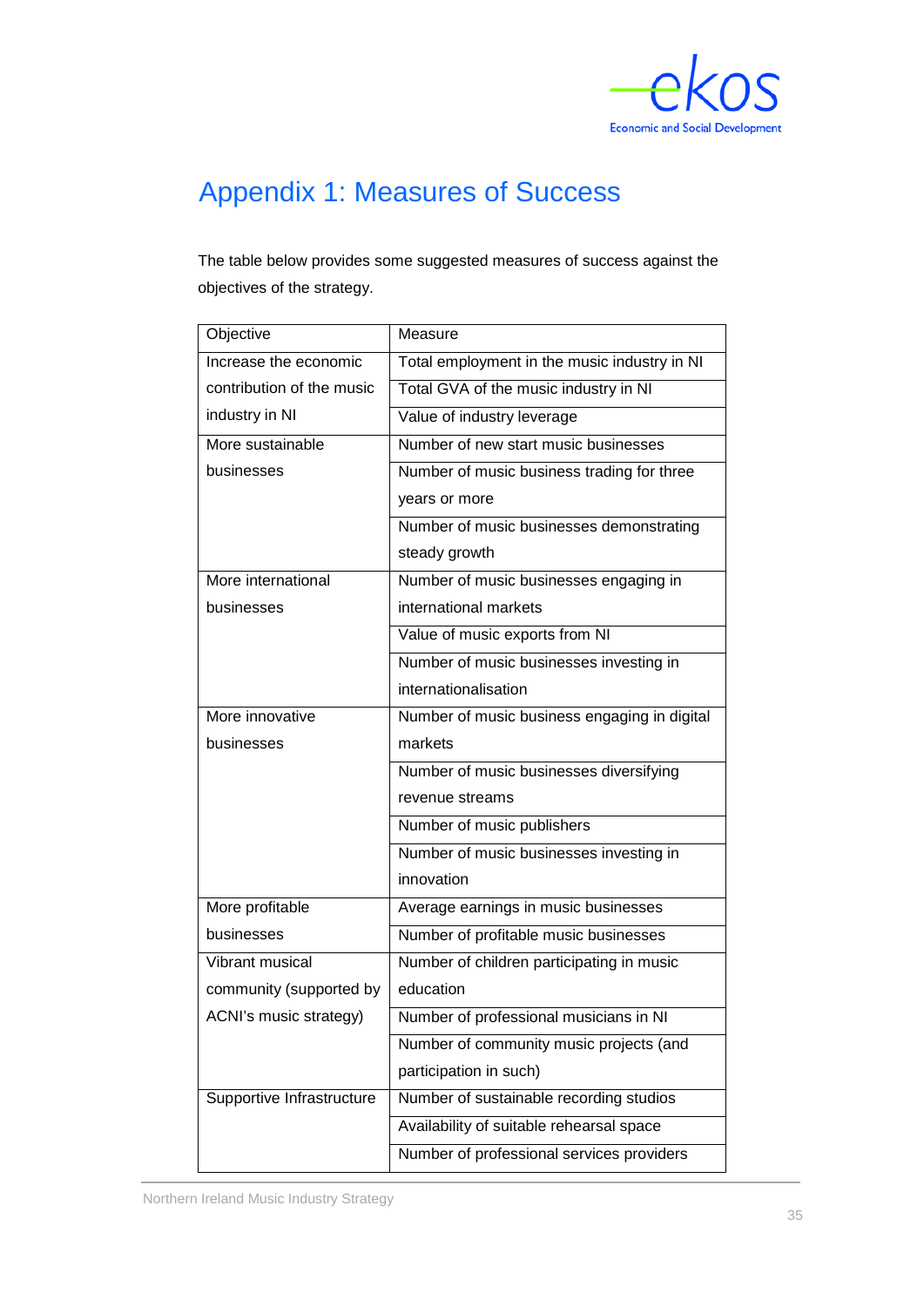

## <span id="page-46-0"></span>Appendix 2: Industry Survey

## **Introduction**

This section provides analysis of the survey completed by various individuals who work within the music industry in Northern Ireland. The survey was sent by email and in total we received 53 responses.

## **Background**

The majority of respondents (94%) are based in Northern Ireland and the largest number of responses came from musicians (22, 42%), see **Table 1.1**.

|                     | <b>Number</b>  | $\%$ |
|---------------------|----------------|------|
| <b>Musicians</b>    | 22             | 42%  |
| Record label        | $\overline{4}$ | 8%   |
| Songwriter/composer | 4              | 8%   |
| Other               | $\overline{4}$ | 8%   |
| Education           | 3              | 6%   |
| Producer            | 3              | 6%   |
| Artist management   | 3              | 6%   |
| Music promoter      | 2              | 4%   |
| <b>DJ</b>           | 2              | 4%   |
| <b>Broadcasting</b> | $\overline{2}$ | 4%   |
| Manufacturing       | 2              | 4%   |
| Music/arts festival | 1              | 2%   |
| Agency              | 1              | 2%   |
| Recording studio    | 1              | 2%   |

#### **Table 1.1: Nature of Engagement within the Music Industry**

For half of those that responded (26, 50%), the music industry is their primary source of income.

## Northern Ireland Music Industry

The respondents have identified a number of issues that are facing the music industry in Northern Ireland at the moment. Some of the issues identified are reported below: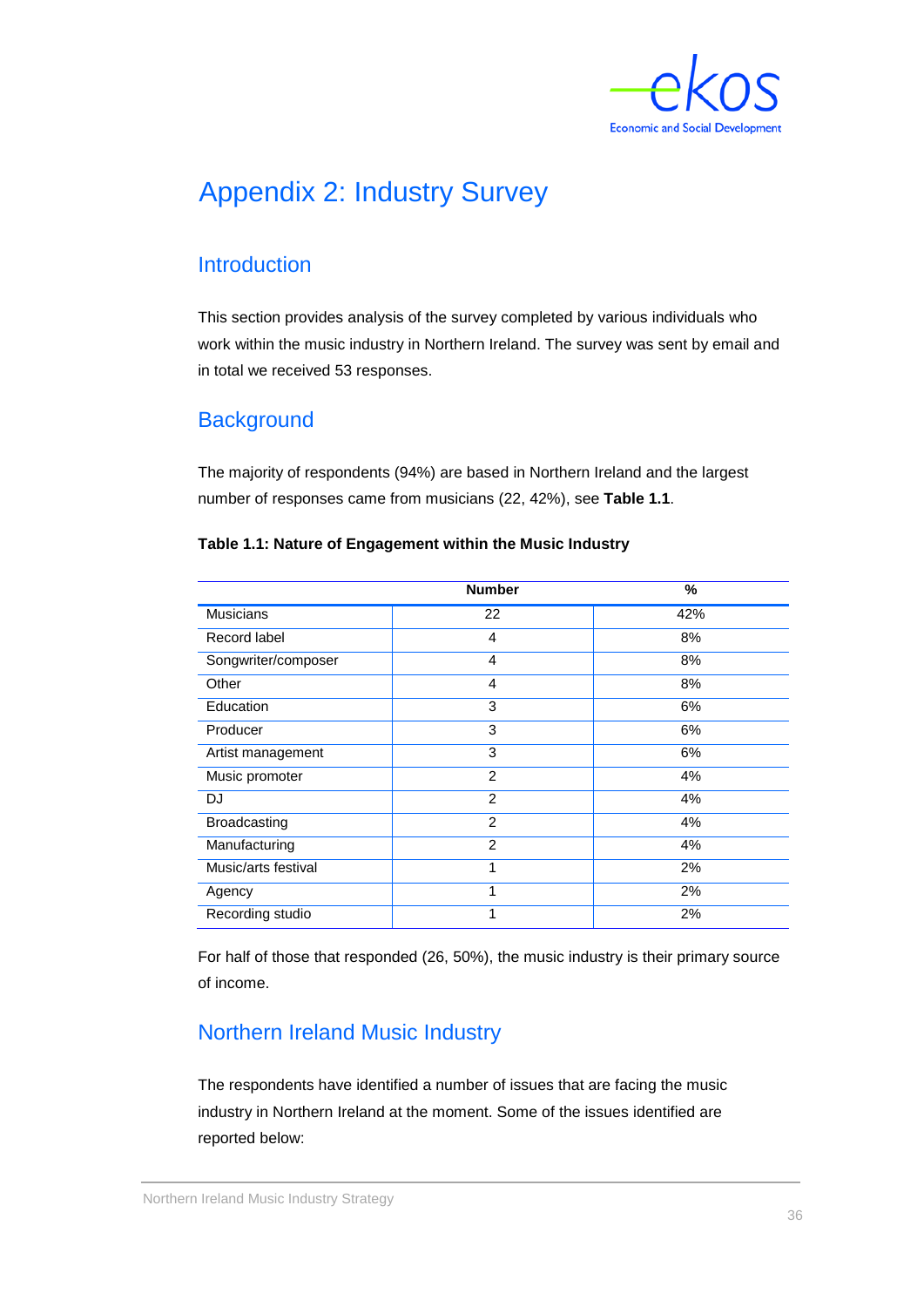

- funding constraints/grant dependency;
- lack of support for new/upcoming artists from the local media;
- lack of record labels/producers in Northern Ireland;
- people leaving Northern Ireland to get record deals elsewhere or become part of more established music industries;
- no career opportunities in Northern Ireland for those wishing to enter the music industry;
- lack of a professional infrastructure/management structure;
- lack of venues/rehearsal places;
- the economic recession means that consumers don't have the same levels of disposal income to go to gigs and artists leave the industry to find more stable employment; and
- there is a culture of 'who you know' and 'cliques' who form the music industry.

The majority of respondents (73%) agree that these issues are shared across the whole music industry in Northern Ireland (**Figure 1.1**).

### **Figure A.1: Do you think that these issues are shared across all of the music industry in Northern Ireland?**

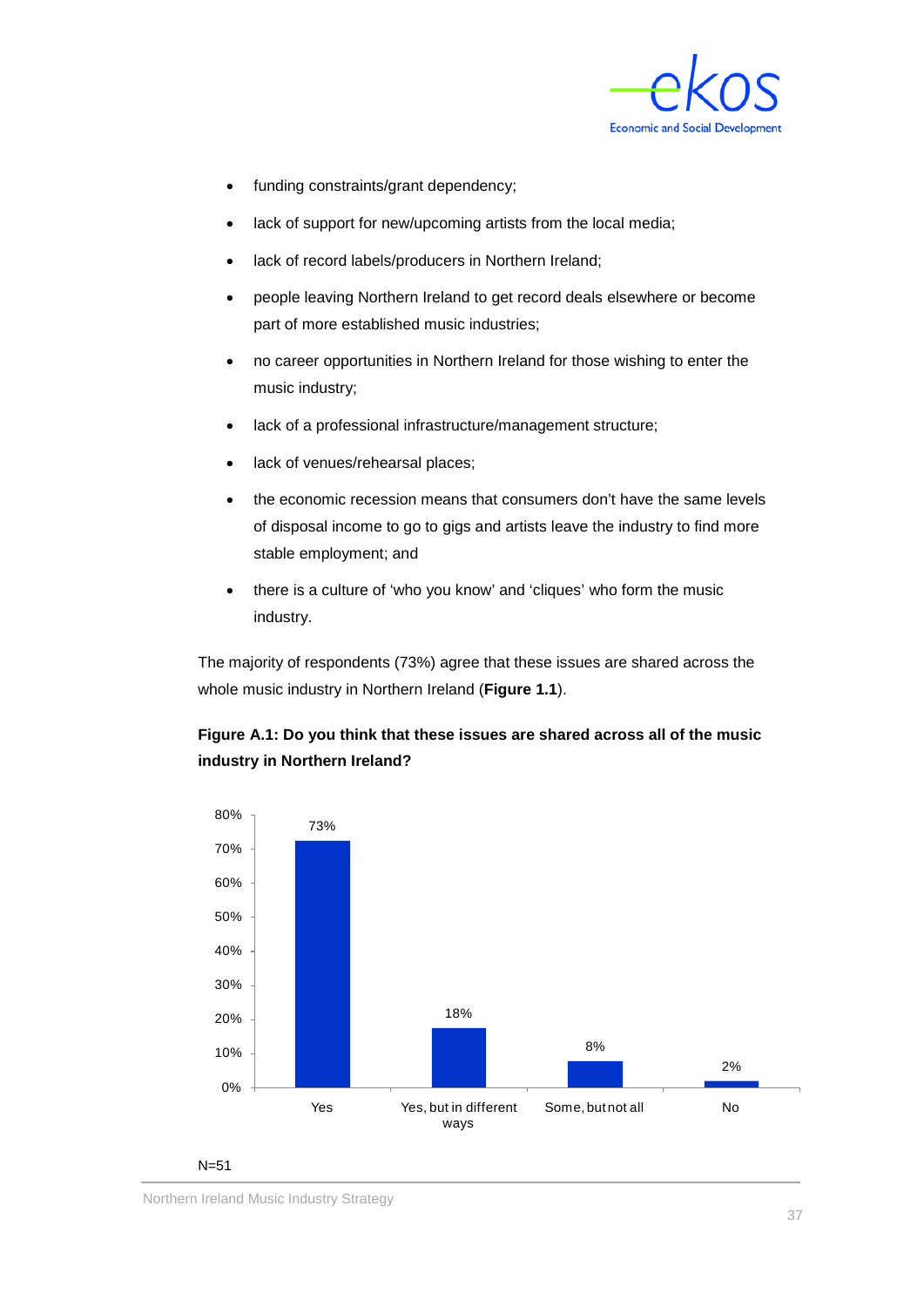

As shown in **Figure A.2**, the majority (77%) of respondents do not think that the importance of the music industry is fully recognised within Northern Ireland.

### **Figure A.2: Do you think that the importance of the music industry is fully recognised in Northern Ireland?**



#### $N=52$

The respondents were asked to provide reasons for this and these were wide ranging. Some of the responses included:

- people not aware of the industry and its successes i.e. small country/music scene that does not get much attention;
- there needs to be more focus on supporting local talent;
- the music industry is not promoted or advertised to people outwith the 'music circle' to be aware of music talents and entertainment;
- musicians move away from Northern Ireland in order to be successful;
- the funding and training opportunities are poor; and
- the industry is very diverse and exists in bits and pieces.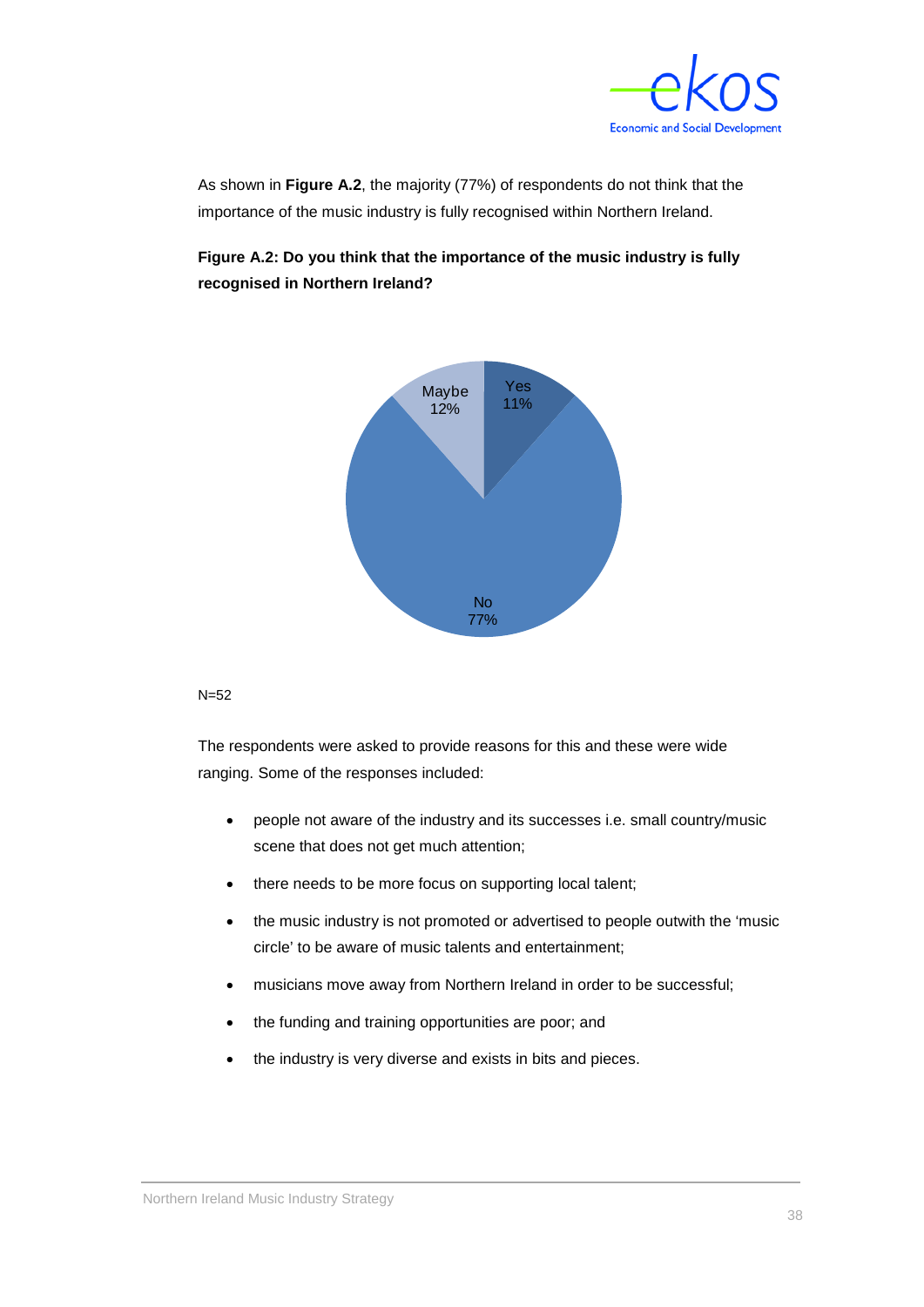

Over half (30, 57%) of the respondents said that they currently receive support (including attending music events) and half rated it as excellent/good (**Figure 1.3**), whilst approximately a quarter (24%) said it was not good/not good at all.





#### $N=30$

A total of 22 respondents provided reasons for why they gave the support they received the above ratings and the responses included:

- FFWD Northern Ireland organise excellent events/workshops;
- Belfast City Council has provided pro-active support;
- member of IMRO who are a very pro active organisation;
- had a one-to-one meeting with a person from FFWD Northern Ireland and this was informative but didn't provide any tangible outcomes;
- there are some good music promoters who invite people to music events in order to get some coverage and help support local artists;
- there is not enough support for communities and young people to enhance their ability within the music industry; and
- the support received is purely financial and more could be done to develop the interpersonal relations with teams sent from Northern Ireland to music events as well as with contacts from different territories.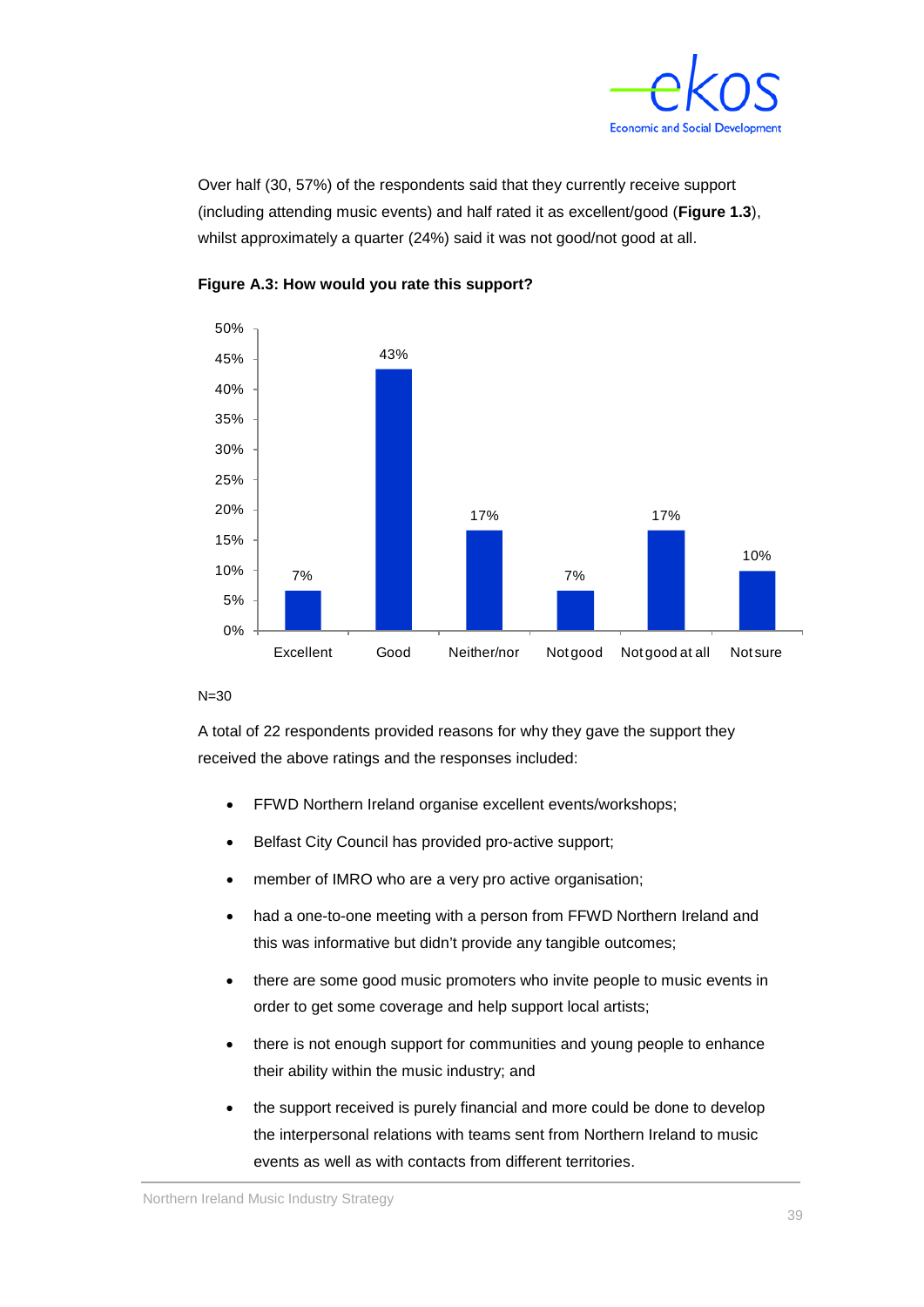

## Priorities for the Music Industry

The respondents were asked to identify priorities for developing the music industry in Northern Ireland. A variety of priorities were identified and some of those cited included:

- more opportunities available for work for musicians;
- more live music events/better venues to play at;
- better promotion and advertising of the music scene in Northern Ireland;
- funding for artists to help them develop/record material;
- providing support to showcase and market local businesses and artists;
- more promotion of local talent through local media;
- form a main body/music forum/sustainable infrastructure for artists based in Northern Ireland;
- encourage artists to learn about management/business; and
- provision of more networking opportunities and providing positive role models and education about the kinds of jobs that exist in music.

The respondents were asked to rate (on a scale of 1 to 5, 1 being the most important) the five most important areas of support that could be provided to the music industry in Northern Ireland and **Table 1.2** illustrates the responses.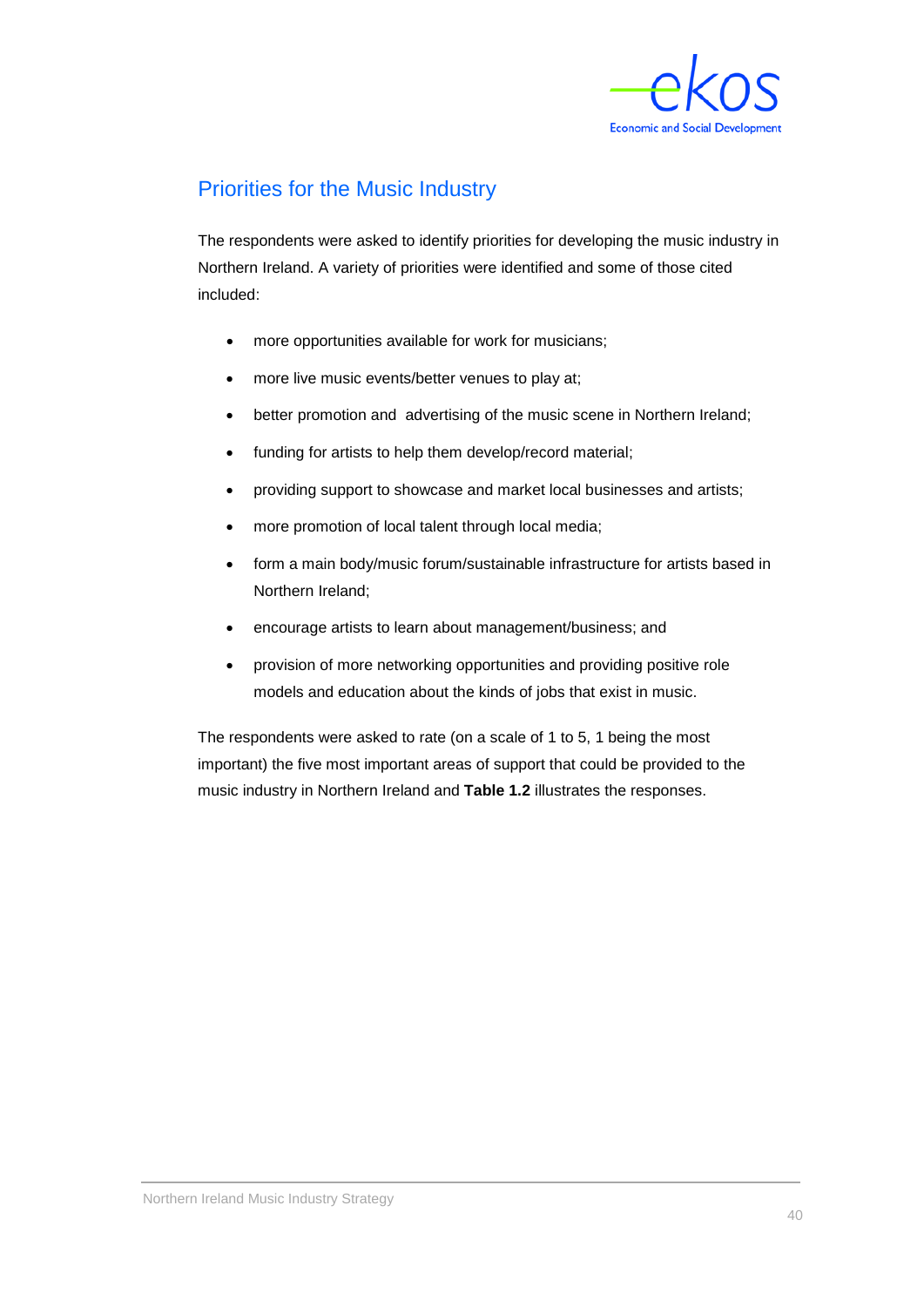

| Table A.2: Areas of Support that could be provided to the Music Industry in |  |
|-----------------------------------------------------------------------------|--|
| <b>Northern Ireland</b>                                                     |  |

|                                                         | 1 - Most<br>important | $\mathbf{2}$ | 3     | 4     | $5 -$ Least<br>important |
|---------------------------------------------------------|-----------------------|--------------|-------|-------|--------------------------|
| Funding                                                 | 55%                   | 14%          | 21%   | 3%    | 7%                       |
| A music development body to<br>provide tailored support | 41%                   | 19%          | 19%   | 7%    | 15%                      |
| Promotion of the music industry                         | 22%                   | 22%          | 35%   | 17%   | 4%                       |
| International promotion                                 | 11%                   | 22%          | 28%   | 17%   | 22%                      |
| International trade support                             | 13%                   | 6%           | 13%   | 31%   | 38%                      |
| Business development advice and<br>support              | 21%                   | 37%          | 5%    | 16%   | 21%                      |
| Information provision                                   | 14%                   | 14%          | 29%   | 29%   | 14%                      |
| Industry networking and contacts                        | 10%                   | 17%          | 13%   | 47%   | 13%                      |
| Industry research                                       | $0\%$                 | $0\%$        | 50%   | 50%   | $0\%$                    |
| Technology support                                      | 0%                    | $0\%$        | $0\%$ | 20%   | 80%                      |
| Events                                                  | 6%                    | 33%          | 17%   | 28%   | 17%                      |
| <b>Talent Development</b>                               | 21%                   | 21%          | 21%   | 11%   | 26%                      |
| Industry mentors                                        | $0\%$                 | 30%          | 25%   | 15%   | 30%                      |
| Other                                                   | 17%                   | 33%          | 33%   | $0\%$ | 17%                      |

As highlighted in **Table A.2**, funding has been identified by respondents (55%) as the most important area of support for the music industry in Northern Ireland. This is followed by a music development body to provide tailored support (41%), promotion of the music industry (22%), business development advice and support (21%) and talent development (21%). Technology support has been identified as the least important area.

The respondents were also asked to rank a number of options in order of priority (with one indicating the highest priority) in how the music industry support should be delivered (**Table A.3**).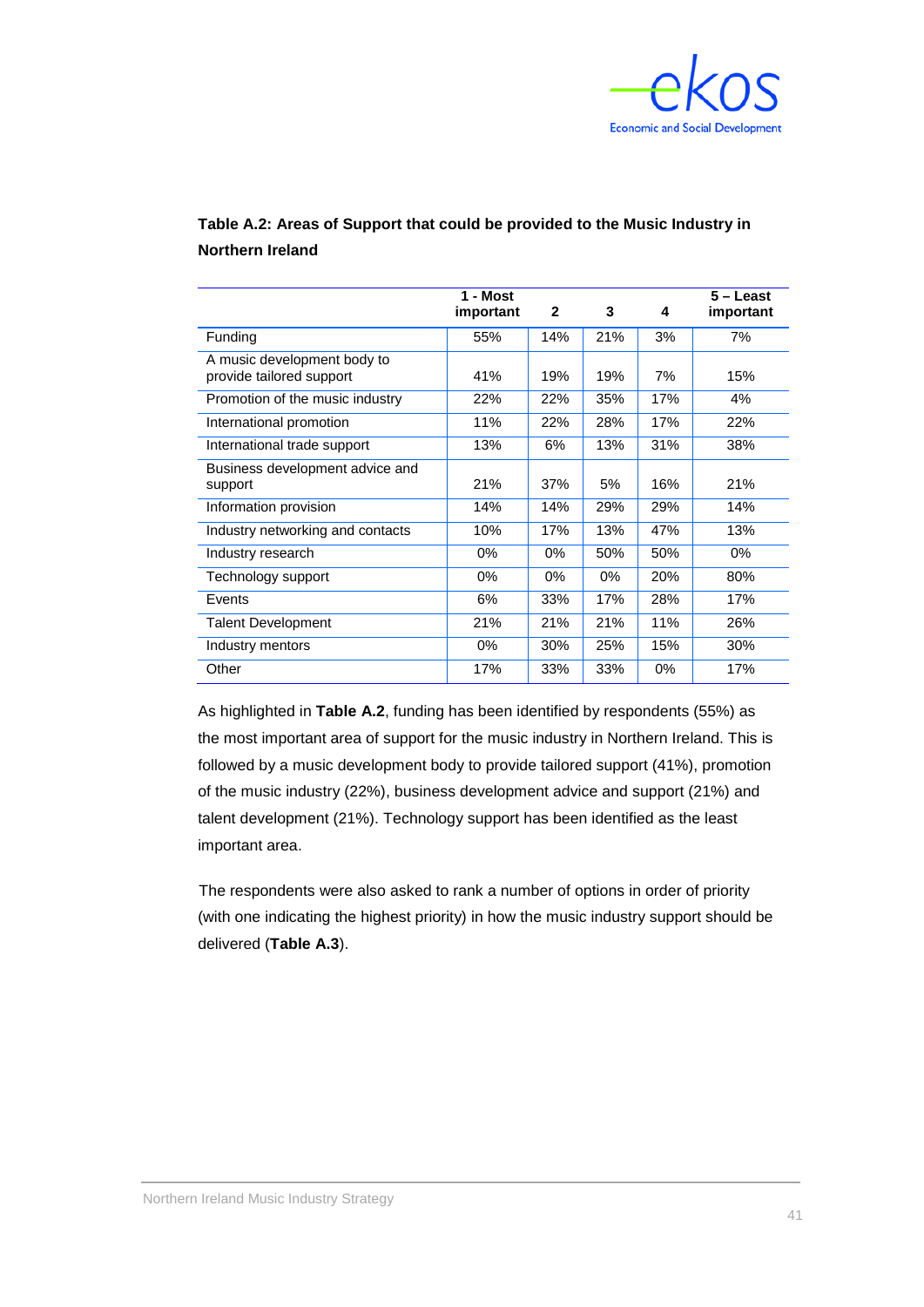

|                                                              | 1 – Highest<br>priority | 2   | 3   | 4 - Lowest<br>priority |
|--------------------------------------------------------------|-------------------------|-----|-----|------------------------|
| A partnership of all of the above                            | 70%                     | 14% | 7%  | 9%                     |
| Mainly provided by national/local<br>government              | 11%                     | 26% | 13% | 50%                    |
| Mainly provided by other public agencies                     | 5%                      | 23% | 51% | 21%                    |
| Mainly provided by a dedicated music<br>support organisation | 21%                     | 44% | 23% | 13%                    |
| Mainly funded by other                                       | 27%                     | 0%  | 0%  | 73%                    |

#### **Table A.3: In what ways should the music industry support be delivered?**

The majority of respondents (70%) agree that the music industry support should be delivered via a partnership comprising national/local government, other public agencies and a dedicated music support organisation.

The respondents were asked to identify what the impacts would be on their organisation if a successful music strategy for Northern Ireland was to be implemented. A number of varied responses were provided, some of which were:

- it would allow businesses to internationalise their business:
- it would raise the profile of businesses/provide better exposure;
- it would help businesses to expand;
- it would help organisations establish contacts for touring opportunities;
- it would provide more funding opportunities; and
- music could be seen as a credible career.

The impacts for the music industry as a whole reported by respondents are wide ranging and include:

- it would create revenue for the economy/reduce dependency on government funding;
- it would promote/raise the profile of the music scene in Northern Ireland in the UK and abroad and might attract international artists;
- it would be able to support its artists better e.g. through local media;
- it would provide more opportunities for young people who want to have a career in the industry; and
- businesses would be able to grow/develop.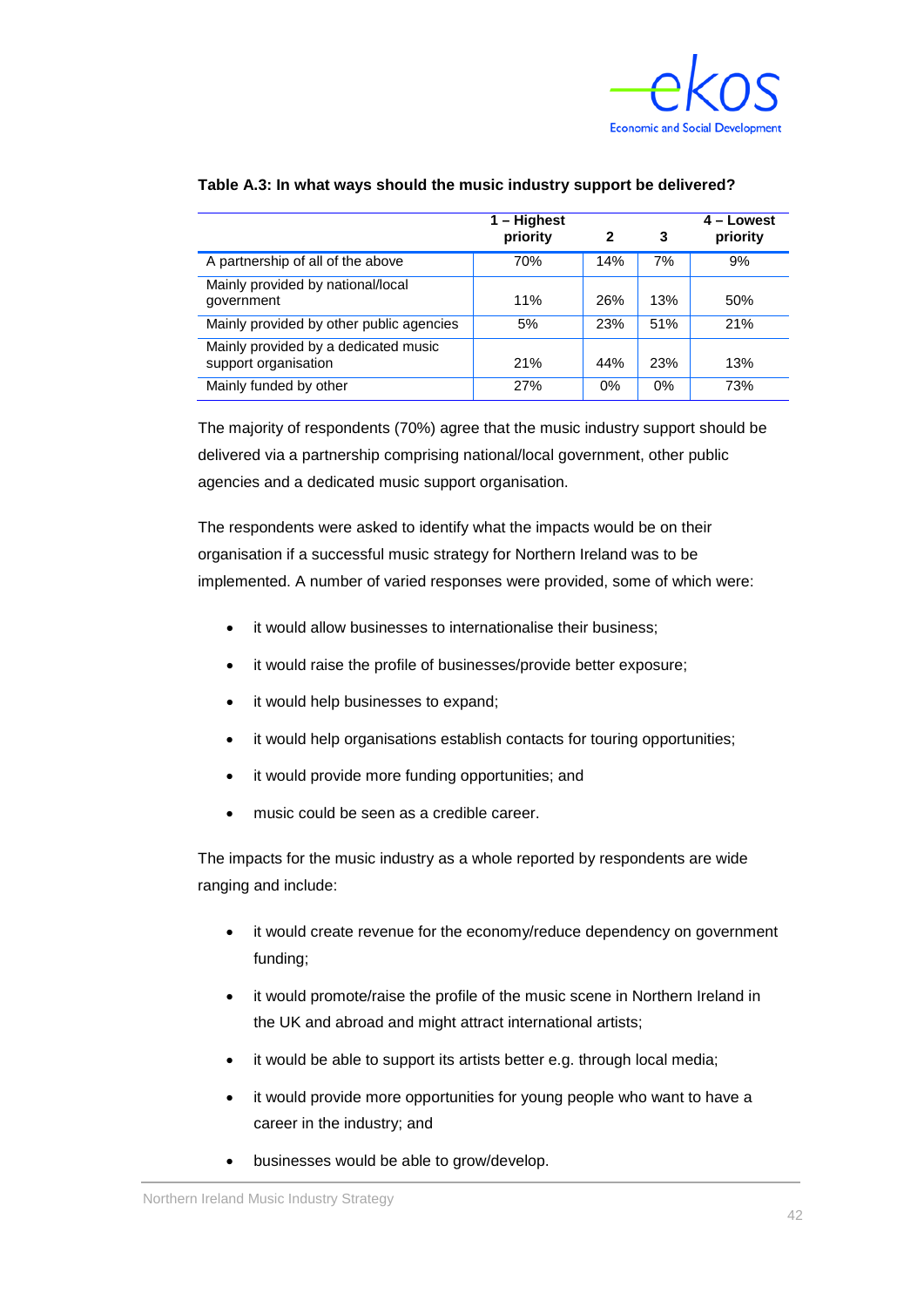

## <span id="page-53-0"></span>Appendix 3: Survey Questionnaire

### Introduction

The purpose of this survey is to gather views from individuals across the music industry in Northern Ireland to inform a strategic action plan for the development of the sector.

Importantly, the success of any strategy depends on the support of its constituency – the music industry in Northern Ireland. It is therefore critical that the industry is fully involved in shaping thinking and determining the priorities for the development of the industry.

This short survey provides an opportunity for you to register your views and we welcome your input. To allow us to analyse the responses in a consistent way, we have provided a series of questions. For some questions, we have provided response options and for others you are free to input your views. The questions should take no more than 15 minutes to answer.

All responses will be treated in the strictest confidence unless you request otherwise. In our reporting, we will not attribute any views or statements to individuals unless directed to do so. Resources do not allow the study team to enter into individual correspondence, however all responses will be taken into account in our analysis.

**Thank you for your interest and input.**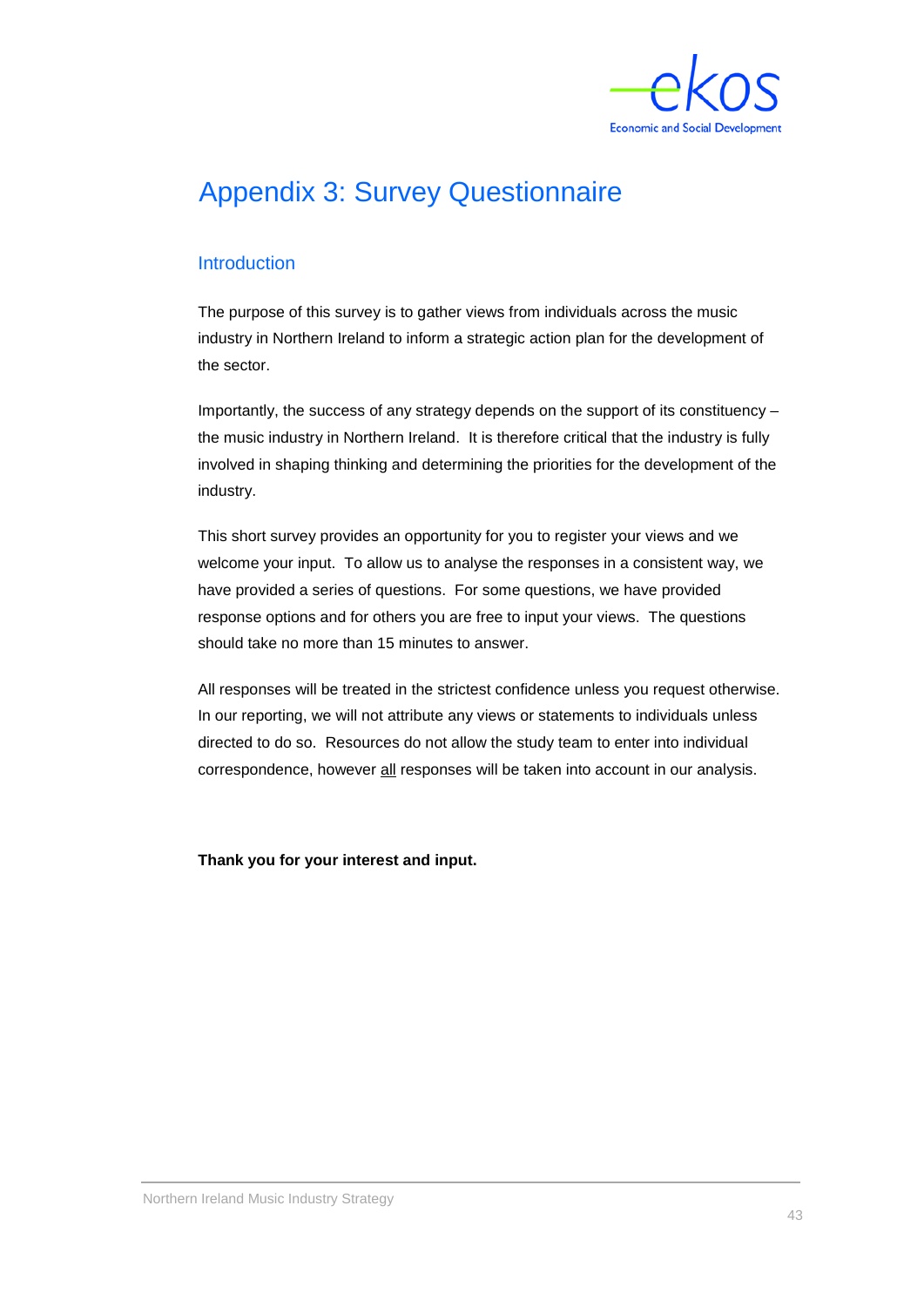

### **Section 1: Personal Details**

| Name         |  |
|--------------|--|
|              |  |
| Organisation |  |
|              |  |
| Email        |  |
| address      |  |
| Post Code    |  |
|              |  |

### 1. What is the nature of your main activity within the music industry? (please select one from the list)

| Musician<br>$\bullet$                                            | $\overline{\circ}$ |
|------------------------------------------------------------------|--------------------|
| Record label                                                     | O                  |
| Music promoter<br>$\bullet$                                      | $\overline{O}$     |
| Music venue<br>$\bullet$                                         | $\overline{O}$     |
| Music/arts festival<br>$\bullet$                                 | $\overline{\circ}$ |
| Producer<br>$\bullet$                                            | $\overline{\circ}$ |
| Agency<br>$\bullet$                                              | $\overline{\circ}$ |
| Artist management<br>$\bullet$                                   | O                  |
| Retailer (recordings)                                            | $\overline{\circ}$ |
| Retailer (instruments and equipment)<br>$\bullet$                | $\overline{\circ}$ |
| Orchestra<br>$\bullet$                                           | $\overline{\circ}$ |
| DJ<br>$\bullet$                                                  | Ō                  |
| Recording studio<br>$\bullet$                                    | $\overline{\circ}$ |
| Record producer/engineer<br>$\bullet$                            | $\circ$            |
| Songwriter/composer<br>$\bullet$                                 | $\overline{\circ}$ |
| Agency/collection society (e.g. PRS, MCPS)<br>٠                  | $\overline{O}$     |
| Broadcasting<br>$\bullet$                                        | Ō                  |
| Manufacturing<br>$\bullet$                                       | O                  |
| Professional services (e.g. legal, accounting etc.)<br>$\bullet$ | $\overline{O}$     |
| Public agency                                                    | $\overline{\circ}$ |
| Education                                                        | O                  |
| Other (please specify)                                           |                    |
|                                                                  |                    |
|                                                                  |                    |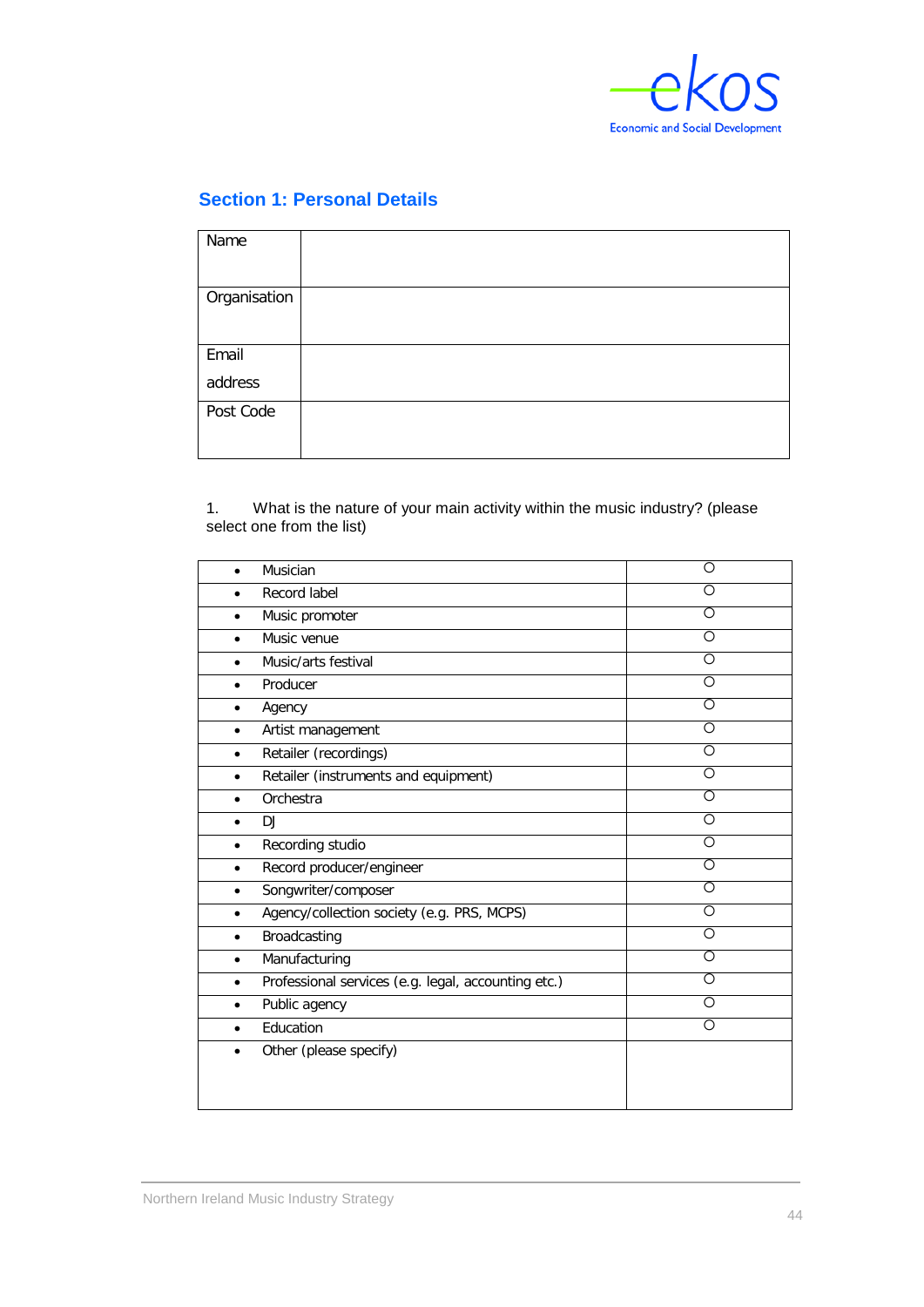

| 2. |                                    | Is the music industry your primary source of income? |  |
|----|------------------------------------|------------------------------------------------------|--|
|    | Yes                                |                                                      |  |
|    | No                                 |                                                      |  |
| 3. | Are you based in Northern Ireland? |                                                      |  |
|    | Yes                                |                                                      |  |
|    | No                                 |                                                      |  |

### **Section 2: NI Music Industry**

4. What do you think are the top 3 issues facing the music industry in Northern Ireland at the moment?

5. Do you think that these issues are shared across all of the music industry in Northern Ireland?

| Yes                        |                  |
|----------------------------|------------------|
| No.                        |                  |
| Some, but not all          | $\left( \right)$ |
| Yes, but in different ways |                  |

**6. Do you think that the importance of the music industry is fully recognised in Northern Ireland?**

| Yes       | Ω |
|-----------|---|
| <b>No</b> | ∩ |
| Maybe     | ∩ |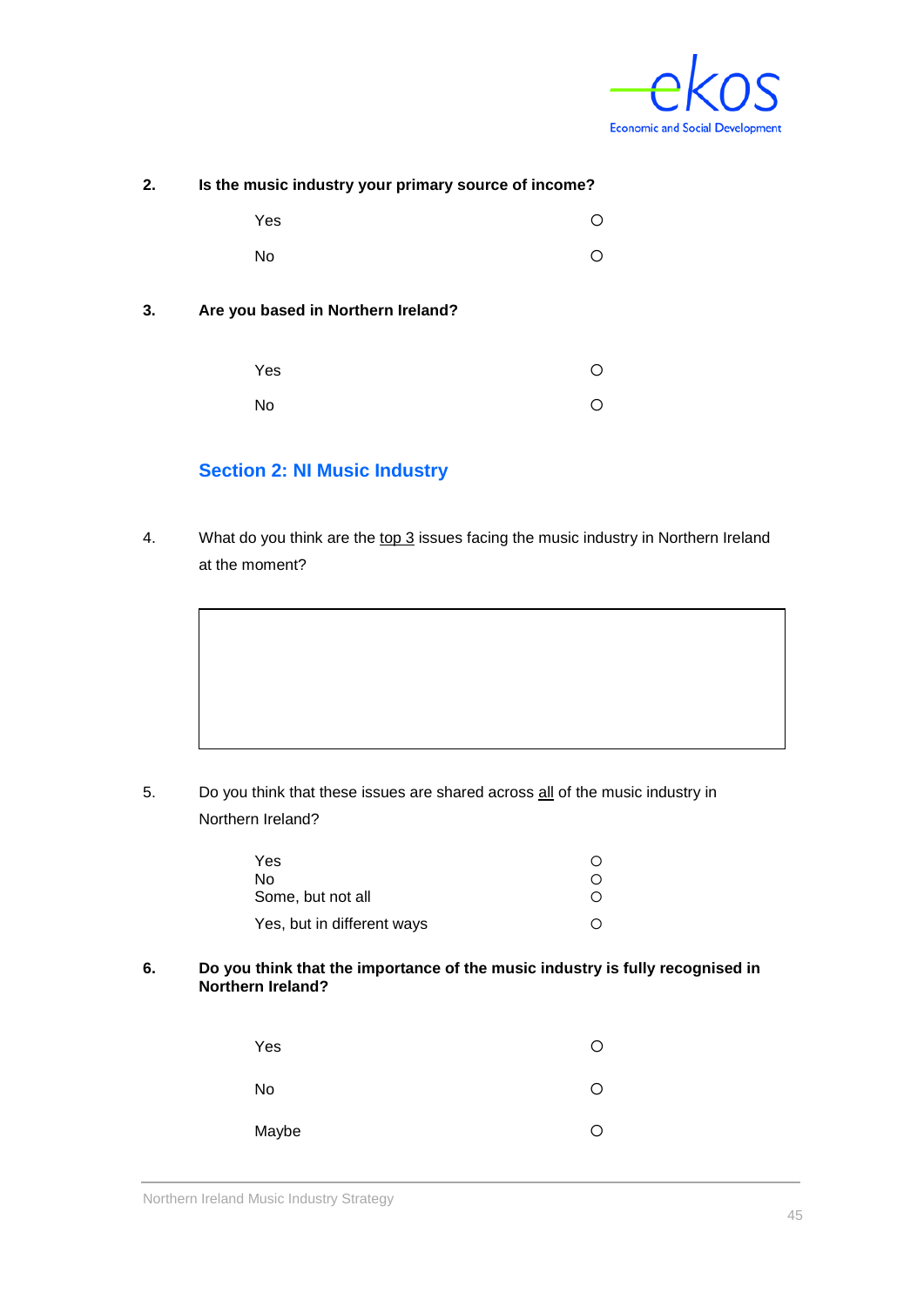

#### **Please explain your answer**

### **7. Do you currently receive any support (including attending music events)?**

| Yes      | O       |
|----------|---------|
| No.      | O       |
| Not sure | $\circ$ |

### **8. If yes, how would you rate this support?**

| Excellent       |    |
|-----------------|----|
| Good            | () |
| Neither/nor     |    |
| Not good        | () |
| Not good at all | () |
| Not sure        |    |

**Please explain your answer**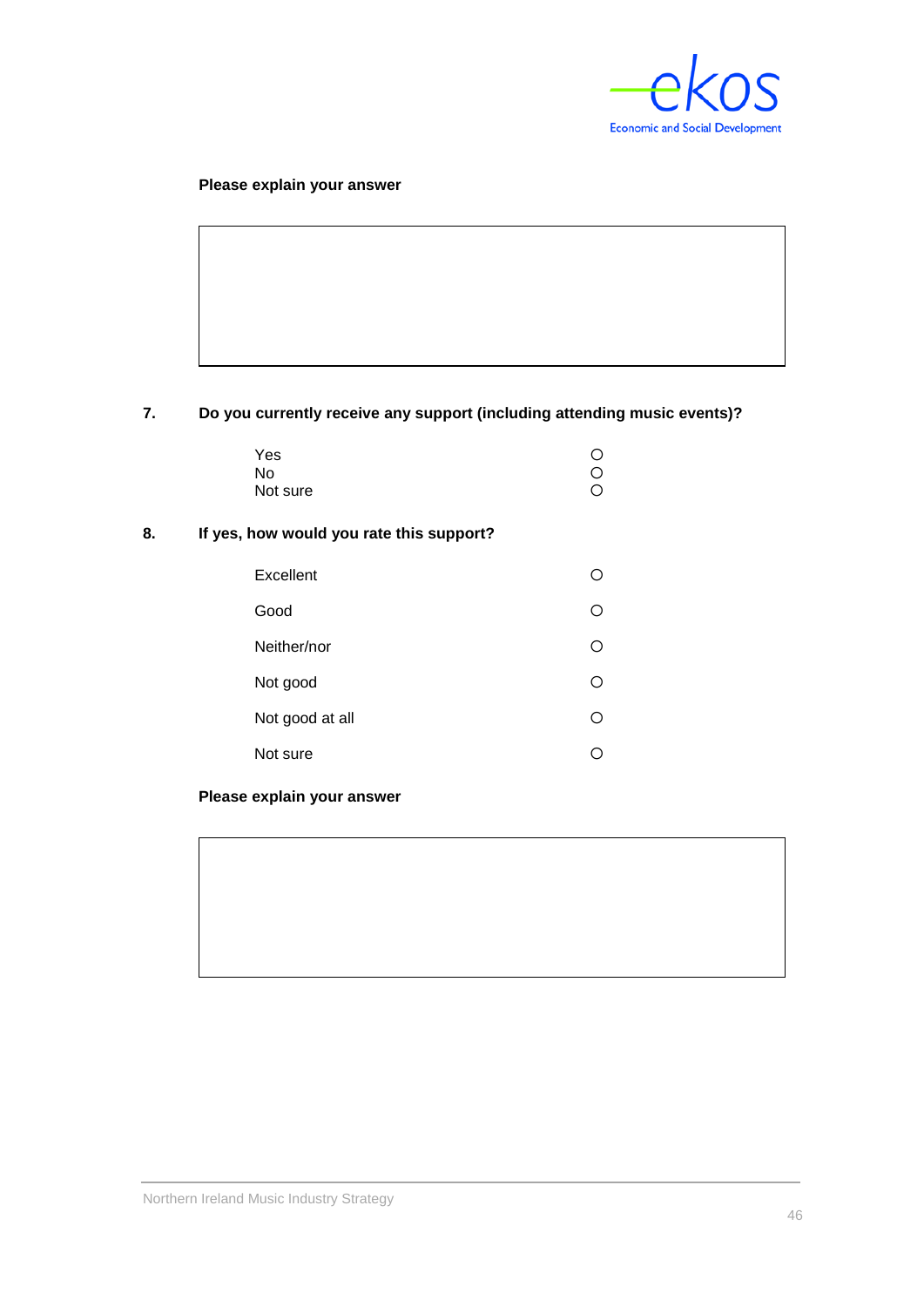

### **Section 3: Priorities for the Industry**

9. What do you think are the top three priorities for developing the music industry in Northern Ireland?

10. Below is a list of possible areas of support that could be provided to the music industry in Northern Ireland. Please select the <u>five most important areas</u> ranking these in importance, with 1 being the most important.

Rank

A music development body to provide tailored support

Promotion of the music industry

International promotion

International trade support

Business development advice and support

Information provision

Funding

Industry networking and contacts

Industry research

Technology support (e.g. for digital distribution)

Events

Talent Development

Industry mentors

Other (specify)

Northern Ireland Music Industry Strategy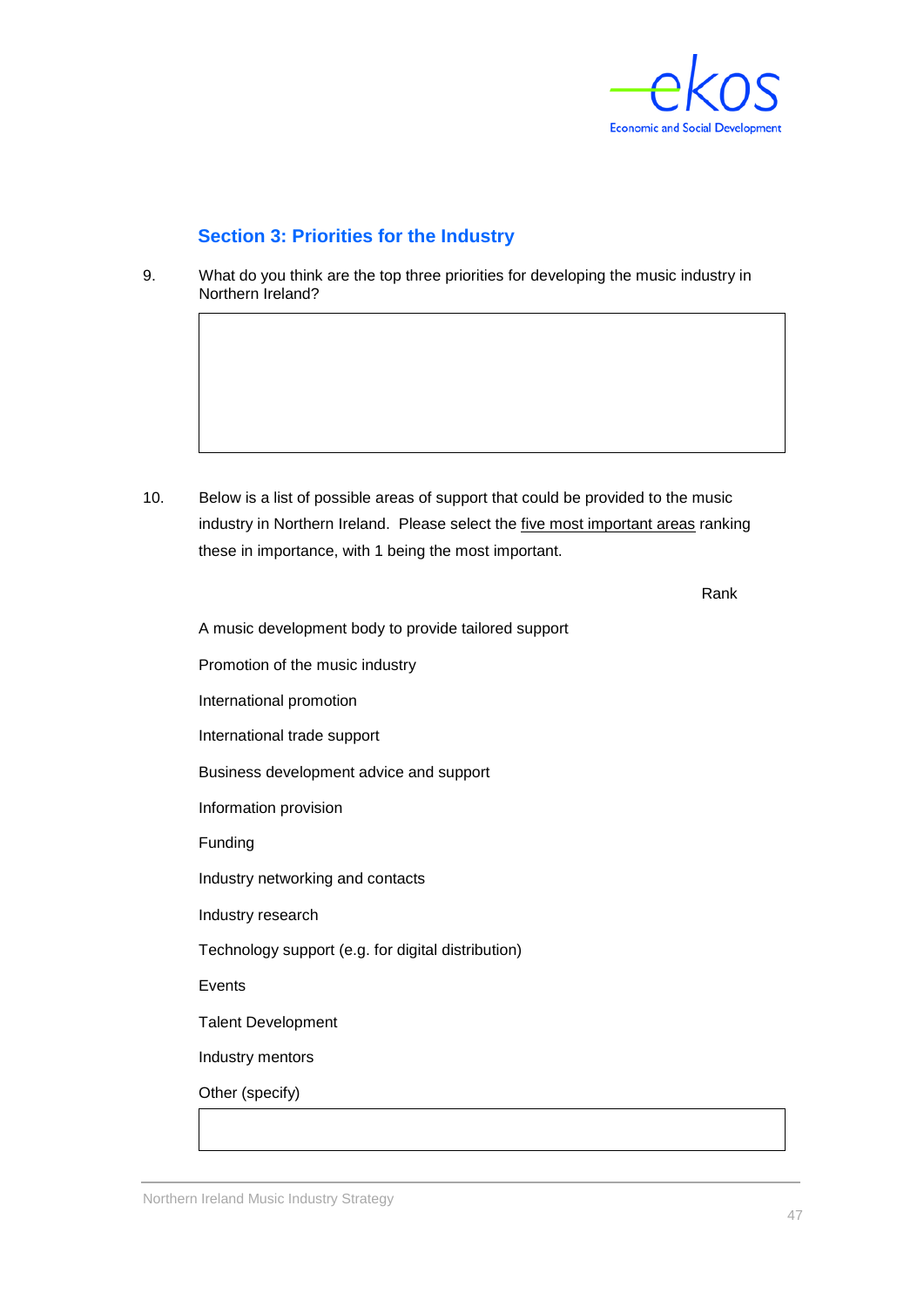

11. We are interested in your views about how music industry support should be delivered. Please rank the following options in order of priority with 1 indicating the highest priority.

Rank

Mainly provided by national/local government

Mainly provided by other public agencies (e.g. Invest NI)

Mainly provided by a dedicated music support organisation

A partnership of all of the above

Mainly funded by other (specify)

Combination of funding sources

12. It is critical that any strategy is able to measure its success. What do you think would be the top 3 impacts that a successful strategy for the music industry in Northern Ireland would have

a) on your own organisation?

b) on the music industry as a whole?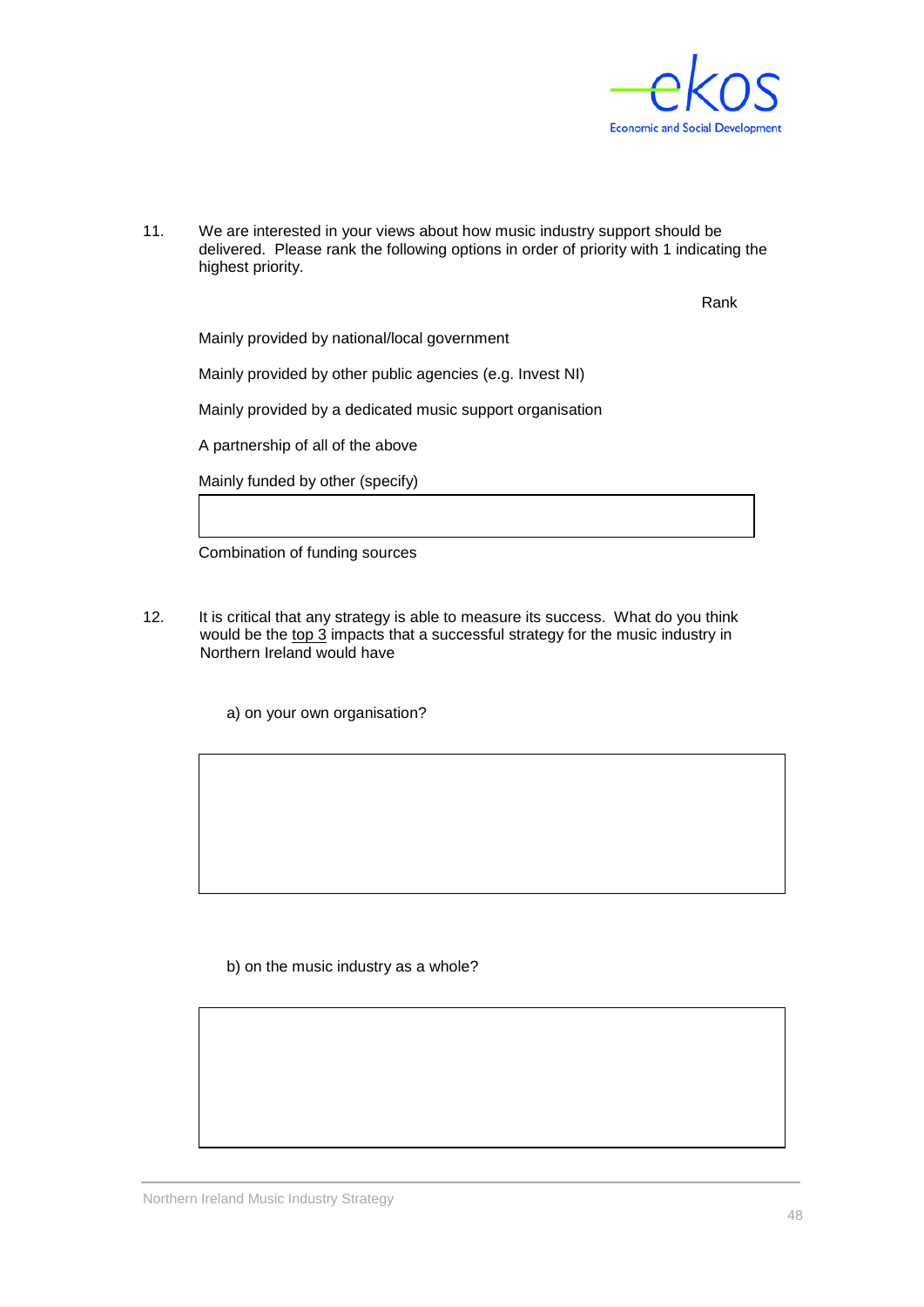

13. Do you wish your responses to remain confidential?

| Yes | O |
|-----|---|
| No  | O |

14. Do you have any other comments?



**Thank you for your time.**